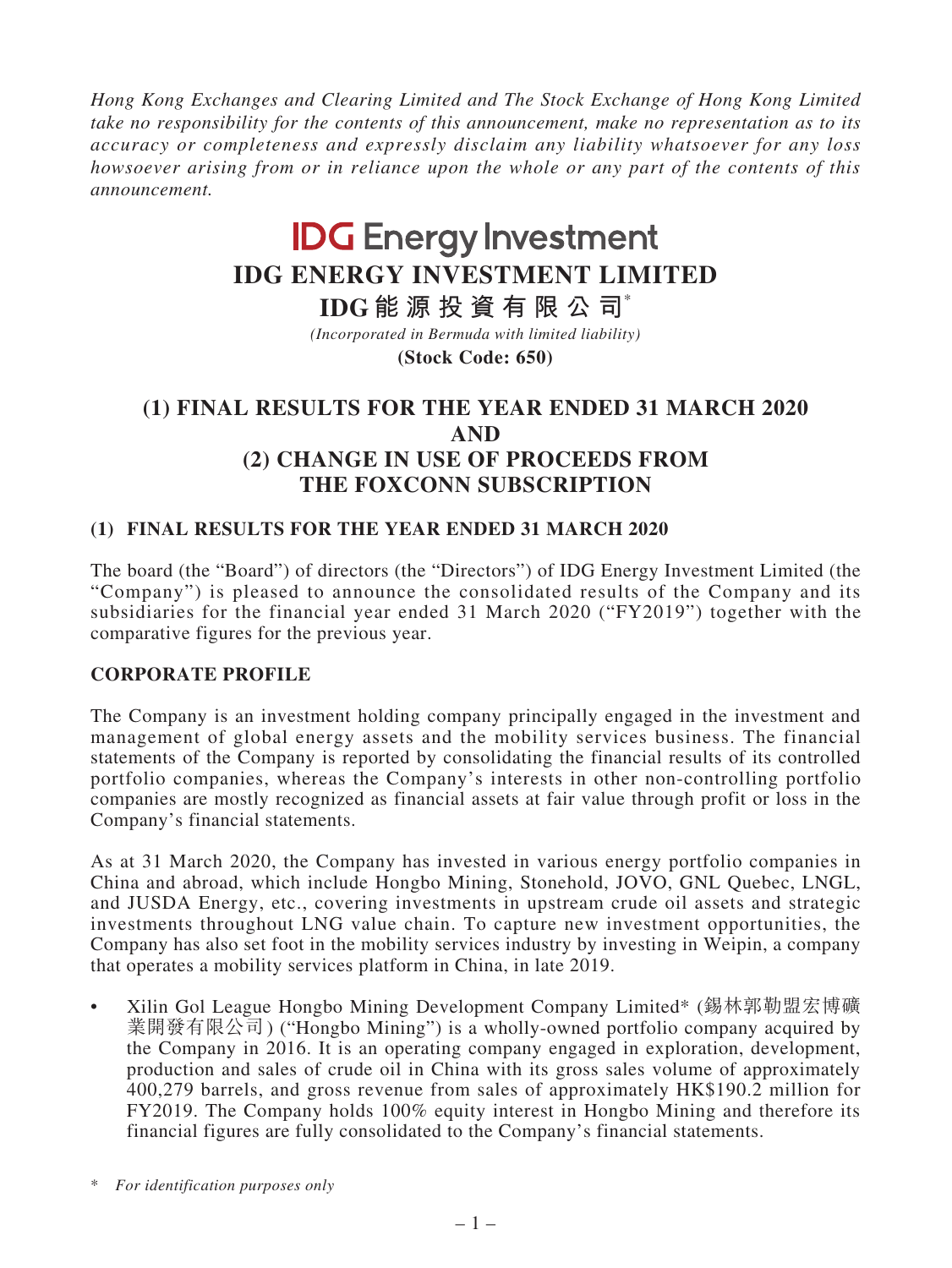- Stonehold Energy Corporation ("Stonehold"), a portfolio company in the upstream oil sector invested by the Company in 2017, owns a world-class shale oil block in Eagle Ford, Texas of the United States (the "U.S."). The total net production and the revenue of Stonehold for 2019 had reached approximately 856,000 boe and US\$37 million, respectively. The Company invested in Stonehold through the provision of a Term Loan, with a fixed annual interest rate of 8%. In addition, the Company is also entitled to an amount equivalent to 92.5% of the net disposal proceeds upon disposal of the underlying assets. The investment in Stonehold (the "Stonehold investment") is recognized as a financial asset at fair value through profit or loss in the Company's financial statements.
- Jiangxi Jovo Energy Company Limited\*(江西九豐能源有限公司)("JOVO"), an LNG sector portfolio company invested by the Company in 2017, is principally engaged in clean energy businesses, including importing, processing and sale of liquefied natural gas ("LNG") and liquefied petroleum gas ("LPG") in China. As the first private LNG receiving terminal operator in China and one of the internationally recognized players in the LNG market, JOVO imports over 1 million tons of LNG annually. The Company holds minority interest in JOVO and recognizes this investment as a financial asset at fair value through profit or loss in the Company's financial statements.
- LNG Quebec Limited Partnership ("GNL Quebec") is another portfolio company in LNG value chain invested by the Company. GNL Quebec owns and operates one of the largest Canadian LNG export terminals under development with a planned capacity of 11 mmtpa. The Company holds minority interest in GNL Quebec and recognizes this investment as a financial asset at fair value through profit or loss in the Company's financial statements.
- Liquefied Natural Gas Limited ("LNGL"), a company listed on the Australian Securities Exchange (ASX code: LNG), is a portfolio company that the Company invested in 2018. LNGL is an independent LNG project developer which operates primarily in North America. The Company is the second-largest shareholder, holding a 9.8% equity interest in LNGL. This investment is recognized as a financial asset at fair value through profit or loss in the Company's financial statements.
- JUSDA Energy Technology (Shanghai) Co. Ltd.\* (準 時 達 能 源 科 技 (上 海 )有 限 公 司) ("JUSDA Energy"), an investment in LNG value chain made by the Company in 2018, is engaged in LNG logistics services using LNG ISO container model. JUSDA Energy started its business in 2019, and has been providing stable logistics services to its customers helping them to distribute LNG from domestic LNG receiving terminals or source LNG to the overseas markets by using ISO containers. The Company will hold a 39% equity interest upon completion of all equity contribution in JUSDA Energy and recognizes this investment as interest in an associate in the Company's financial statements.
- Weipin ("Weipin"), a mobility sector portfolio company acquired by the Company in 2019, is principally engaged in the online ride-hailing services business in China. The Company effectively holds 35.5% of the equity share of Weipin and has the majority voting right of the board of directors with all the decision-making power over the activities of Weipin. Therefore, the Company has consolidated the financial results of Weipin into its financial statements upon completion of the acquisition.
- *Note:* Terms used in this section have the same meanings as those defined in the subsequent sections of this final results announcement.
- \* *For identification purposes only*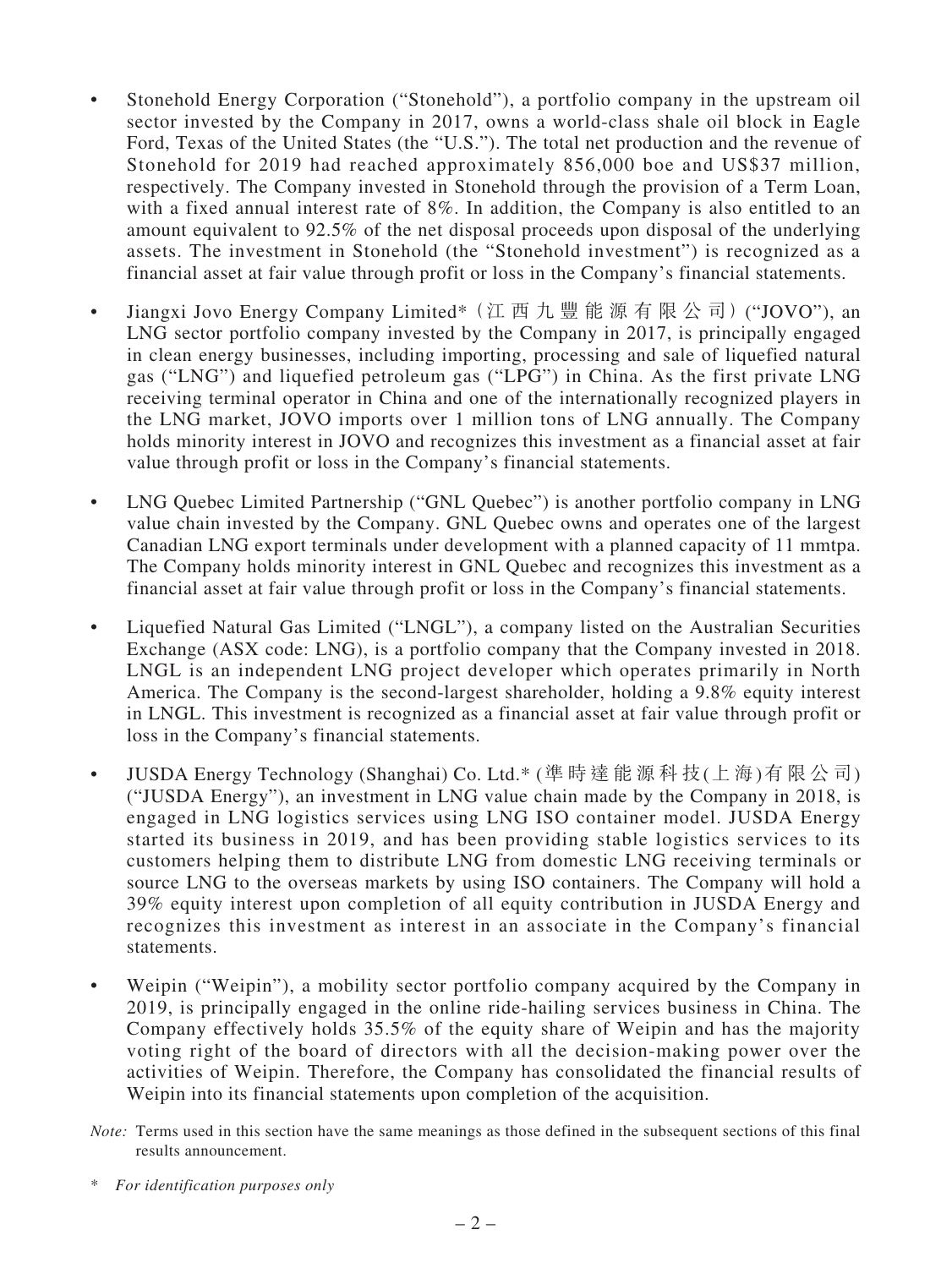#### **FINANCIAL SUMMARY**

|                                                                 | <b>Year ended 31 March</b> |              |
|-----------------------------------------------------------------|----------------------------|--------------|
|                                                                 | 2020                       | 2019         |
|                                                                 | <b>HK\$'000</b>            | HK\$'000     |
| Revenue from sales and services                                 | 243,546                    | 168,026      |
| — Revenue from sales of crude oil ( <i>Note 1</i> )             | 152,219                    | 168,026      |
| — Revenue from rendering of mobility services ( <i>Note 2</i> ) | 91,327                     |              |
| Investment (loss)/income ( <i>Note 3 and Note 5</i> )           | (244, 018)                 | 163,289      |
| Total (loss)/income from principal business activities,         |                            |              |
| net of cost ( <i>Note 4</i> )                                   | (206, 152)                 | 237,956      |
| <b>EBITDA</b>                                                   | (210,978)                  | 236,636      |
| (Loss)/profit before taxation                                   | (303, 843)                 | 35,482       |
| $(Loss)/profit$ for the year ( <i>Note</i> 5)                   | (296, 725)                 | 27,379       |
| Basic (loss)/earnings per share (HK\$ per share)                | $(4.499 \text{ cent})$     | $0.437$ cent |
| Diluted (loss)/earnings per share (HK\$ per share)              | $(4.499 \text{ cent})$     | $0.436$ cent |

*Note 1:* The revenue from sales of crude oil represents the revenue generated from the net sales of crude oil produced by Hongbo Mining, a wholly-owned subsidiary of the Company.

- *Note 2:* The revenue from rendering of mobility services represents the revenue from the online ride-hailing services provided by Weipin, a 35.5% owned subsidiary of the Company, from the acquisition date (15 November 2019) to 31 March 2020.
- *Note 3:* According to accounting policy, the investment (loss)/income stated here mainly includes (i) the returns from one of the investments regarding upstream oil and gas assets, primarily in the form of interest income (interest at the rate of 8% per annum) and other fair value changes from the term loan (the "Term Loan") granted to Stonehold, which holds the unconventional shale oil and gas assets in the Eagle Ford core region in the U.S. and (ii) the net of investment income and losses in the form of fair value gain or loss from other projects.
- *Note 4:* The total (loss)/income from principal business activities, net of cost represents the above-mentioned revenue from sales of crude oil, revenue from rendering of mobility services and investment (loss)/ income, net of the cost of sales of crude oil and cost of rendering of mobility services.
- *Note 5:* The loss for FY2019 is primarily attributable to the investment loss which was primarily attributed to the following factors:
	- (i) The Company recorded a loss of approximately HK\$143 million from the Stonehold investment in FY2019. The loss was mainly resulted from the substantial decline in oil price in the first quarter of 2020, which was largely due to the severely reduced oil demand caused by the COVID-19 pandemic. In addition, Russia's decision not to join the oil production cut in early March 2020, followed by Saudi Arabia's announcement made in March 2020 to increase production in April 2020, has further exacerbated the imbalance of the oil market, creating a massive glut and driving oil price to a historic low.
	- (ii) The Company recorded a loss of approximately HK\$117 million from the investment in LNGL (the "LNGL Investment") in FY2019. The LNGL Investment is measured at fair value through profit or loss with reference to the change of unadjusted quoted price on stock market. The loss was resulted from the decreasing stock price of LNGL. LNGL's operation and financing have been affected by the adverse dynamics in the general global economy and the oil and gas market.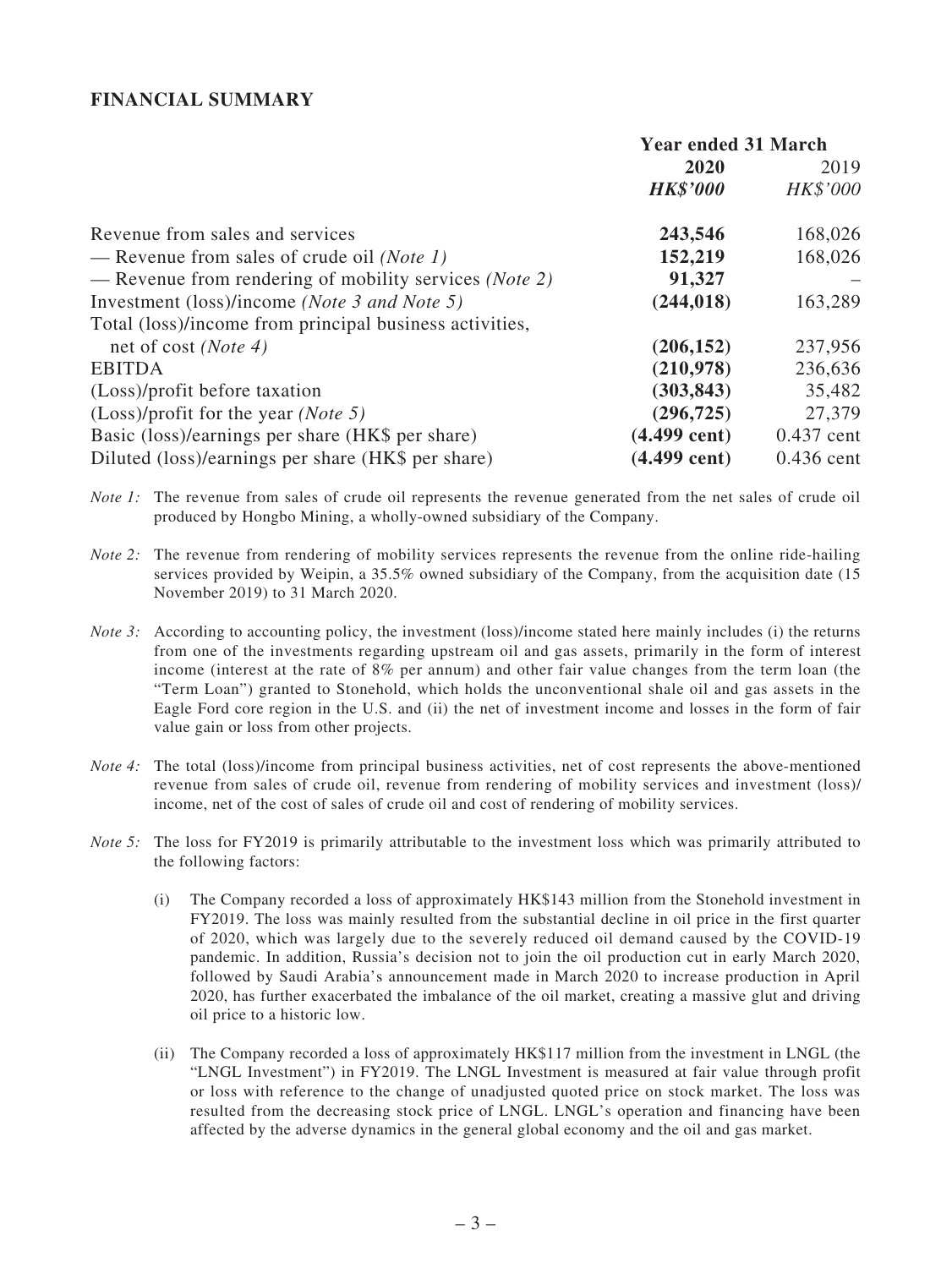#### **OPERATING SUMMARY**

|                                    |                                                            | <b>Year ended 31 March</b> |                  |
|------------------------------------|------------------------------------------------------------|----------------------------|------------------|
|                                    |                                                            | 2020<br><b>HK\$'000</b>    | 2019<br>HK\$'000 |
| <b>GLOBAL</b><br><b>ENERGY</b>     | Upstream oil and gas business from<br><b>Hongbo Mining</b> |                            |                  |
| <b>INVESTMENT</b>                  | Gross production volume (barrels)                          |                            |                  |
|                                    | (Note 1)                                                   | 406,290                    | 387,513          |
|                                    | Gross sales volume <i>(barrels)</i> ( <i>Note 1)</i>       | 400,279                    | 390,479          |
|                                    | Net sales volume (barrels)                                 | 320,224                    | 312,384          |
|                                    | Average unit selling price                                 |                            |                  |
|                                    | $(HK\$ per barrel) (Note 1)                                | 475                        | 518              |
|                                    | Average daily gross production volume                      |                            |                  |
|                                    | (barrels)                                                  | 1,129                      | 1,076            |
|                                    | Average unit production cost before                        |                            |                  |
|                                    | depreciation and amortisation                              |                            |                  |
|                                    | (HK\$ per barrel) (Note 1)                                 | 92                         | 113              |
|                                    | Average unit production cost                               |                            |                  |
|                                    | $(HK\$ per barrel) (Note 1)                                | 214                        | 241              |
|                                    | Wells drilled during the year                              |                            |                  |
|                                    | — Dry holes $(unit)$                                       |                            |                  |
|                                    | — Oil producers <i>(unit) (Note 2)</i>                     | 12                         | 13               |
|                                    | Fracturing workover during                                 |                            |                  |
|                                    | the year $(unit)$                                          | $\overline{\mathbf{3}}$    | $\overline{4}$   |
|                                    | Key investment (loss)/income                               |                            |                  |
|                                    | Stonehold investment (Note 4 and Note 5)                   | (143, 298)                 | 184,361          |
|                                    | LNGL investment ( <i>Note</i> 5)                           | (116, 595)                 | (25, 937)        |
| <b>MOBILITY</b><br><b>SERVICES</b> | <b>Mobility services businesses</b><br>from Weipin         |                            |                  |
| <b>BUSINESSES</b>                  | Total orders from 15 November 2019 to                      |                            |                  |
|                                    | 31 March 2020 (Orders) (Note 3 and 5)                      | 3,088,786                  |                  |
|                                    | Average daily order(s) ( <i>Note 3 and 5</i> )             | 22,546                     |                  |
|                                    | Average revenue per order (HK\$)                           |                            |                  |
|                                    | (Note $3$ and $5$ )                                        | 30                         |                  |

*Note 1:* Hongbo Mining is a subsidiary of the Company engaged in exploration, development, production and sale of crude oil in China. Hongbo Mining's gross production volume was used in the calculation of average unit production cost and average unit production cost before depreciation and amortisation which includes 20% of crude oil production volume as the entitlement for Shaanxi Yanchang Petroleum (Group) Company Limited (Yanchang Oil Mineral Administrative Bureau\* (陝 西 延 長 石 油(集 團) 有 限 責 任 公 司(延 長 油 礦 管 理 局)) ("Yanchang"). The average unit selling price was calculated using the net sales amount and net sales volume which exclude Yanchang's 20% entitlement. Gross sales volume equals to the net sales volume plus Yanchang's 20% entitlement.

*Note 2:* In FY2019, Hongbo Mining had successfully drilled 12 wells. As at 31 March 2020, all of the development wells had been put into production.

<sup>\*</sup> *For identification purposes only*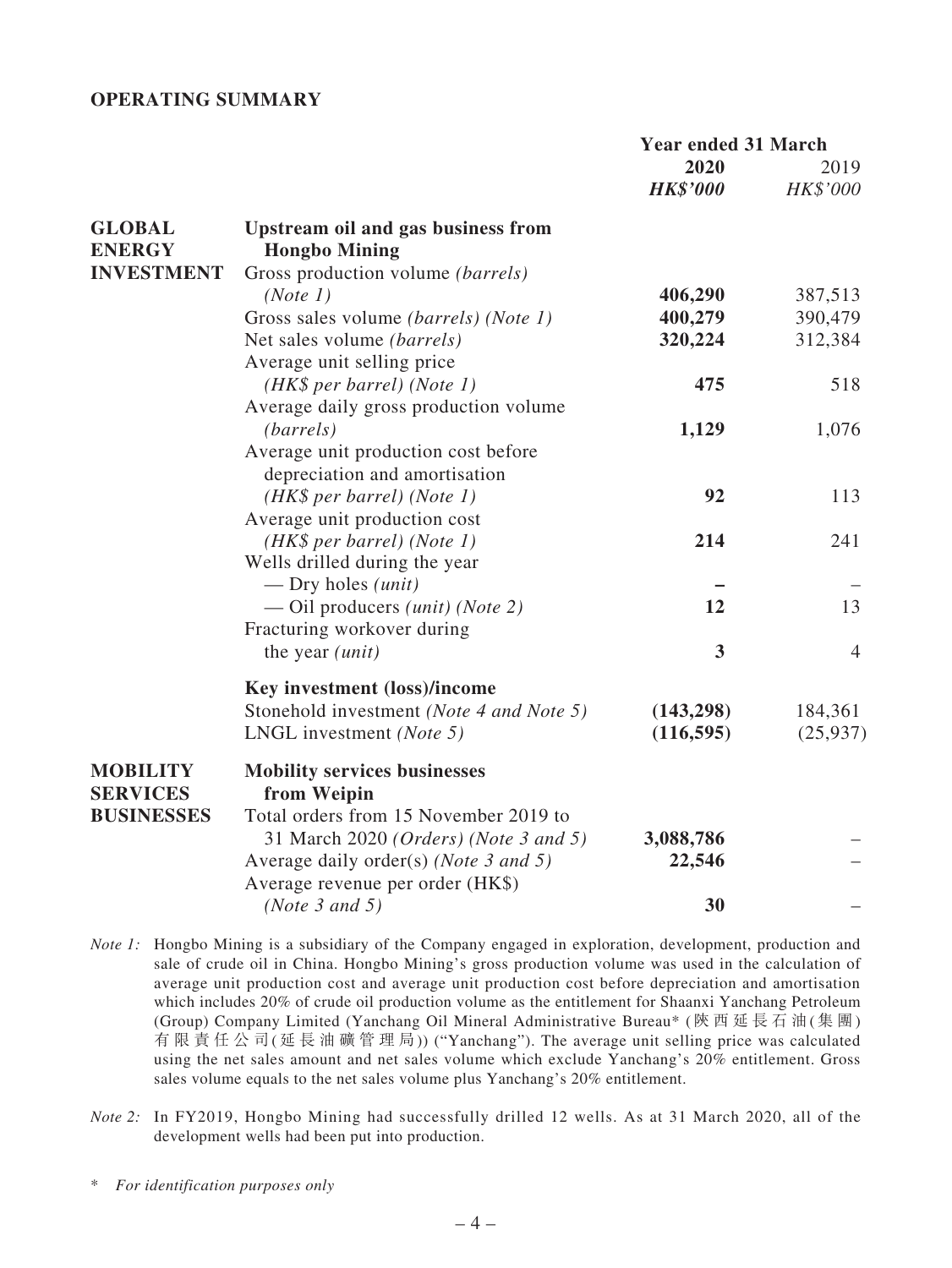- *Note 3:* Weipin is a subsidiary of the Company engaged in online mobility services business which commenced its operations in 2019. Due to the short period of operation of the Company in this business as well as the COVID-19 pandemic, the expected revenue and the daily order volume generated from the mobility services had been unable to reach full potential in FY2019. However, China has showed great improvement on the containment of the COVID-19 pandemic recently and the mobility services business of Weipin was able to pick up with peak average daily order reaching approximately 50,000 orders in the first half of June 2020.
- *Note 4*: The loss from the Stonehold investment mainly resulted from the substantial decline in oil price in the first quarter of 2020. However, as OPEC decided to extend the current production cut and the global oil demand recovery continues to kick in with the oil inventory increasing at a rate lower than expected, the WTI has reached to US\$40/barrel in the first half of June 2020.
- *Note 5:* Please refer to note 3 to the financial information and the section headed "Business Review" in this final results announcement for further information.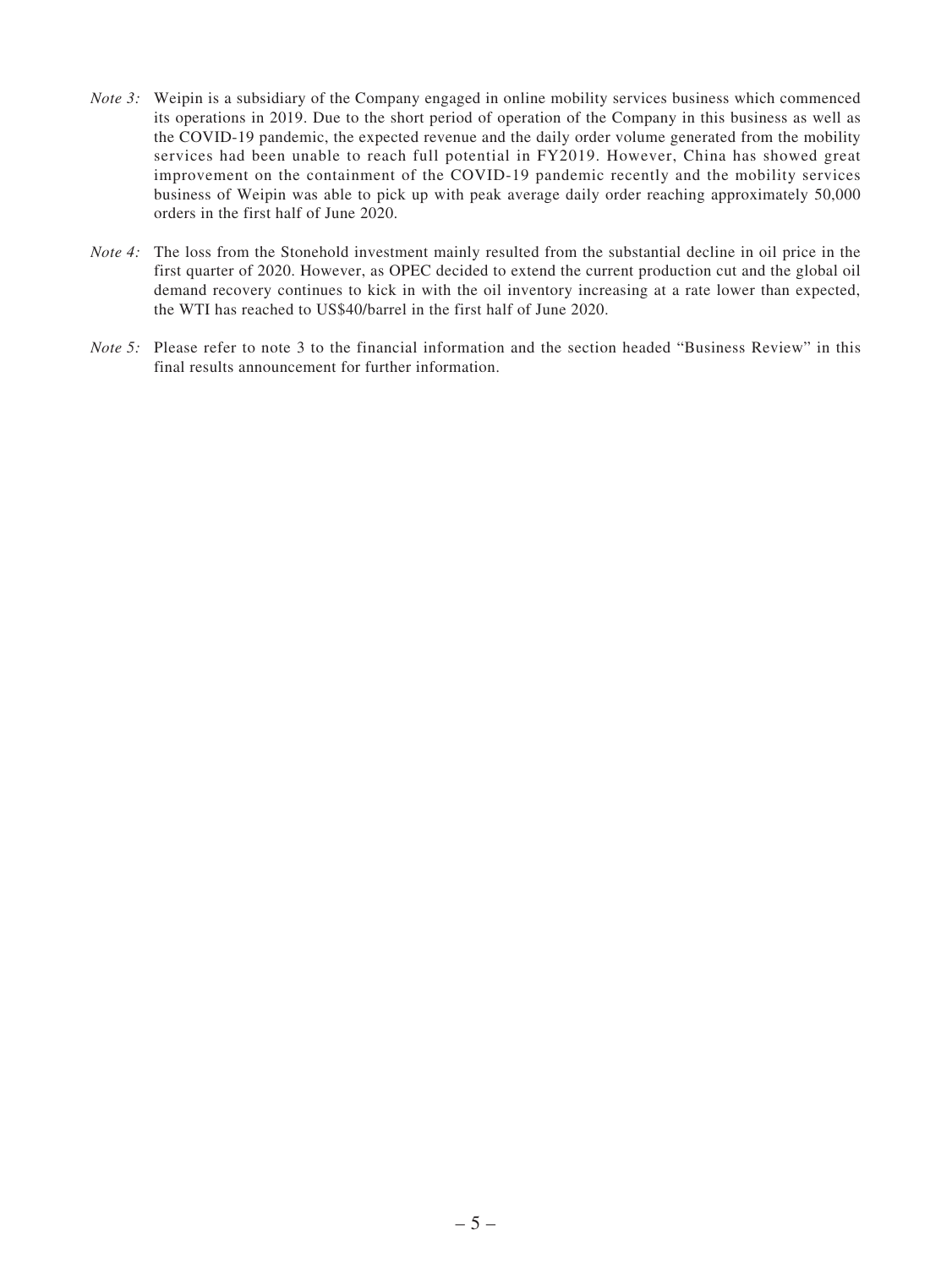# **FINANCIAL RESULTS**

# **CONSOLIDATED STATEMENT OF PROFIT OR LOSS**

*FOR THE YEAR ENDED 31 MARCH 2020 (Expressed in Hong Kong dollars)*

|                                             |                                                                         | <b>Year ended 31 March</b> |                |
|---------------------------------------------|-------------------------------------------------------------------------|----------------------------|----------------|
|                                             |                                                                         | 2020                       | 2019           |
|                                             |                                                                         |                            | (Note)         |
|                                             | <b>Note</b>                                                             | <b>HK\$'000</b>            | HK\$'000       |
| Revenue from sales and services             |                                                                         | 243,546                    | 168,026        |
| Cost of sales and services                  |                                                                         | (205, 680)                 | (93, 359)      |
|                                             |                                                                         | 37,866                     | 74,667         |
| Investment (loss)/income                    |                                                                         | (244, 018)                 | 163,289        |
| Total (loss)/income from principal business |                                                                         |                            |                |
| activities, net of cost                     | $\mathfrak{Z}$                                                          | (206, 152)                 | 237,956        |
| Other net gains                             | $\overline{4}$                                                          | 39                         | 15             |
| Administrative expenses                     |                                                                         | (85, 326)                  | (66, 843)      |
| Taxes other than income tax                 | $\mathfrak{H}% _{F}=\mathfrak{H}_{F}\!\left( \mathfrak{H}_{F}\right) ,$ | (11, 391)                  | (15,080)       |
| Exploration expenses, including dry holes   | 6                                                                       | (2,914)                    | (2,029)        |
| (Loss)/profit before net finance            |                                                                         |                            |                |
| income/(costs) and taxation                 |                                                                         | (305,744)                  | 154,019        |
| Finance income                              |                                                                         | 22,771                     | 34,934         |
| Finance costs                               |                                                                         | (20, 870)                  | (153, 471)     |
| Net finance income/(costs)                  | 7                                                                       | 1,901                      | (118, 537)     |
| (Loss)/profit before taxation               |                                                                         | (303, 843)                 | 35,482         |
| Income tax                                  | 8                                                                       | 7,118                      | (8,103)        |
| (Loss)/profit for the year                  |                                                                         | (296, 725)                 | 27,379         |
| <b>Attributable to:</b>                     |                                                                         |                            |                |
| Equity shareholders of the company          |                                                                         | (276, 790)                 | 27,379         |
| Non-controlling interests                   |                                                                         | (19, 935)                  |                |
| (Loss)/profit for the year                  |                                                                         | (296, 725)                 | 27,379         |
| (Loss)/earnings per share                   | 9                                                                       |                            |                |
| <b>Basic</b>                                |                                                                         | HK\$(4.499 cent)           | HK\$0.437 cent |
| Diluted                                     |                                                                         | HK\$(4.499 cent)           | HK\$0.436 cent |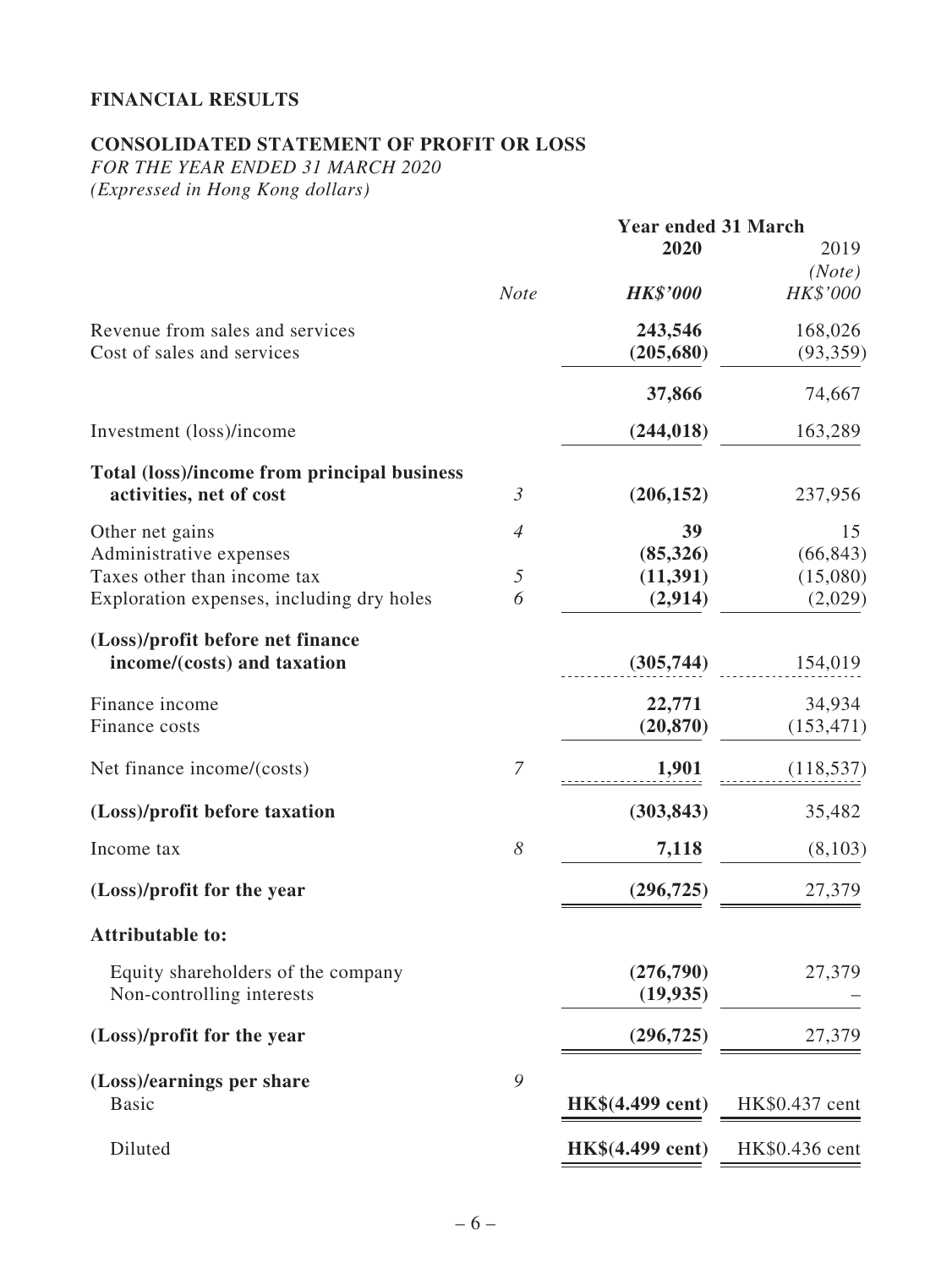#### **CONSOLIDATED STATEMENT OF PROFIT OR LOSS AND OTHER COMPREHENSIVE INCOME**

*FOR THE YEAR ENDED 31 MARCH 2020 (Expressed in Hong Kong dollars)*

|                                                                                                                                              | <b>Year ended 31 March</b> |           |
|----------------------------------------------------------------------------------------------------------------------------------------------|----------------------------|-----------|
|                                                                                                                                              | 2020                       | 2019      |
|                                                                                                                                              |                            | (Note)    |
|                                                                                                                                              | <b>HK\$'000</b>            | HK\$'000  |
| (Loss)/profit for the year                                                                                                                   | (296, 725)                 | 27,379    |
| Other comprehensive income for the year<br>(after tax and reclassification adjustments)                                                      |                            |           |
| Items that will not be reclassified to profit or loss:<br>Equity investment at FVOCI - net movement<br>in fair value reserve (non-recycling) | (840)                      | (12, 331) |
| Items that may be reclassified subsequently<br>to profit or loss:<br>Exchange differences on translation                                     |                            |           |
| of financial statements of overseas subsidiaries                                                                                             | (39, 143)                  | (33, 277) |
| Other comprehensive income for the year                                                                                                      | (39, 983)                  | (45,608)  |
| Total comprehensive income for the year                                                                                                      | (336,708)                  | (18,229)  |
| <b>Attributable to:</b>                                                                                                                      |                            |           |
| Equity shareholders of the company<br>Non-controlling interests                                                                              | (313, 022)<br>(23, 686)    | (18,229)  |
| Total comprehensive income for the year                                                                                                      | (336,708)                  | (18, 229) |

*Note:* The Group has initially applied HKFRS 16 at 1 April 2019 using the modified retrospective approach. Under this approach, the comparative information is not restated. See note  $2(c)$ .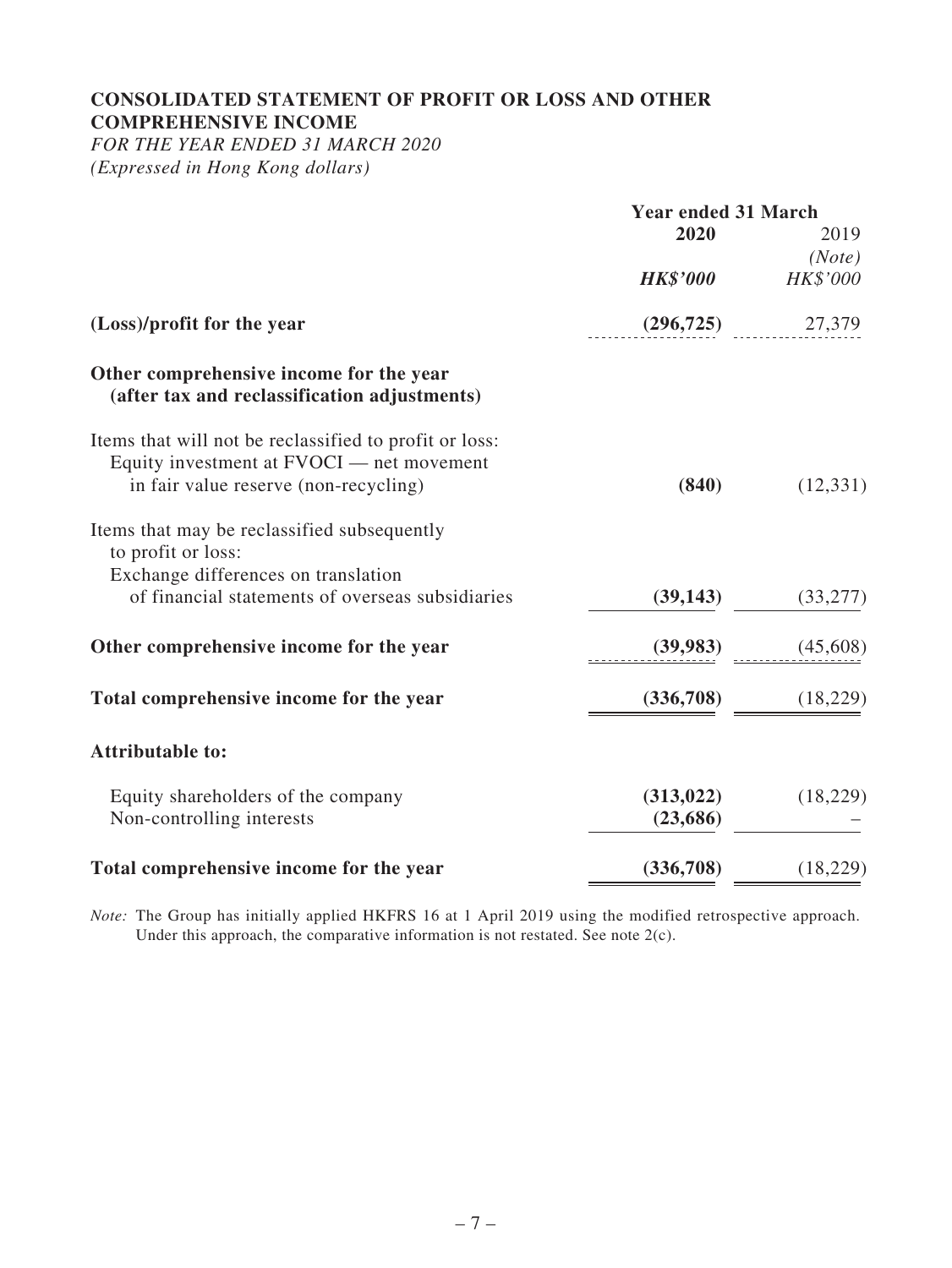# **CONSOLIDATED STATEMENT OF FINANCIAL POSITION**

*AT 31 MARCH 2020*

*(Expressed in Hong Kong dollars)*

|                                                                                                 |             | At 31 March<br>2020 | At 31 March<br>2019 |
|-------------------------------------------------------------------------------------------------|-------------|---------------------|---------------------|
|                                                                                                 |             |                     | (Note)              |
|                                                                                                 | <b>Note</b> | <b>HK\$'000</b>     | HK\$'000            |
| <b>Non-current assets</b>                                                                       |             |                     |                     |
| Property, plant and equipment                                                                   |             | 571,992             | 597,163             |
| Construction in progress                                                                        |             | 15,623              | 18,193              |
| Intangible assets                                                                               | 10          | 384,276             | 26,175              |
| Goodwill                                                                                        | 11          | 112,837             |                     |
| Right-of-use assets                                                                             |             | 22,798              |                     |
| Lease prepayments                                                                               |             |                     | 10,029              |
| Interest in an associate                                                                        |             | 50,086              | 43,778              |
| Financial assets at fair value through profit or loss<br>Financial assets at fair value through | 12          | 1,506,377           | 1,836,876           |
| other comprehensive income                                                                      |             | 36,476              | 44,038              |
| Other non-current assets                                                                        |             | 31,161              | 29,955              |
| Deferred tax assets                                                                             | 16(a)       | 2,473               |                     |
|                                                                                                 |             | 2,734,099           | 2,606,207           |
| <b>Current assets</b>                                                                           |             |                     |                     |
| Inventories                                                                                     |             | 6,492               | 5,099               |
| Trade receivables                                                                               | 13          | 10,825              | 46,298              |
| Other receivables                                                                               | 13          | 31,393              | 31,588              |
| Financial assets at fair value through profit or loss                                           | 12          | 16,999              | 18,043              |
| Cash and cash equivalents                                                                       |             | 1,114,201           | 1,191,534           |
|                                                                                                 |             | 1,179,910           | 1,292,562           |
| <b>Current liabilities</b>                                                                      |             |                     |                     |
| Trade and other payables                                                                        | 14          | 193,275             | 226,514             |
| <b>Contract liabilities</b>                                                                     |             | 1,087               |                     |
| Bank and other borrowings                                                                       |             | 77,543              |                     |
| Lease liabilities                                                                               | 2(c)        | 5,209               |                     |
|                                                                                                 |             | 277,114             | 226,514             |
| <b>Net current assets</b>                                                                       |             | 902,796             | 1,066,048           |
| <b>Total assets less current liabilities</b>                                                    |             | 3,636,895           | 3,672,255           |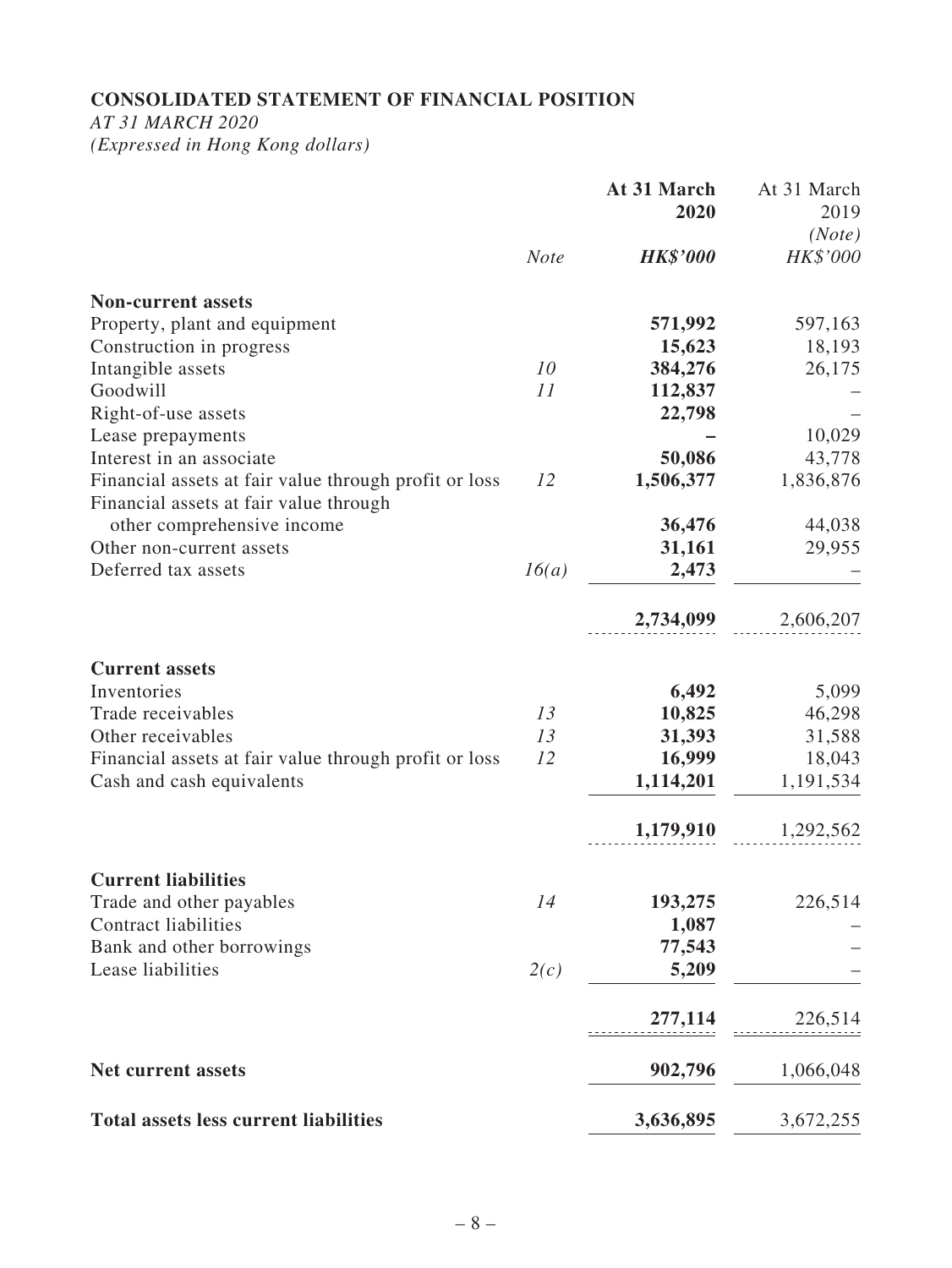# **CONSOLIDATED STATEMENT OF FINANCIAL POSITION (CONTINUED)**

*At 31 March 2020 (Expressed in Hong Kong dollars)*

|                                     |             | At 31 March<br>2020 | At 31 March<br>2019 |
|-------------------------------------|-------------|---------------------|---------------------|
|                                     | <b>Note</b> | <b>HK\$'000</b>     | (Note)<br>HK\$'000  |
| <b>Non-current liabilities</b>      |             |                     |                     |
| Convertible bond                    | 15          | 50,018              | 45,653              |
| Lease liabilities                   | 2(c)        | 8,458               |                     |
| Deferred tax liabilities            | 16(a)       | 119,759             | 31,770              |
| Provisions                          |             | 51,872              | 51,419              |
|                                     |             | 230,107             | 128,842             |
| <b>NET ASSETS</b>                   |             | 3,406,788           | 3,543,413           |
| <b>CAPITAL AND RESERVES</b>         |             |                     |                     |
| Share capital                       | 17(b)       | 65,959              | 65,959              |
| Treasury shares                     | 17(b)       | (680)               |                     |
| Reserves                            |             | 3,164,432           | 3,477,454           |
| Total equity attributable to equity |             |                     |                     |
| shareholders of the company         |             | 3,229,711           | 3,543,413           |
| <b>Non-controlling interests</b>    |             | 177,077             |                     |
| <b>TOTAL EQUITY</b>                 |             | 3,406,788           | 3,543,413           |

*Note:* The Group has initially applied HKFRS 16 at 1 April 2019 using the modified retrospective approach. Under this approach, the comparative information is not restated. See note 2(c).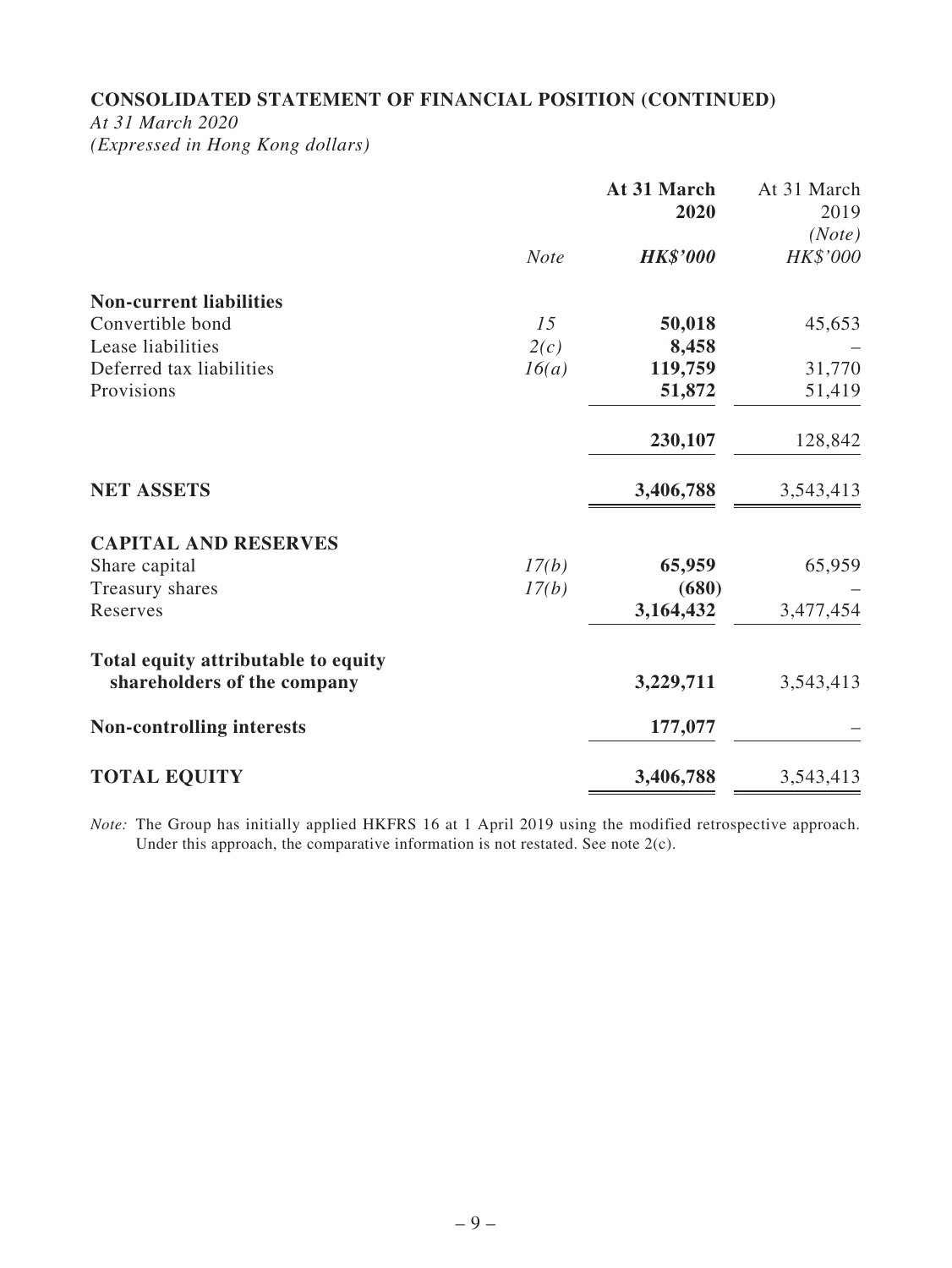#### **NOTES TO THE FINANCIAL INFORMATION**

*(Expressed in Hong Kong dollars unless otherwise indicated)*

#### **1 CORPORATE INFORMATION**

IDG Energy Investment Limited (the "Company") is an investment holding company, which was incorporated in Bermuda as an exempted company with limited liability and its shares are listed on the Main Board of The Stock Exchange of Hong Kong Limited (the "Stock Exchange"). The Company's registered office is located at Clarendon House, 2 Church Street, Hamilton HM 11, Bermuda and its head office and principal place of business is located at Unit 5507, 55/F., The Center, 99 Queen's Road Central, Hong Kong.

On 29 July 2016, the Company completed a reverse takeover transaction which involved, among others, the acquisition by the Company of the entire equity interest of Xilin Gol League Hongbo Mining Development Company Limited 錫林郭勒盟宏博礦業開發有限公司 ("Hongbo Mining"), a limited liability company established in the People's Republic of China ("PRC").

During the year ended 31 March 2020, the Company is an investment holding company principally engaged in the investment and management of global energy assets and mobility services businesses. The principal activities of its subsidiaries and invested portfolio companies consist of mobility services platform, upstream oil and gas business, LNG liquefaction and exporting, LNG importing, processing and sales, and LNG logistics services, energy investment fund management as well as investment in energy-related and other industries and businesses.

#### **2 SIGNIFICANT ACCOUNTING POLICIES**

#### **(a) Statement of compliance**

These financial information have been prepared in accordance with all applicable Hong Kong Financial Reporting Standards (HKFRSs), which collective term includes all applicable individual Hong Kong Financial Reporting Standards, Hong Kong Accounting Standards (HKASs) and Interpretations issued by the Hong Kong Institute of Certified Public Accountants (HKICPA), accounting principles generally accepted in Hong Kong and the requirements of the Hong Kong Companies Ordinance. These financial information also comply with the applicable disclosure provisions of the Rules Governing the Listing of Securities on The Stock Exchange of Hong Kong Limited. Significant accounting policies adopted by the Group are disclosed below.

The HKICPA has issued certain new and revised HKFRSs that are first effective or available for early adoption for the current accounting period of the Group. Note 2(c) provides information on any changes in accounting policies resulting from initial application of these developments to the extent that they are relevant to the Group for the current and prior accounting periods reflected in this financial information.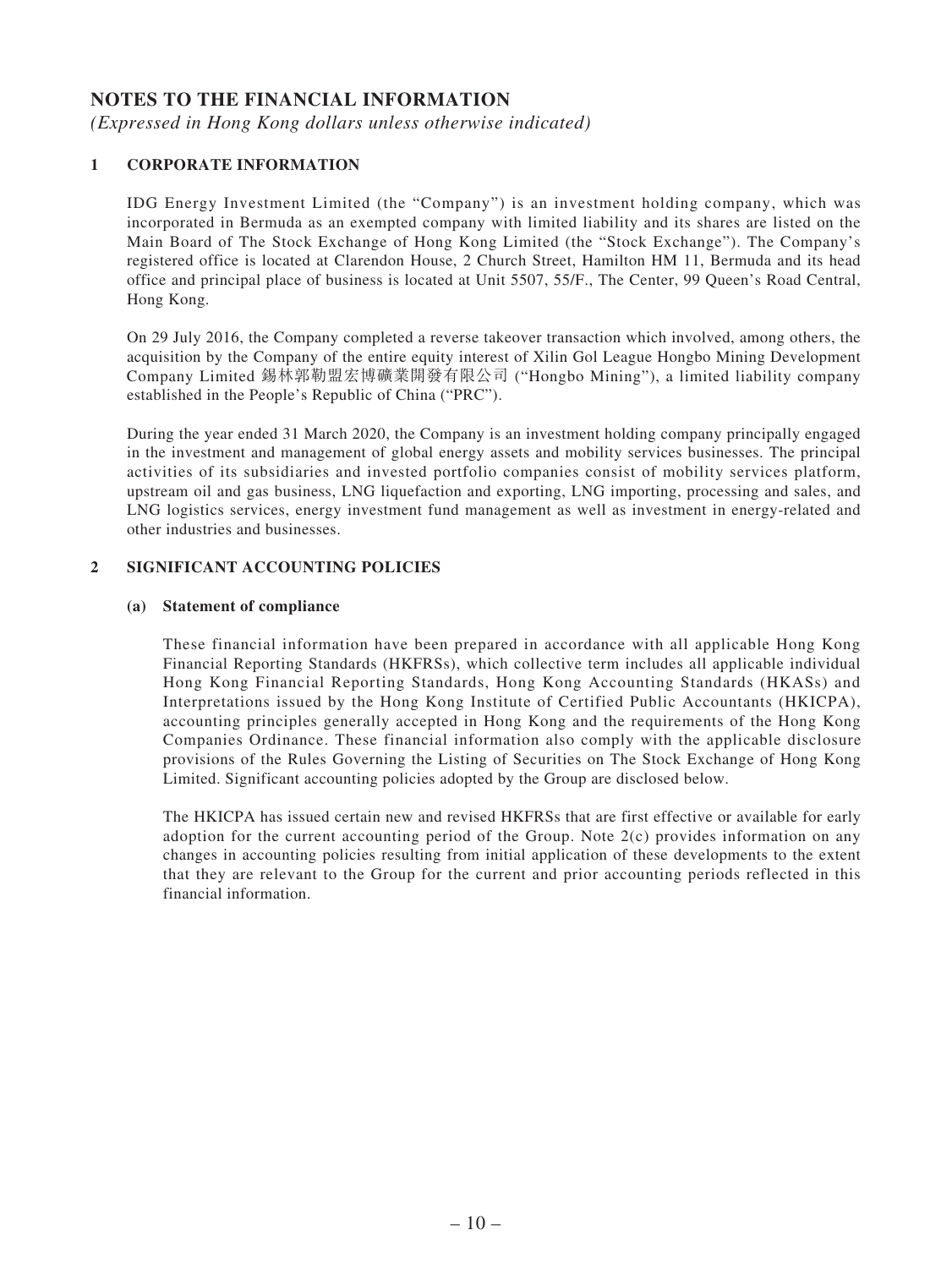#### **(b) Basis of preparation**

The financial information for the year ended 31 March 2020 comprises the Company and its subsidiaries and the Group's interest in an associate.

The measurement basis used in the preparation of the financial information is the historical cost basis except that the following assets and liabilities are stated at their fair value as explained in the accounting policies set out below:

- Financial assets at fair value through profit or loss;
- Financial assets at fair value through other comprehensive income;
- Derivative financial instruments.

The preparation of financial information in conformity with HKFRSs requires management to make judgements, estimates and assumptions that affect the application of policies and reported amounts of assets, liabilities, income and expenses. The estimates and associated assumptions are based on historical experience and various other factors that are believed to be reasonable under the circumstances, the results of which form the basis of making the judgements about carrying values of assets and liabilities that are not readily apparent from other sources. Actual results may differ from these estimates.

The estimates and underlying assumptions are reviewed on an ongoing basis. Revisions to accounting estimates are recognised in the period in which the estimate is revised if the revision affects only that period, or in the period of the revision and future periods if the revision affects both current and future periods.

#### **(c) Changes in accounting policies**

The HKICPA has issued a new HKFRS, HKFRS 16, *Leases*, and a number of amendments to HKFRSs that are first effective for the current accounting period of the Group.

Except for HKFRS 16, *Leases*, none of the developments have had a material effect on how the Group's results and financial position for the current or prior periods have been prepared or presented. The Group has not applied any new standard or interpretation that is not yet effective for the current accounting period.

#### *HKFRS 16, Leases*

HKFRS 16 replaces HKAS 17, *Leases*, and the related interpretations, HK(IFRIC) 4, *Determining whether an arrangement contains a lease*, HK(SIC) 15, Operating leases — incentives, and HK(SIC) 27, *Evaluating the substance of transactions involving the legal form of a lease*. It introduces a single accounting model for lessees, which requires a lessee to recognise a right-of-use asset and a lease liability for all leases, except for leases that have a lease term of 12 months or less ("short-term leases") and leases of low-value assets. The lessor accounting requirements are brought forward from HKAS 17 substantially unchanged.

HKFRS 16 also introduces additional qualitative and quantitative disclosure requirements which aim to enable users of the financial information to assess the effect that leases have on the financial position, financial performance and cash flows of an entity.

The Group has initially applied HKFRS 16 as from 1 April 2019. The Group has elected to use the modified retrospective approach and has therefore recognised the cumulative effect of initial application as an adjustment to the opening balance of equity at 1 April 2019. Comparative information has not been restated and continues to be reported under HKAS 17.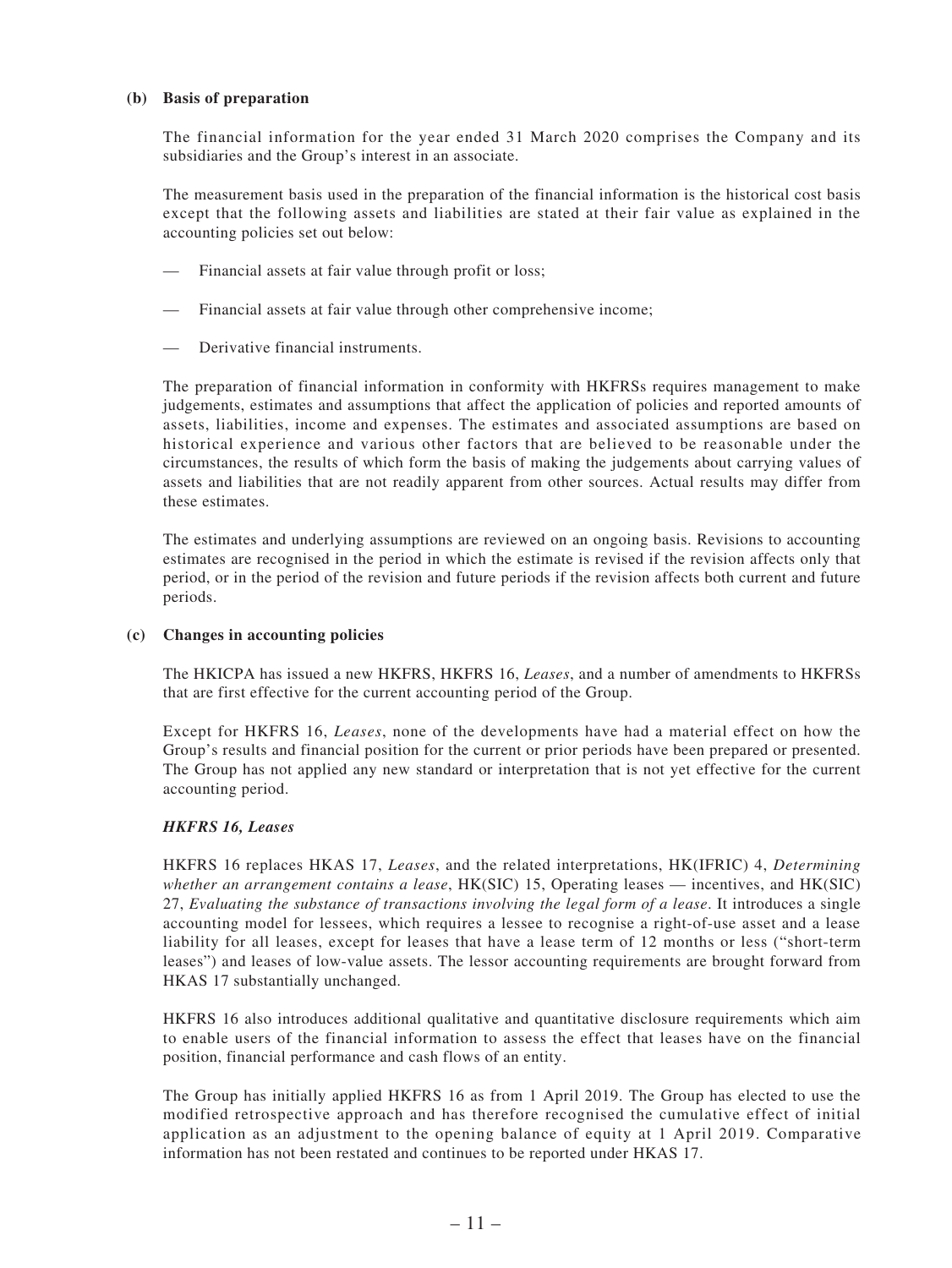Further details of the nature and effect of the changes to previous accounting policies and the transition options applied are set out below:

*a. New definition of a lease*

The change in the definition of a lease mainly relates to the concept of control. HKFRS 16 defines a lease on the basis of whether a customer controls the use of an identified asset for a period of time, which may be determined by a defined amount of use. Control is conveyed where the customer has both the right to direct the use of the identified asset and to obtain substantially all of the economic benefits from that use.

The Group applies the new definition of a lease in HKFRS 16 only to contracts that were entered into or changed on or after 1 April 2019. For contracts entered into before 1 April 2019, the Group has used the transitional practical expedient to grandfather the previous assessment of which existing arrangements are or contain leases. Accordingly, contracts that were previously assessed as leases under HKAS 17 continue to be accounted for as leases under HKFRS 16 and contracts previously assessed as non-lease service arrangements continue to be accounted for as executory contracts.

#### *b. Lessee accounting and transitional impact*

HKFRS 16 eliminates the requirement for a lessee to classify leases as either operating leases or finance leases, as was previously required by HKAS 17. Instead, the Group is required to capitalise all leases when it is the lessee, including leases previously classified as operating leases under HKAS 17, other than those short-term leases and leases of low-value assets which are exempt. As far as the Group is concerned, these newly capitalised leases are primarily in relation to land and building.

At the date of transition to HKFRS 16 (i.e. 1 April 2019), the Group determined the length of the remaining lease terms and measured the lease liabilities for the leases previously classified as operating leases at the present value of the remaining lease payments, discounted using the relevant incremental borrowing rates at 1 April 2019. The incremental borrowing rates used for determination of the present value of the remaining lease payments were from 4.75% to 5.125%.

To ease the transition to HKFRS 16, the Group applied the following recognition exemption and practical expedients at the date of initial application of HKFRS 16:

— the Group elected not to apply the requirements of HKFRS 16 in respect of the recognition of lease liabilities and right-of-use assets to leases for which the remaining lease term ends within 12 months from the date of initial application of HKFRS 16, i.e. where the lease term ends on or before 31 March 2020;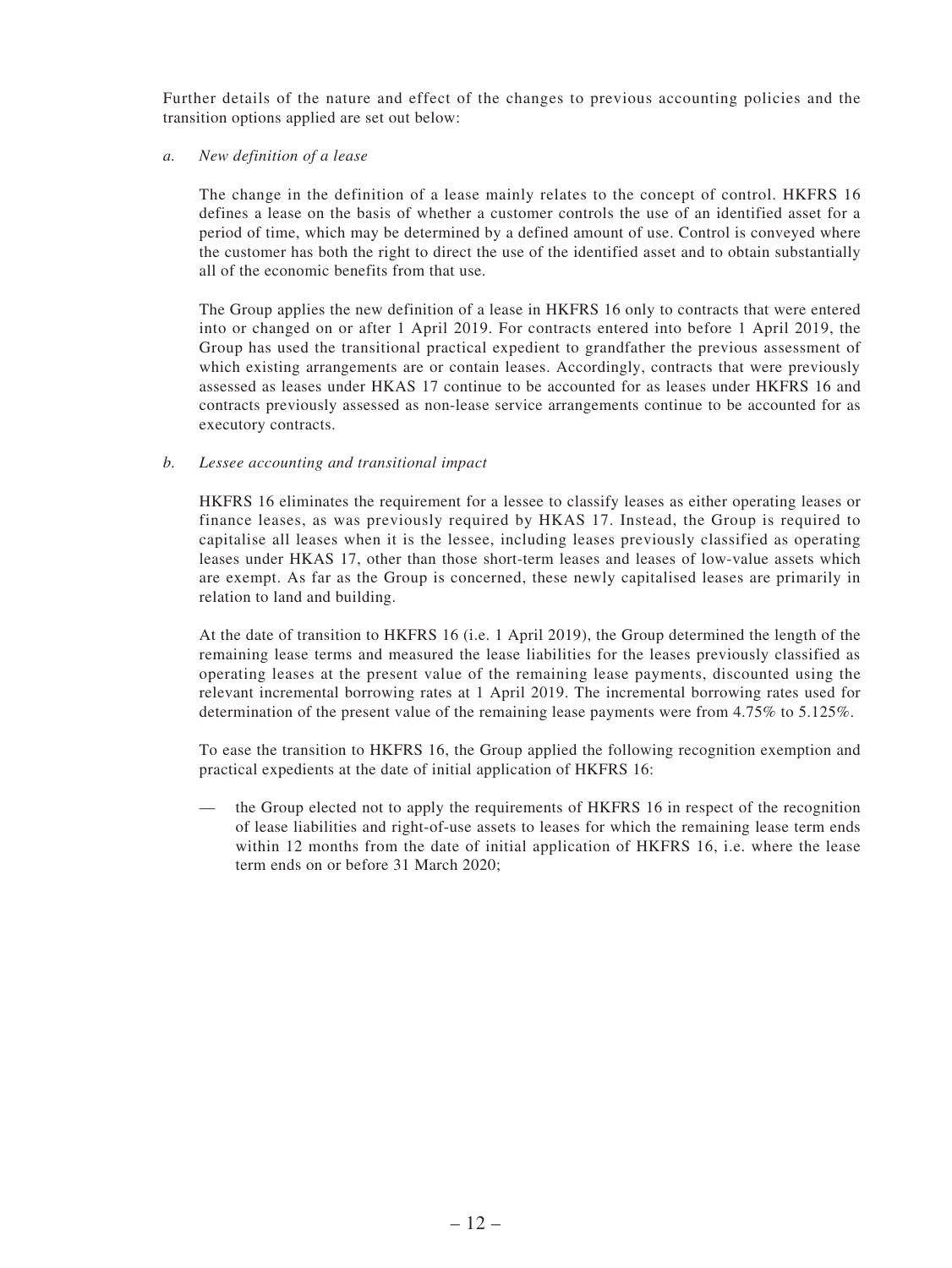The following table reconciles the operating lease commitments as at 31 March 2019 to the opening balance for lease liabilities recognised as at 1 April 2019:

|                                                                                                                                                                                       | 1 April 2019<br>HK\$'000 |
|---------------------------------------------------------------------------------------------------------------------------------------------------------------------------------------|--------------------------|
| Operating lease commitments at 31 March 2019<br>Less: commitments relating to leases exempt from capitalisation:<br>- short-term leases with remaining lease term ending on or before | 5,660                    |
| 31 March 2020                                                                                                                                                                         | (495)                    |
| Less: total future interest expenses                                                                                                                                                  | 5,165<br>(467)           |
| Present value of remaining lease payments, discounted using<br>the incremental borrowing rate at 1 April 2019                                                                         | 4,698                    |
| Add: finance lease liabilities recognised as at 31 March 2019                                                                                                                         |                          |
| Total lease liabilities recognised at 1 April 2019                                                                                                                                    | 4,698                    |

The right-of-use assets in relation to leases previously classified as operating leases have been recognised at an amount equal to the amount recognised for the remaining lease liabilities, adjusted by the amount of any prepaid or accrued lease payments relating to that lease recognised in the statement of financial position at 31 March 2019.

The following table summarises the impacts of the adoption of HKFRS 16 on the Group's consolidated statement of financial position:

|                                                                                                            | Carrying<br>amount at<br>31 March 2019<br>HK\$'000 | Capitalisation<br>of operating<br>lease contracts<br>HK\$'000 | Carrying<br>amount at<br>1 April 2019<br>HK\$'000 |
|------------------------------------------------------------------------------------------------------------|----------------------------------------------------|---------------------------------------------------------------|---------------------------------------------------|
| Line items in the consolidated statement<br>of financial position impacted by<br>the adoption of HKFRS 16: |                                                    |                                                               |                                                   |
| Right-of-use assets                                                                                        |                                                    | 14,727                                                        | 14,727                                            |
| Lease prepayments                                                                                          | 10,029                                             | (10,029)                                                      |                                                   |
| <b>Total non-current assets</b>                                                                            | 2,606,207                                          | 4,698                                                         | 2,610,905                                         |
| <b>Current assets</b>                                                                                      | 1,292,562                                          |                                                               | 1,292,562                                         |
| Lease liabilities (current)                                                                                |                                                    | 1,462                                                         | 1,462                                             |
| <b>Current liabilities</b>                                                                                 | 226,514                                            | 1,462                                                         | 227,976                                           |
| <b>Net current assets</b>                                                                                  | 1,066,048                                          | (1, 462)                                                      | 1,064,586                                         |
| <b>Total assets less current liabilities</b>                                                               | 3,672,255                                          | 3,236                                                         | 3,675,491                                         |
| Lease liabilities (non-current)                                                                            |                                                    | 3,236                                                         | 3,236                                             |
| <b>Total non-current liabilities</b>                                                                       | 128,842                                            | 3,236                                                         | 132,078                                           |
| <b>Net assets</b>                                                                                          | 3,543,413                                          |                                                               | 3,543,413                                         |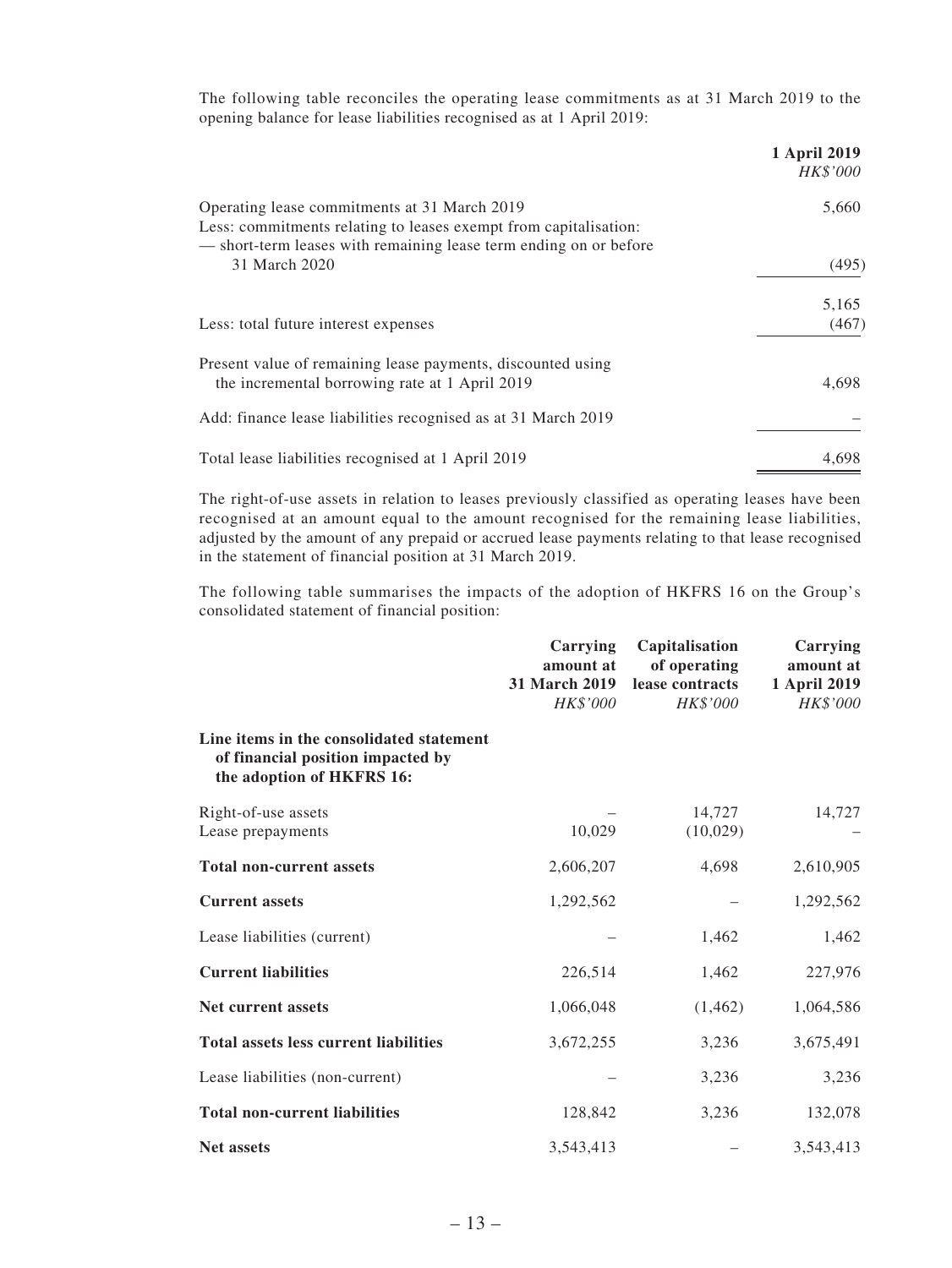#### *c. Impact on the financial result, segment results and cash flows of the Group*

After the initial recognition of right-of-use assets and lease liabilities as at 1 April 2019, the Group as a lessee is required to recognise interest expense accrued on the outstanding balance of the lease liability, and the depreciation of the right-of-use asset, instead of the previous policy of recognising rental expenses incurred under operating leases on a straight-line basis over the lease term. This results in a positive impact on the reported profit from operations in the Group's consolidated statement of profit or loss, as compared to the results if HKAS 17 had been applied during the year.

In the cash flow statement, the Group as a lessee is required to split rentals paid under capitalised leases into their capital element and interest element. These elements are classified as financing cash outflows, similar to how leases previously classified as finance leases under HKAS 17 were treated, rather than as operating cash outflows, as was the case for operating leases under HKAS 17. Although total cash flows are unaffected, the adoption of HKFRS 16 therefore results in a significant change in presentation of cash flows within the cash flow statement.

The following tables give an indication of the estimated impact of the adoption of HKFRS 16 on the Group's financial result, segment results and cash flows for the year ended 31 March 2020, by adjusting the amounts reported under HKFRS 16 in this financial information to compute estimates of the hypothetical amounts that would have been recognised under HKAS 17 if this superseded standard had continued to apply in FY2019 instead of HKFRS 16, and by comparing these hypothetical amounts for FY2019 with the actual FY2018 corresponding amounts which were prepared under HKAS 17.

|                                                                                                                                                      | FY2019         |                  |                     |                    | FY2018             |
|------------------------------------------------------------------------------------------------------------------------------------------------------|----------------|------------------|---------------------|--------------------|--------------------|
|                                                                                                                                                      |                |                  | Deduct: Estimated   |                    |                    |
|                                                                                                                                                      |                | Add back:        | amounts related     | Hypothetical       | Compared to        |
|                                                                                                                                                      | Amounts        | HKFRS 16         | to operating leases | amounts for        | amounts reported   |
|                                                                                                                                                      | reported under | depreciation and | as if under         | FY2019 as if under | for FY2018 under   |
|                                                                                                                                                      | HKFRS 16       | interest expense | HKAS 17 (note 1)    | HKAS <sub>17</sub> | HKAS <sub>17</sub> |
|                                                                                                                                                      | (A)            | (B)              | (C)                 | $(D=A+B-C)$        |                    |
|                                                                                                                                                      | HK\$'000       | HK\$'000         | HK\$'000            | HK\$'000           | HK\$'000           |
| Financial result for year ended<br>31 March 2020 impacted by<br>the adoption of HKFRS 16:                                                            |                |                  |                     |                    |                    |
| (Loss)/profit before net finance                                                                                                                     |                |                  |                     |                    |                    |
| Income/(costs) and taxation                                                                                                                          | (305,744)      | 2,975            | (3,384)             | (306, 153)         | 154,019            |
| Net finance income/(costs)                                                                                                                           | 1,901          | 406              |                     | 2,307              | (118, 537)         |
| (Loss)/profit before taxation                                                                                                                        | (303, 843)     | 3,381            | (3,384)             | (303, 846)         | 35,482             |
| (Loss)/profit for the year                                                                                                                           | (296, 725)     | 3,381            | (3,384)             | (296, 728)         | 27,379             |
| Reportable segment (loss)/profit<br>(adjusted EBITDA) for year<br>ended 31 March 2020 (note 3(b))<br>impacted by the adoption of<br><b>HKFRS 16:</b> |                |                  |                     |                    |                    |
| — Global energy investment                                                                                                                           | (202, 174)     | 2,453            | (2,300)             | (202, 021)         | 236,636            |
| - Mobility services businesses                                                                                                                       | (8,619)        | 928              | (1,084)             | (8,775)            |                    |
| $-$ Total                                                                                                                                            | (210,793)      | 3,381            | (3,384)             | (210,796)          | 236,636            |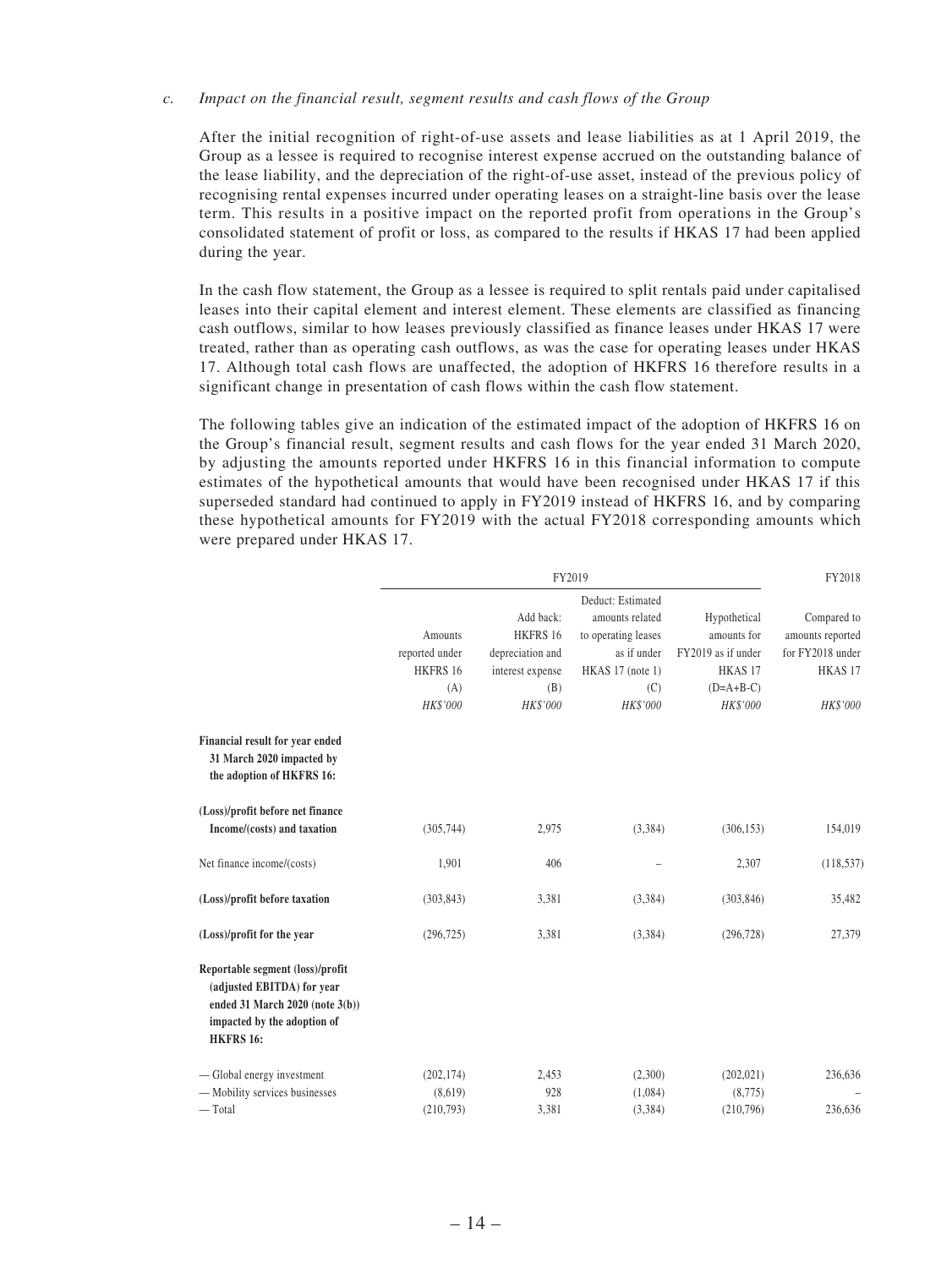| Hypothetical | Compared to                                 |
|--------------|---------------------------------------------|
|              |                                             |
|              |                                             |
|              |                                             |
|              |                                             |
|              | amounts                                     |
| FY2019 as if | reported for                                |
| under        | FY2018 under                                |
|              | HKAS <sub>17</sub>                          |
| $(C=A+B)$    |                                             |
| HK\$'000     | HK\$'000                                    |
|              |                                             |
| 40,012       | 46,974                                      |
| 40,012       | 46,974                                      |
|              |                                             |
|              |                                             |
|              | (431,270)                                   |
|              | amounts for<br>HKAS <sub>17</sub><br>73,985 |

- *Note 1*: The "estimated amounts related to operating leases" is an estimate of the amounts of the cash flows in FY2019 that relate to leases which would have been classified as operating leases, if HKAS 17 had still applied in FY2019. This estimate assumes that there were no differences between rentals and cash flows and that all of the new leases entered into in FY2019 would have been classified as operating leases under HKAS 17, if HKAS 17 had still applied in FY2019. Any potential net tax effect is ignored.
- *Note 2:* In this impact table these cash outflows are reclassified from financing to operating in order to compute hypothetical amounts of net cash generated from operating activities and net cash used in financing activities as if HKAS 17 still applied.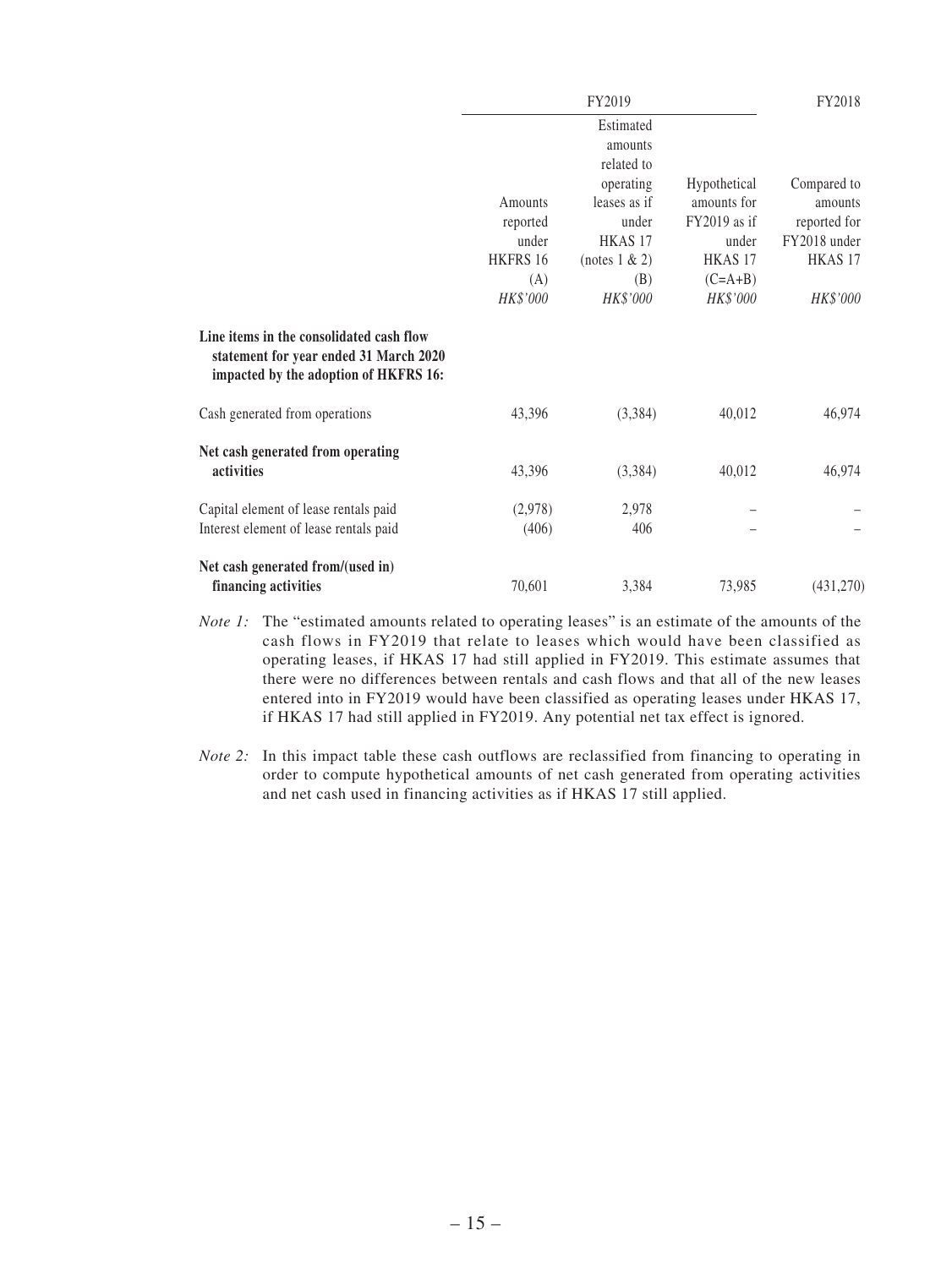#### **3 TOTAL (LOSS)/INCOME FROM PRINCIPAL BUSINESS ACTIVITIES, NET OF COST AND SEGMENT REPORTING**

|                                                                                                       | <b>Year ended 31 March</b> |                  |
|-------------------------------------------------------------------------------------------------------|----------------------------|------------------|
|                                                                                                       | 2020<br><b>HK\$'000</b>    | 2019<br>HK\$'000 |
| Revenue from contracts with customers and recognised<br>at point in time within the scope of HKFRS 15 |                            |                  |
| — sales of crude oil ( <i>note</i> ( <i>i</i> ))                                                      | 152,219                    | 168,026          |
| — rendering of mobility services <i>(note (ii))</i>                                                   | 91,327                     |                  |
| Cost of sales and services                                                                            |                            |                  |
| — sales of crude oil                                                                                  | (86,960)                   | (93,359)         |
| — rendering of mobility services                                                                      | (118, 720)                 |                  |
|                                                                                                       | 37,866                     | 74,667           |
| Investment (loss)/income (note (iii))                                                                 | (244, 018)                 | 163,289          |
| Total (loss)/income from principal business activities, net of cost                                   | (206, 152)                 | 237,956          |

#### **(a) Total (loss)/income from principal business activities, net of cost**

#### *Notes:*

- (i) Revenue from sales of crude oil is generated by Hongbo Mining. Hongbo Mining, one of the Company's wholly-owned subsidiaries, entered into an exploration and production cooperation contract ("EPCC") with Shaanxi Yanchang Petroleum (Group) Company Limited (Yanchang Oil Mineral Administrative Bureau) (陝 西 延 長 石 油(集 團)有 限 責 任 公 司(延 長 油 礦 管 理 局), "Yanchang") in July 2010. The EPCC gives Hongbo Mining the right to explore, develop, produce and sell the crude oil extracted from the two blocks (Block 212 and Block 378) located at Xilin Gol League, Inner Mongolia and shared between Hongbo Mining and Yanchang in the proportion of 80% and 20% respectively. Hongbo Mining commenced production in Block 212 in 2010. The EPCC was renewed in June 2018 and the expiry date of the EPCC is extended to 30 June 2020. According to the reply of Yanchang, the EPCC is expected to be extended before the expiry date. Yanchang had obtained from the Ministry of Land and Resources of the People' s Republic of China a 15-year valid production permit for Unite 2, Unit 19 and other areas in Block 212 in May 2017. Besides, Block 212 and Block 378 are entitled to exploration permit which are renewable for a term of two years after expiration. The current exploration permit in respect of Block 212 will expire on 3 April 2022, whereas the current exploration permit of Block 378 had expired on 9 November 2019 with a new permit being in the process of application preparation. The amount represents the sales value of crude oil supplied to the customers, net of value added tax. There are two major customers with whom transactions have exceeded 10% of the revenue from sales of crude oil.
- (ii) Revenue from rendering of mobility services is generated from rendering of online ride-hailing services to passengers through Gaode platform and Didi platform. Passengers can send requests for mobility services through these two platforms, and the system automatically matches the orders with drivers. The amount of revenue from rendering of mobility services represents the value of full fares paid by passengers, net of value added tax and the surcharge.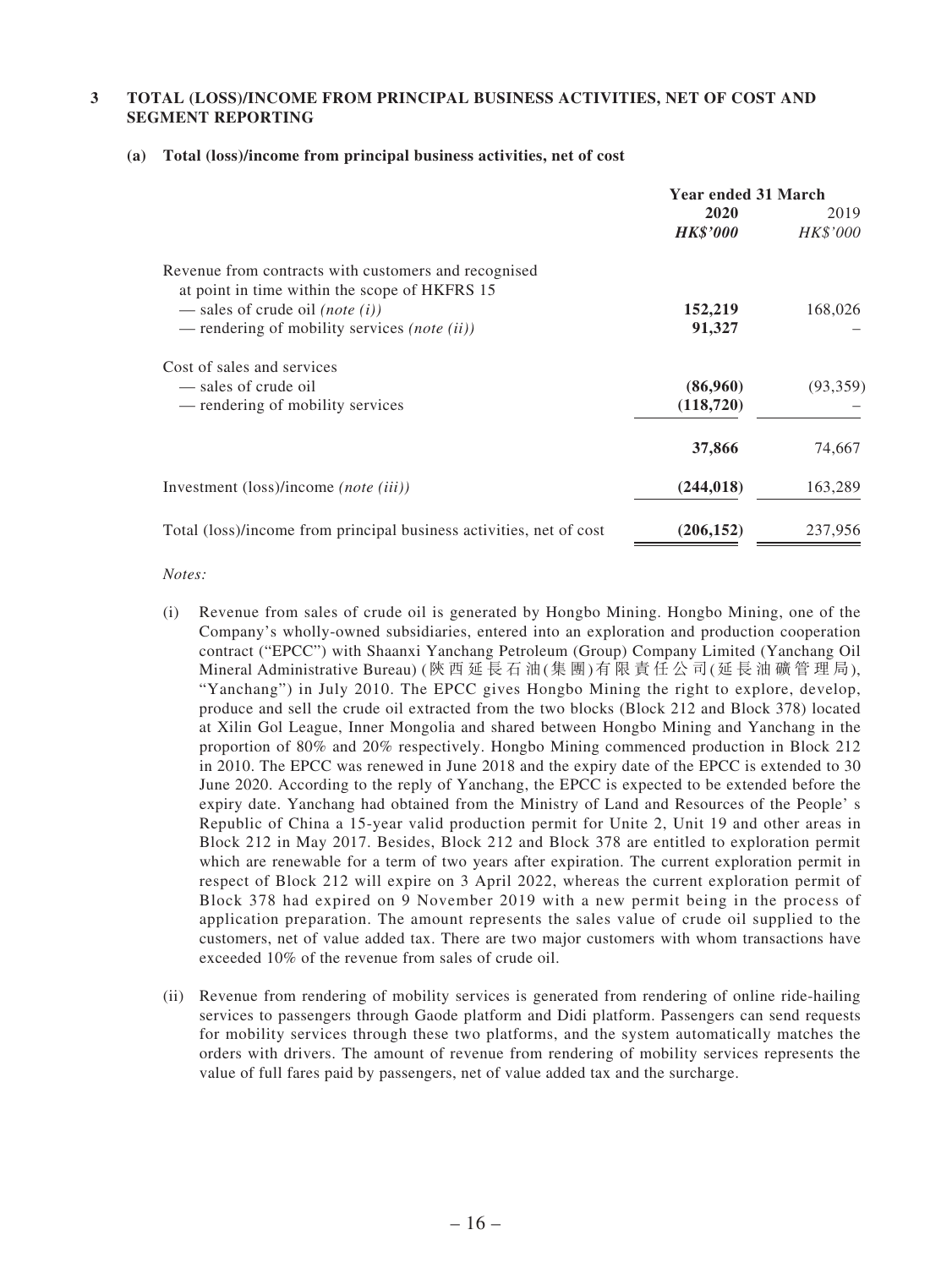#### (iii) Investment (loss)/income

|                                                                | <b>Year ended 31 March</b> |           |
|----------------------------------------------------------------|----------------------------|-----------|
|                                                                | 2020                       | 2019      |
|                                                                | <b>HK\$'000</b>            | HK\$'000  |
| Stonehold investment ( <i>note</i> $(1)$ )                     | (143, 298)                 | 184,361   |
| JOVO investment <i>(note (1))</i>                              | 2,167                      | 9,002     |
| GNL Ouebec investment <i>(note (1))</i>                        | 29,140                     | 6,102     |
| Trading securities listed in the U.S. and France (note $(1)$ ) | (7,049)                    | (2,762)   |
| LNGL investment (note $(1)$ )                                  | (116, 595)                 | (25, 937) |
| Dividend income ( <i>note</i> $(2)$ )                          | 1,612                      | 4,928     |
| Net realised and unrealised losses on derivative               |                            |           |
| financial instruments <i>(note (3))</i>                        | (1,641)                    | (11, 122) |
| Share of losses of an associate <i>(note (4))</i>              | (8,952)                    | (829)     |
| Others                                                         | 598                        | (454)     |
|                                                                | (244.018)                  | 163.289   |

#### *Notes:*

- (1) These amounts represent fair value changes on the Stonehold investment, JOVO investment, GNL Quebec investment, trading securities listed in the U.S. and France, and LNGL investment during the year ended 31 March 2020. Such assets are measured at FVTPL (see note 12), any interest income arising from such assets is included in fair value changes.
- (2) The amount represents the dividend income from JOVO investment, equity investment designated as FVOCI and trading securities listed in the U.S..
- (3) The amount represents net changes in the fair value of crude oil price option contracts and crude oil price swap contracts held for risk management purpose. The derivative financial instruments are measured at FVTPL (see note 12).
- (4) The amount represents share of the associate's profit or loss under equity method.

#### **(b) Segment reporting**

The Company and its subsidiaries manage its businesses by divisions, which are organised by a mixture of both business lines (products and services). In a manner consistent with the way in which information is reported internally to the Company and its subsidiaries' most senior executive management for the purposes of resource allocation and performance assessment, the Company and its subsidiaries have presented the following two reportable segments. Details of the Company and its subsidiaries' reportable segments as follows:

- Global energy investment: this segment constructs and operates upstream oil and gas business, LNG business, and generates income from processing of oil and gas and LNG, as well as investing and managing of energy-related industries and businesses.
- Mobility services businesses: this segment manages and operates the drivers and vehicles for rendering of online ride-hailing services to the passengers through aggregation traffic platform and generates income from rendering of mobility services.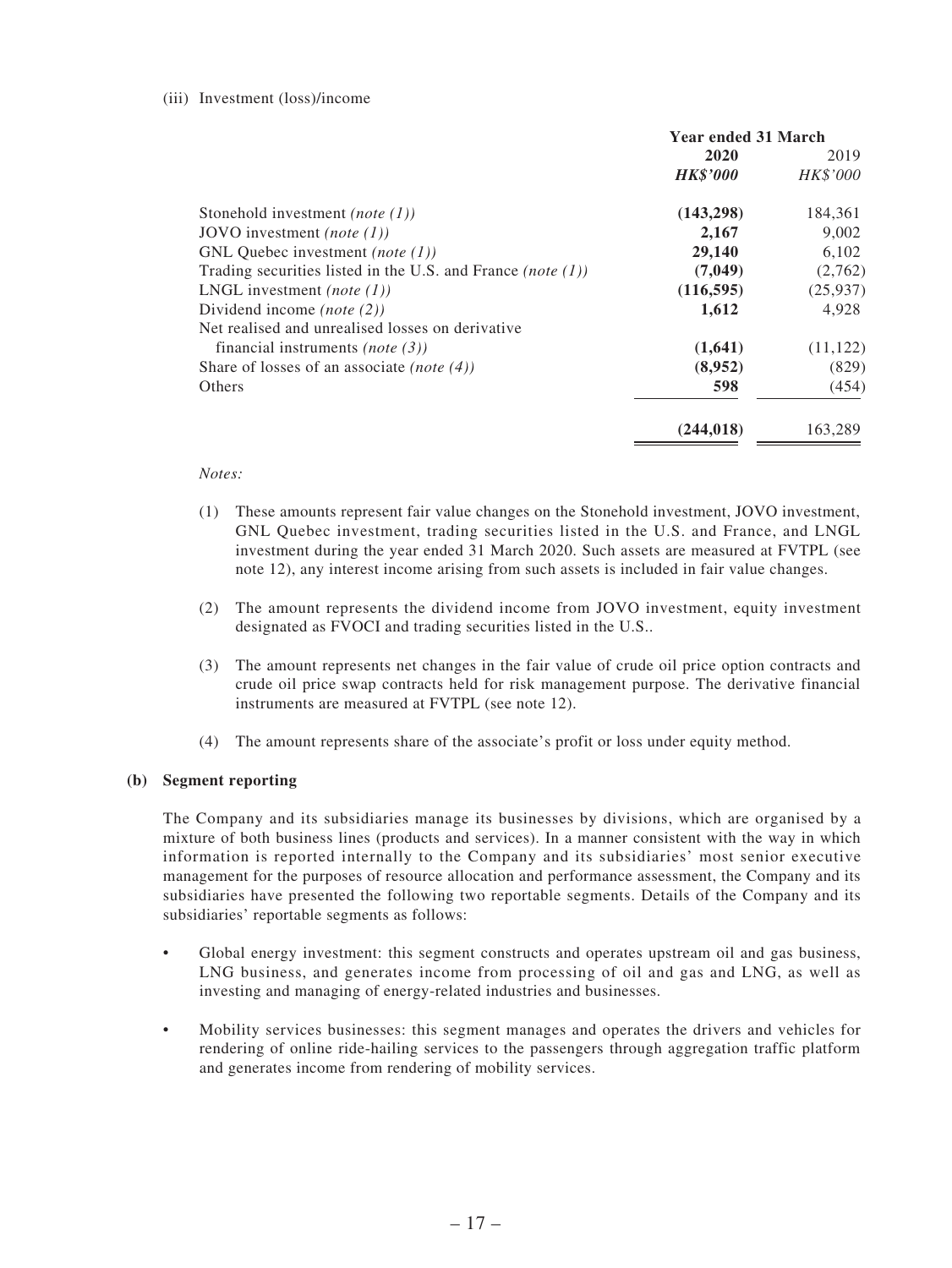#### *(i) Segment results, assets and liabilities*

For the purposes of assessing segment performance and allocating resources between segments, the Company and its subsidiaries' senior executive management monitors the results, assets and liabilities attributable to each reportable segment on the following bases:

Segment assets include all tangible, intangible assets and current assets with the exception of deferred tax assets. Segment liabilities include all liabilities with the exception of deferred tax liabilities.

Revenue and expenses are allocated to the reportable segments with reference to revenue from sales and services generated by those segments and the expenses incurred by those segments or which otherwise arise from the depreciation or amortisation of assets attributable to those segments. Segment profit/loss includes investment income/loss.

The measure used for reporting segment profit/loss is "adjusted EBITDA" i.e. "adjusted earnings before interest, taxes, depreciation and amortisation".

In addition to receiving segment information concerning adjusted EBITDA, management is provided with segment information concerning interest income and expense from cash balances and borrowings managed directly by the segments, depreciation and amortisation, and additions to non-current segment assets used by the segments in their operations.

Disaggregation of revenue from contracts with customers, as well as information regarding the Company and its subsidiaries' reportable segments as provided to the Company and its subsidiaries' most senior executive management for the purposes of resource allocation and assessment of segment performance for the years ended 31 March 2020 and 2019 is set out below.

|                                       | Global energy investment<br><b>Year ended 31 March</b> |            | <b>Mobility services businesses</b><br>Year ended 31 March |          | <b>Total</b><br><b>Year ended 31 March</b> |            |
|---------------------------------------|--------------------------------------------------------|------------|------------------------------------------------------------|----------|--------------------------------------------|------------|
|                                       | 2020                                                   | 2019       | 2020                                                       | 2019     | 2020                                       | 2019       |
|                                       |                                                        | (note(b))  |                                                            |          |                                            | (note(b))  |
|                                       | <b>HK\$'000</b>                                        | HK\$'000   | <b>HK\$'000</b>                                            | HK\$'000 | <b>HK\$'000</b>                            | HK\$'000   |
| Revenue from sales and                |                                                        |            |                                                            |          |                                            |            |
| services ( <i>note</i> $(a)$ )        | 152,219                                                | 168,026    | 91,327                                                     |          | 243,546                                    | 168,026    |
| Investment (loss)/income              | (244, 018)                                             | 163,289    |                                                            |          | (244, 018)                                 | 163,289    |
| Reportable segment (loss)/profit      |                                                        |            |                                                            |          |                                            |            |
| (adjusted EBITDA)                     | (202, 174)                                             | 236,636    | (8,619)                                                    | -        | (210,793)                                  | 236,636    |
| Depreciation and amortisation         | (53,259)                                               | (51, 818)  | (32, 197)                                                  |          | (85, 456)                                  | (51, 818)  |
| Interest income                       | 21,811                                                 | 31,347     | 42                                                         |          | 21,853                                     | 31,347     |
| Interest expense                      | (7,305)                                                | (149, 336) | (289)                                                      |          | (7, 594)                                   | (149, 336) |
| Reportable segment assets             | 3,413,165                                              | 3,898,769  | 509,500                                                    |          | 3,922,665                                  | 3,898,769  |
| (including interest in an associate)  | 50,086                                                 | 43,778     |                                                            |          | 50,086                                     | 43,778     |
| Additions to non-current              |                                                        |            |                                                            |          |                                            |            |
| segment assets during the year        | 67,817                                                 | 77,780     | 3,557                                                      |          | 71,374                                     | 77,780     |
| <b>Reportable segment liabilities</b> | (351,209)                                              | (323, 586) | (47, 382)                                                  |          | (398, 591)                                 | (323, 586) |

#### *Notes:*

- (a) Revenue from sales and services reported above represents reportable segment revenue generated from external customers. There was no inter-segment revenue during both the current and prior year.
- (b) The Group has initially applied HKFRS 16 at 1 April 2019 using the modified retrospective approach. Under this approach, the comparative information is not restated. See note  $2(c)$ .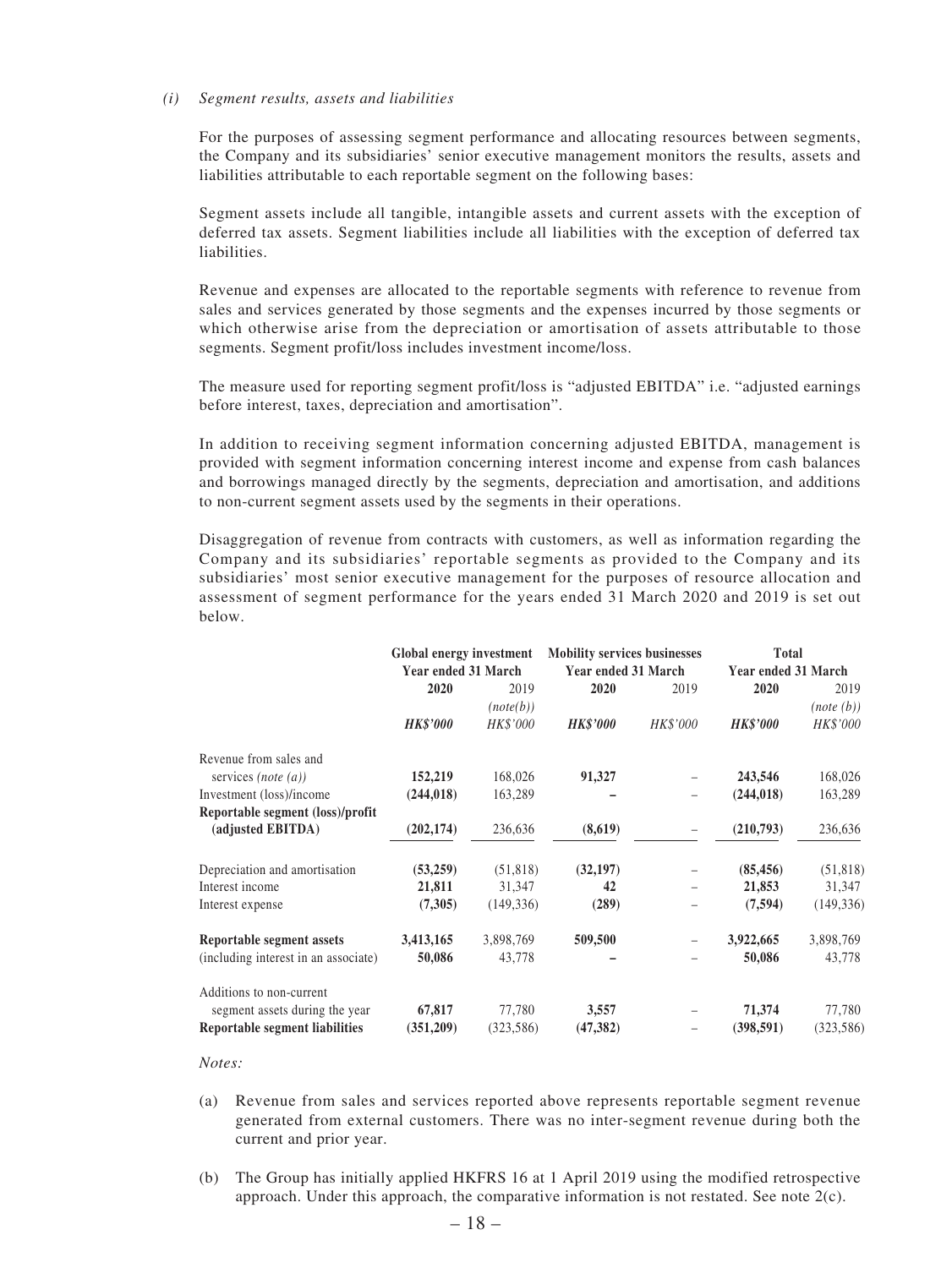|                                                                   | <b>Year ended 31 March</b> |                    |
|-------------------------------------------------------------------|----------------------------|--------------------|
|                                                                   | 2020<br><b>HK\$'000</b>    | 2019<br>HK\$'000   |
| <b>Revenue from sales and services</b>                            | 243,546                    | 168,026            |
|                                                                   | <b>Year ended 31 March</b> |                    |
|                                                                   | 2020                       | 2019               |
|                                                                   | <b>HK\$'000</b>            | (Note)<br>HK\$'000 |
| (Loss)/profit                                                     |                            |                    |
| Reportable segment (loss)/profit (adjusted EBITDA)                | (210,793)                  | 236,636            |
| Elimination of inter-segment profits                              | (185)                      |                    |
| Depreciation and amortisation                                     | (85, 456)                  | (51, 818)          |
| Interest expense                                                  | (7, 409)                   | (149, 336)         |
| Consolidated (loss)/profit before taxation                        | (303, 843)                 | 35,482             |
|                                                                   | At 31 March                | At 31 March        |
|                                                                   | 2020                       | 2019               |
|                                                                   |                            | (Note)             |
|                                                                   | <b>HK\$'000</b>            | HK\$'000           |
| <b>Assets</b>                                                     |                            |                    |
| Reportable segment assets                                         | 3,922,665                  | 3,898,769          |
| Deferred tax assets                                               | 2,473                      |                    |
| Elimination of inter-segment receivables                          | (11, 129)                  |                    |
| Consolidated total assets                                         | 3,914,009                  | 3,898,769          |
|                                                                   | At 31 March                | At 31 March        |
|                                                                   | 2020                       | 2019               |
|                                                                   |                            | (Note)             |
|                                                                   | <b>HK\$'000</b>            | HK\$'000           |
| <b>Liabilities</b>                                                |                            |                    |
| Reportable segment liabilities                                    | 398,591                    | 323,586            |
| Deferred tax liabilities<br>Elimination of inter-segment payables | 119,759<br>(11, 129)       | 31,770             |
|                                                                   |                            |                    |
| Consolidated total liabilities                                    | 507,221                    | 355,356            |
|                                                                   |                            |                    |

*(ii) Reconciliations of reportable segment revenues, profit or loss, assets and liabilities*

*Note:* The Group has initially applied HKFRS 16 at 1 April 2019 using the modified retrospective approach. Under this approach, the comparative information is not restated. See note 2(c).

*(iii) Geographic information*

The external customer and non-current assets (excluded deferred tax assets, right-of-use assets, financial instruments and interest in an associate) are located in the PRC, which are mainly held by Hongbo Mining and Weipin.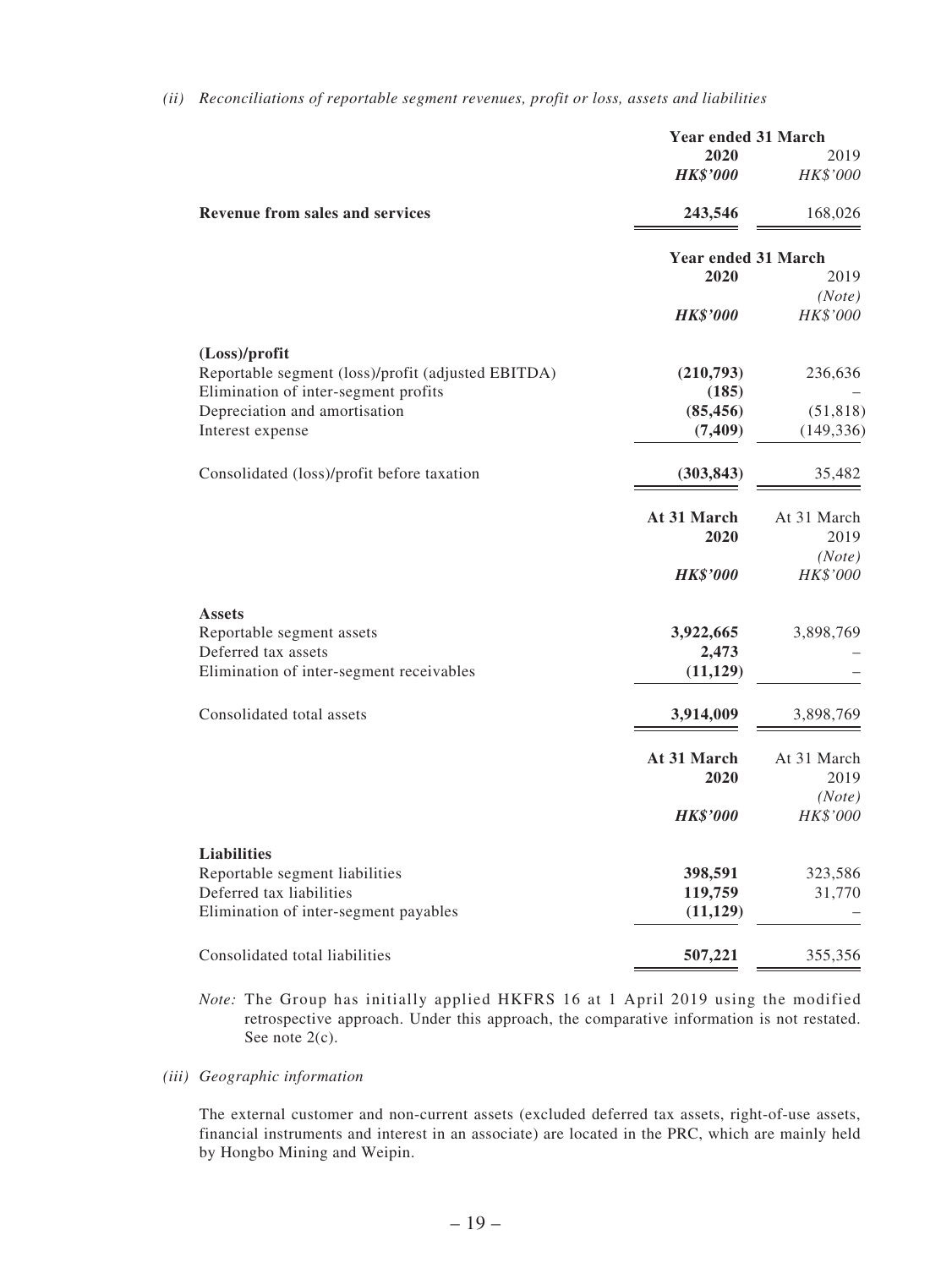#### **4 OTHER NET GAINS**

|                                                       | <b>Year ended 31 March</b> |                 |  |
|-------------------------------------------------------|----------------------------|-----------------|--|
|                                                       | 2019<br>2020               |                 |  |
|                                                       | <b>HK\$'000</b>            | <b>HK\$'000</b> |  |
| Net gain on disposal of property, plant and equipment | 39                         |                 |  |

#### **5 TAXES OTHER THAN INCOME TAX**

|                                   | <b>Year ended 31 March</b> |          |  |
|-----------------------------------|----------------------------|----------|--|
|                                   | 2020                       | 2019     |  |
|                                   | <b>HK\$'000</b>            | HK\$'000 |  |
| Resources tax                     | 9,126                      | 10,082   |  |
| Petroleum special profit taxation | 613                        | 3,027    |  |
| City construction tax             | 701                        | 793      |  |
| Education surcharge               | 408                        | 476      |  |
| Water resources tax               | 543                        | 702      |  |
|                                   | 11,391                     | 15,080   |  |

# **6 EXPLORATION EXPENSES, INCLUDING DRY HOLES**

|                                        | <b>Year ended 31 March</b> |          |  |
|----------------------------------------|----------------------------|----------|--|
|                                        | 2020                       | 2019     |  |
|                                        | <b>HK\$'000</b>            | HK\$'000 |  |
| Staff cost                             | 1,960                      | 2,029    |  |
| Geological and geophysical study costs | 954                        |          |  |
|                                        | 2,914                      | 2,029    |  |

Exploration expenses, including dry holes, were related to the exploration activities conducted by Hongbo Mining.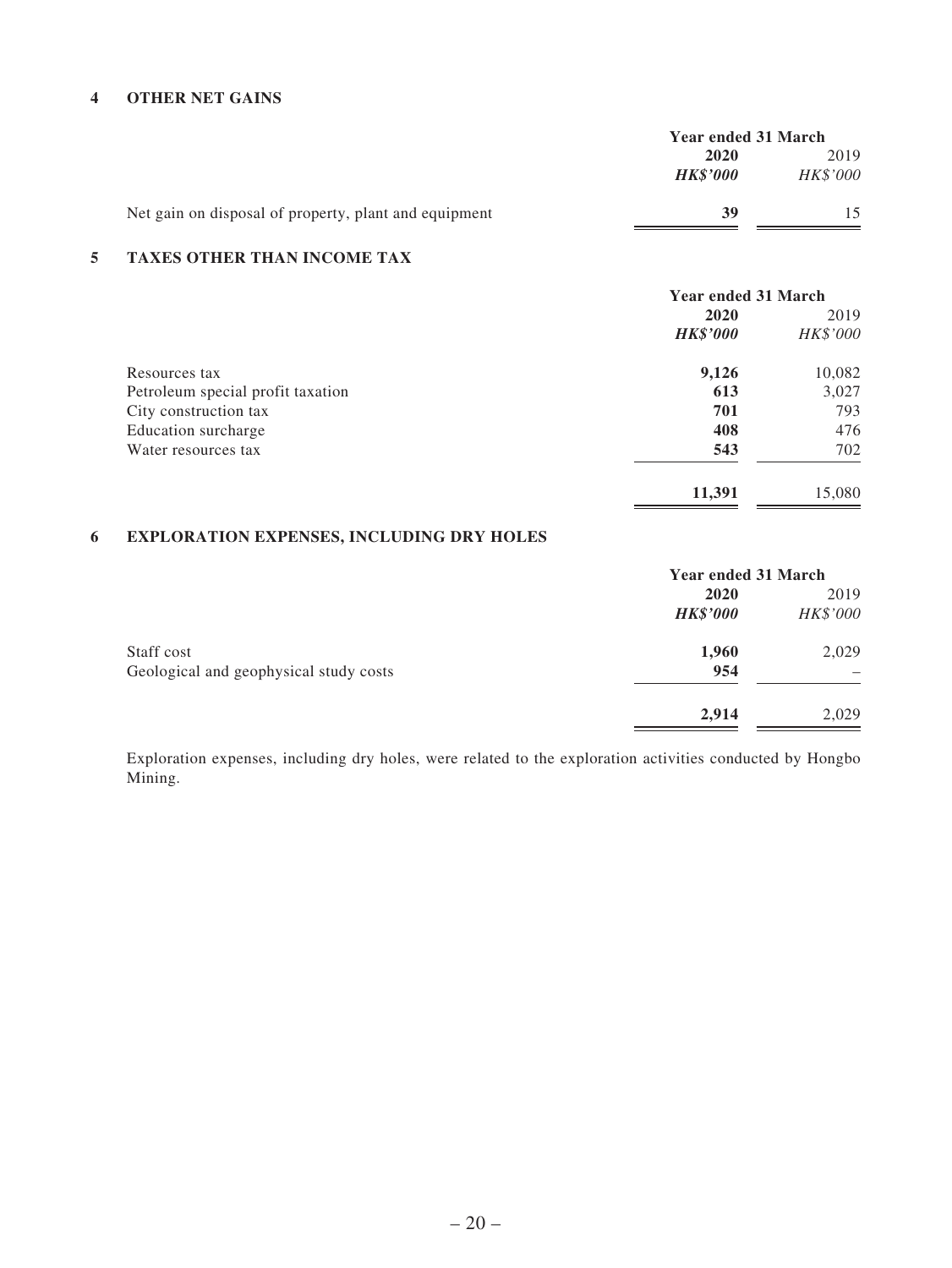#### **7 NET FINANCE INCOME/(COSTS)**

|                                                                       | <b>Year ended 31 March</b> |            |  |
|-----------------------------------------------------------------------|----------------------------|------------|--|
|                                                                       | 2020                       | 2019       |  |
|                                                                       |                            | (Note)     |  |
|                                                                       | <b>HK\$'000</b>            | HK\$'000   |  |
| Interest income                                                       | 21,668                     | 31,347     |  |
| Net gain on bank financing products                                   | 1,103                      | 1,494      |  |
| Changes in fair value on the derivative component of convertible note |                            | 2,093      |  |
| Interest on bank and other borrowings                                 | (2,036)                    |            |  |
| Interest on lease liabilities                                         | (406)                      |            |  |
| Interest on convertible bond and convertible note                     | (4,967)                    | (17,786)   |  |
| Redemption of convertible note                                        |                            | (131, 550) |  |
| Accretion expenses                                                    | (2,386)                    | (2,425)    |  |
| Foreign exchange loss, net                                            | (9,461)                    | (1,660)    |  |
| <b>Others</b>                                                         | (1,614)                    | (50)       |  |
|                                                                       | 1,901                      | (118, 537) |  |

*Note:* The Group has initially applied HKFRS 16 using the modified retrospective approach. Under this approach, the comparative information is not restated. See note 2(c).

#### **8 INCOME TAX IN THE CONSOLIDATED STATEMENT OF PROFIT OR LOSS**

#### **(a) Taxation in the consolidated statement of profit or loss represents:**

|                                                   | <b>Year ended 31 March</b> |          |  |
|---------------------------------------------------|----------------------------|----------|--|
|                                                   | 2020                       | 2019     |  |
|                                                   | <b>HK\$'000</b>            | HK\$'000 |  |
| Current tax — Hong Kong Profits Tax               |                            |          |  |
| Provision for the year                            |                            |          |  |
| Current tax — Outside of Hong Kong                |                            |          |  |
| Provision for the year                            | 1,448                      |          |  |
|                                                   | 1,448                      |          |  |
| Deferred tax                                      |                            |          |  |
| Origination and reversal of temporary differences | (8,566)                    | 8,103    |  |
|                                                   | (7,118)                    | 8,103    |  |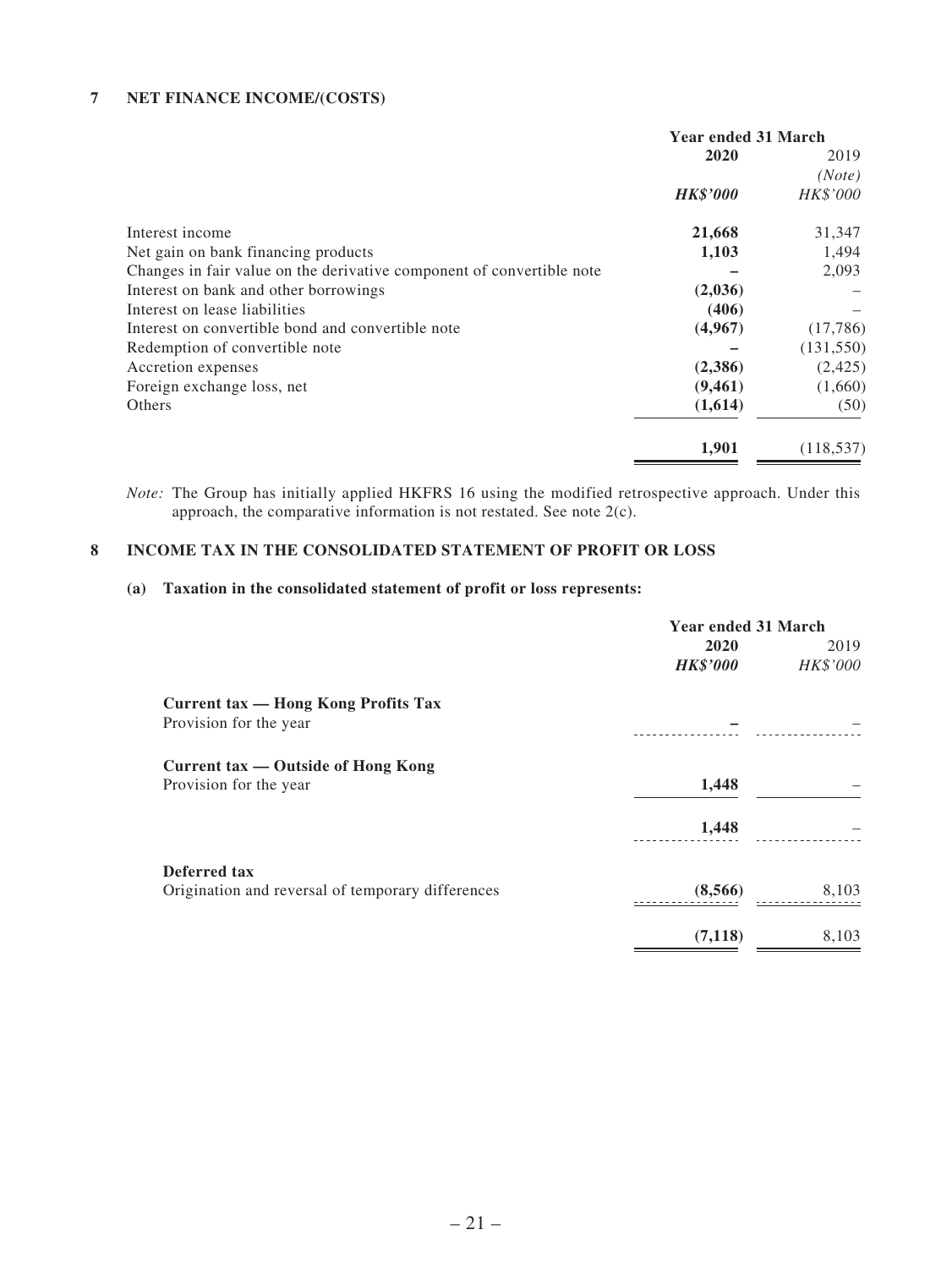#### **(b) Reconciliation between tax expense and accounting (loss)/profit at applicable tax rate:**

|                                                               | <b>Year ended 31 March</b> |          |
|---------------------------------------------------------------|----------------------------|----------|
|                                                               | 2020                       | 2019     |
|                                                               | <b>HK\$'000</b>            | HK\$'000 |
| (Loss)/profit before taxation                                 | (303, 843)                 | 35,482   |
| Notional tax on profit before taxation, calculated            |                            |          |
| at the rates applicable to profits in the countries concerned | (8,900)                    | 2,297    |
| Effect of non-taxable income                                  | (3,556)                    | (3,098)  |
| Effect of non-deductible expenses                             | 12,212                     | 7,610    |
| Effect of unrecognised tax losses                             | 7,427                      | 8,588    |
| Use of unrecognised tax losses                                | (14,301)                   | (7, 294) |
| Actual tax expense                                            | (7,118)                    | 8,103    |

Pursuant to the rules and regulations of Cayman, Bermuda and the British Virgin Islands (the "BVI"), the Company and its subsidiaries are not subject to any income tax in Cayman, Bermuda and the BVI.

No provision for Hong Kong profits tax has been made as the Company and its subsidiaries' operation in Hong Kong had no assessable profits for the year. The provision for Hong Kong profits tax is calculated at 16.5% (2019: 16.5%) of the estimated assessable profit for the years.

The provision for PRC current income tax is based on a statutory rate of 25% (2019: 25%) of the assessable profit as determined in accordance with the relevant income tax rules and regulations of the PRC.

#### **9 (LOSS)/EARNINGS PER SHARE**

#### **(a) Basic (loss)/earnings per share**

The calculation of basic loss per share is based on the loss attributable to ordinary equity shareholders of the Company of HK\$296,725,000 (2019: profit HK\$27,379,000) and the weighted average of 6,595,881,000 ordinary shares (2019: 6,268,569,000 shares) in issue during the year, calculated as follows:

*Weighted average number of ordinary shares*

|                                                          | <b>Year ended 31 March</b> |           |  |
|----------------------------------------------------------|----------------------------|-----------|--|
|                                                          | 2020                       | 2019      |  |
|                                                          | 2000                       | 000'      |  |
| Issued ordinary shares at 1 April                        | 6,595,907                  | 6,094,404 |  |
| Effect of conversion of convertible bond (note $15(e)$ ) |                            | 202,763   |  |
| Effect of shares repurchased <i>(note 17(b))</i>         | (26)                       | (28, 598) |  |
| Weighted average number of ordinary shares at 31 March   | 6,595,881                  | 6,268,569 |  |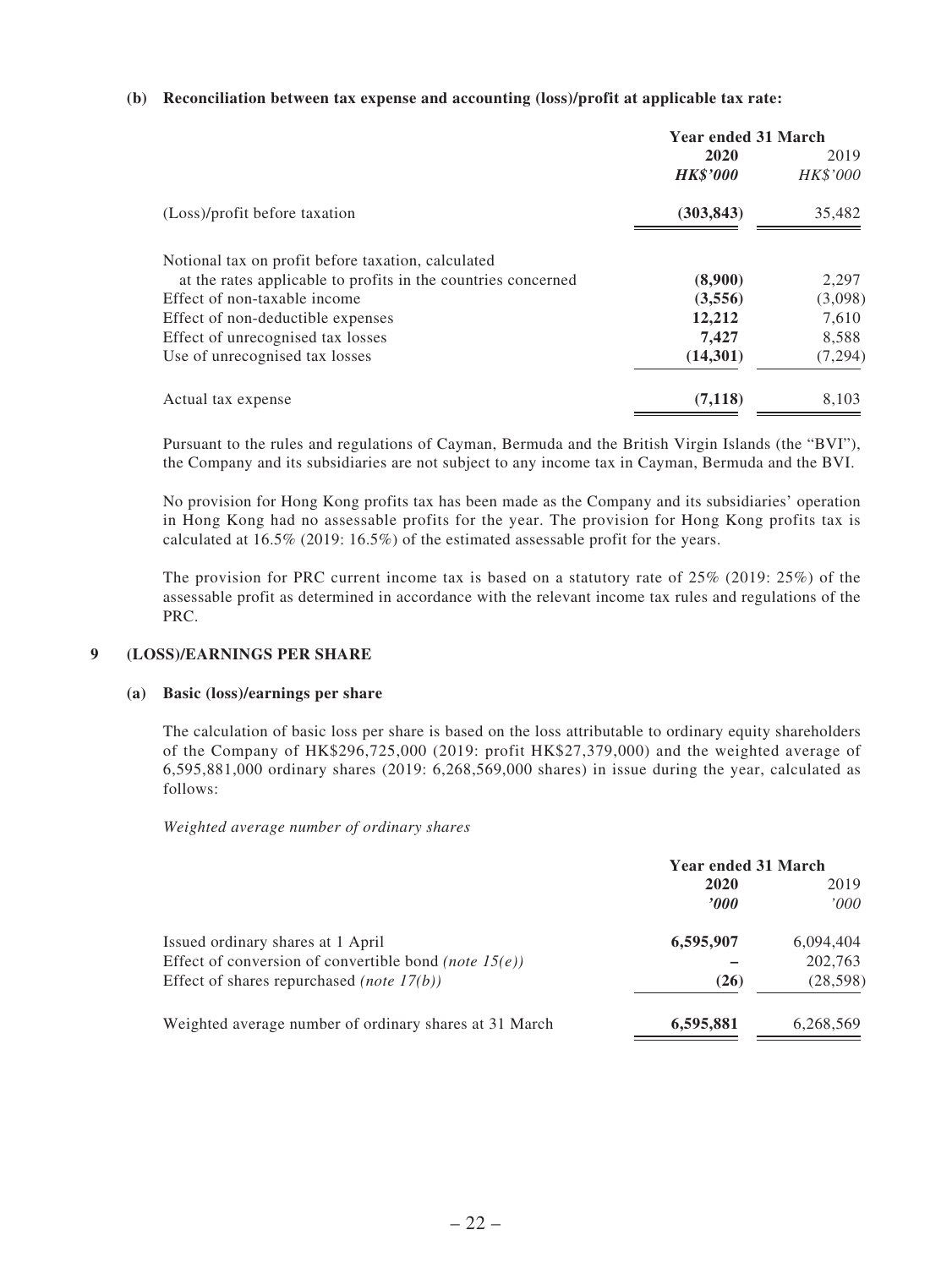#### **(b) Diluted (loss)/earnings per share**

No adjustment has been made to the basic loss per share amounts presented for the year ended 31 March 2020 in respective of a dilution as the impact of the conversional bond had an anti-dilutive effect on the basic loss per share amounts presented.

The calculation of diluted loss per share for the year ended 31 March 2019 is based on the profit attributable to ordinary equity shareholders of the Company of HK\$32,748,000 and the weighted average number of ordinary shares of 7,506,766,000 shares, calculated as follows:

*(i) Profit attributable to ordinary equity shareholders of the Company (diluted)*

|      |                                                                                                                          | Year ended<br><b>31 March 2019</b><br>HK\$'000 |
|------|--------------------------------------------------------------------------------------------------------------------------|------------------------------------------------|
|      | Profit attributable to ordinary equity shareholders<br>After tax effect of effective interest on the liability component | 27,379                                         |
|      | of convertible bond                                                                                                      | 5,369                                          |
|      | Profit attributable to ordinary equity shareholders (diluted)                                                            | 32,748                                         |
| (ii) | Weighted average number of ordinary shares (diluted)                                                                     |                                                |
|      |                                                                                                                          | Year ended<br><b>31 March 2019</b><br>000'     |
|      | Weighted average number of ordinary shares at 31 March                                                                   | 6,268,569                                      |
|      | Effect of conversion of ordinary shares for convertible bond <i>(note 15)</i>                                            | 1,238,197                                      |
|      | Weighted average number of ordinary shares (diluted) at 31 March                                                         | 7,506,766                                      |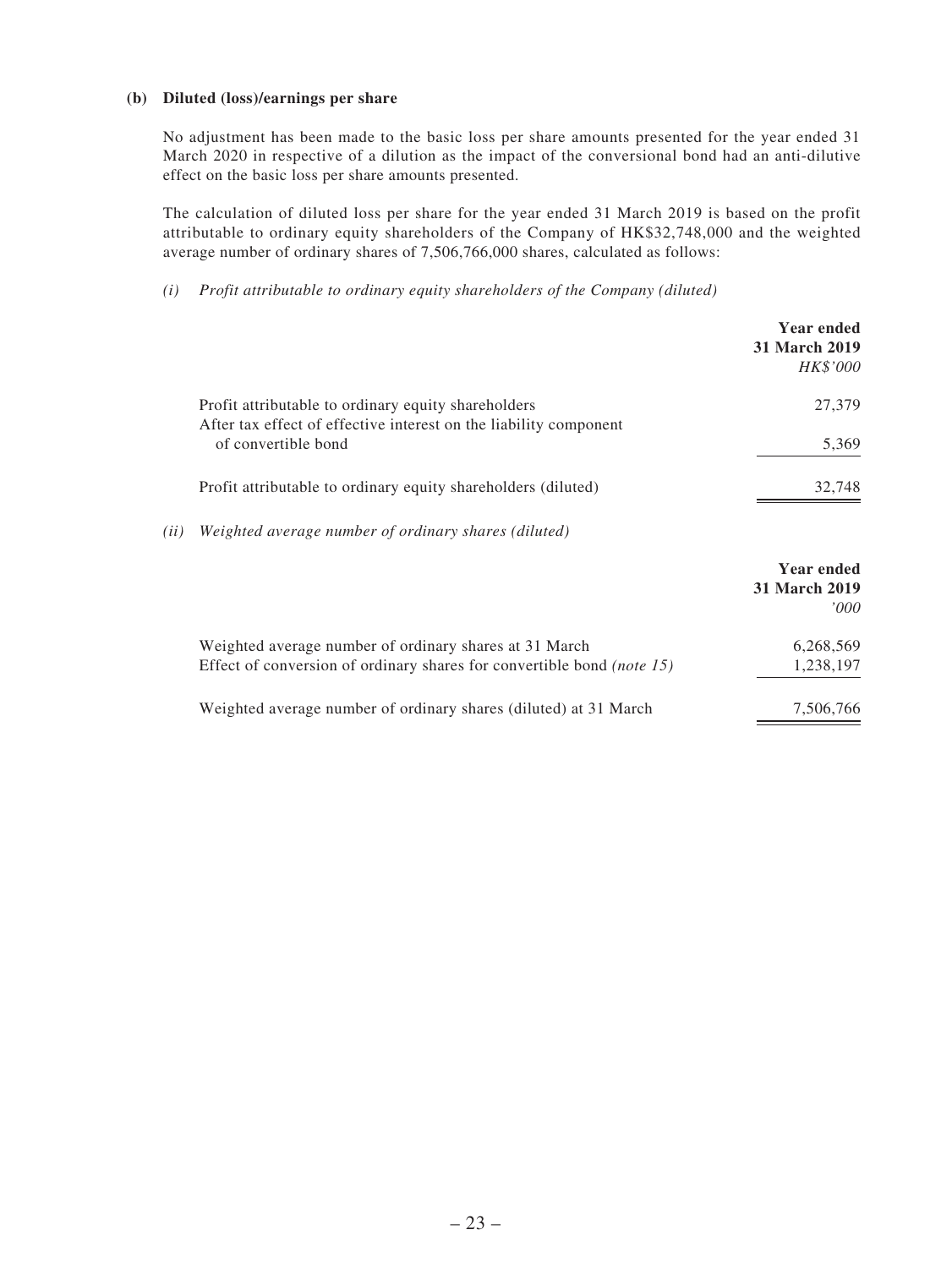#### **10 INTANGIBLE ASSETS**

| Cooperation<br>right<br>HK\$'000 | Online<br>car-hailing<br>license<br>HK\$'000 | <b>Drivers</b> list<br>HK\$'000 | <b>Business</b><br>relationship<br>HK\$'000 | <b>Others</b><br>HK\$'000 | <b>Total</b><br>HK\$'000 |
|----------------------------------|----------------------------------------------|---------------------------------|---------------------------------------------|---------------------------|--------------------------|
|                                  |                                              |                                 |                                             |                           |                          |
| 37,441                           |                                              |                                 |                                             |                           | 37,441                   |
| (2,467)                          |                                              |                                 |                                             |                           | (2, 467)                 |
| 34,974                           |                                              |                                 |                                             |                           | 34,974                   |
|                                  | 3,963                                        | 20,264                          | 371,297                                     | 361                       | 395,885                  |
|                                  |                                              |                                 |                                             | 3,390                     | 3,390                    |
| (2,140)                          | (94)                                         | (413)                           | (7, 566)                                    | (66)                      | (10, 279)                |
| 32,834                           | 3,869                                        | 19,851                          | 363,731                                     | 3,685                     | 423,970                  |
|                                  |                                              |                                 |                                             |                           |                          |
| (8, 498)                         |                                              |                                 |                                             |                           | (8, 498)                 |
| (860)                            |                                              |                                 |                                             |                           | (860)                    |
| 559                              |                                              |                                 |                                             |                           | 559                      |
| (8,799)                          |                                              |                                 |                                             |                           | (8,799)                  |
| (921)                            | (344)                                        | (1,515)                         | (29, 218)                                   | (4)                       | (32,002)                 |
| 560                              | 19                                           | 26                              | 502                                         | $\overline{\phantom{0}}$  | 1,107                    |
| (9,160)                          | (325)                                        | (1,489)                         | (28, 716)                                   | (4)                       | (39, 694)                |
|                                  |                                              |                                 |                                             |                           |                          |
| 26,175                           |                                              |                                 |                                             |                           | 26,175                   |
| 23,674                           | 3,544                                        | 18,362                          | 335,015                                     | 3,681                     | 384,276                  |
|                                  |                                              |                                 |                                             |                           |                          |

|                                                                      | HK\$'000 |
|----------------------------------------------------------------------|----------|
| At 1 April 2018 and 31 March 2019<br>Acquisition of Weipin (note 18) | 112,837  |
| At 31 March 2020                                                     | 112,837  |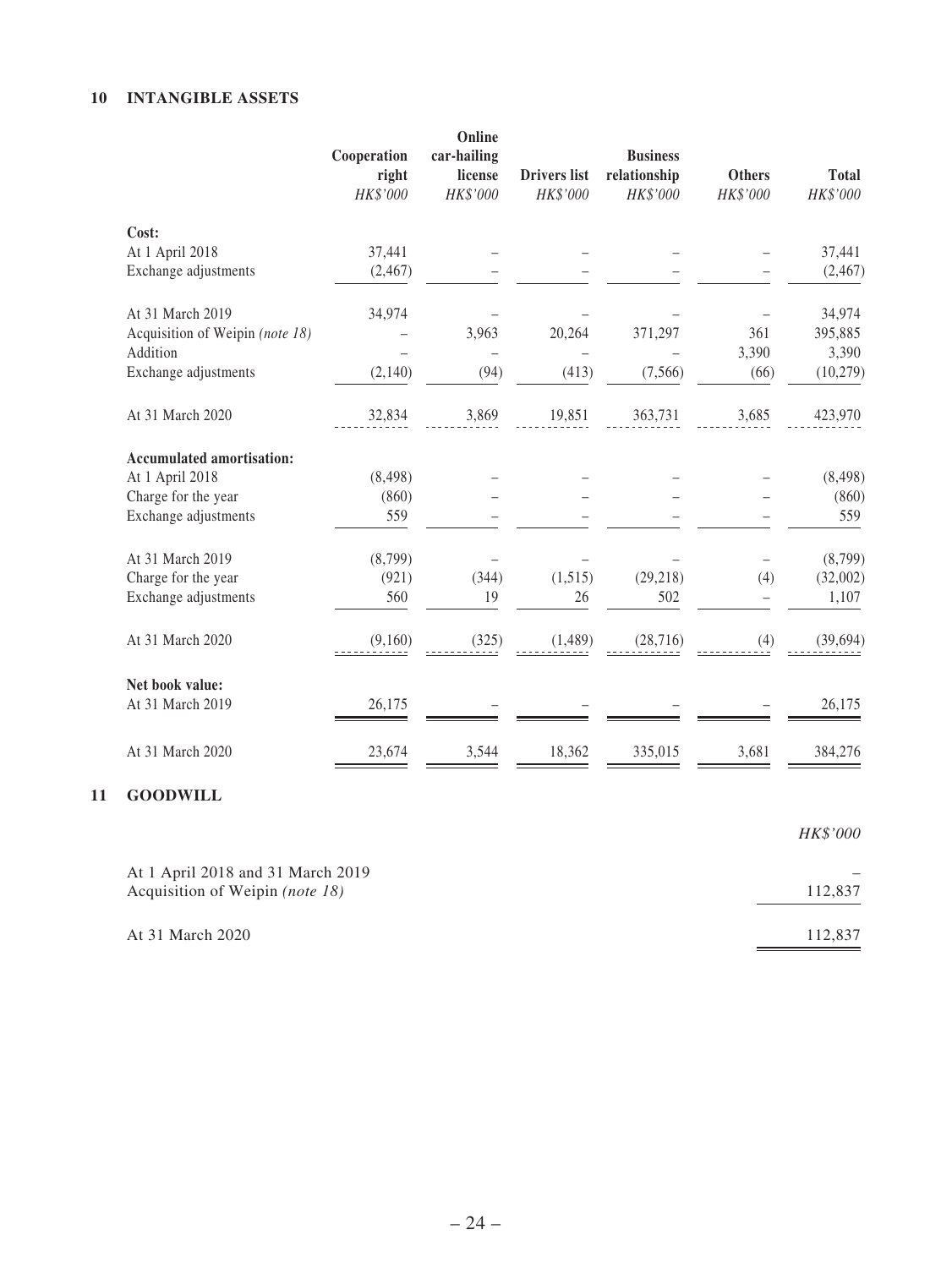#### **Impairment tests for cash-generating units containing goodwill**

Goodwill is allocated to the cash-generating unit ("CGU") of Weipin.

The recoverable amount of the CGU is determined based on the calculation of fair value less cost of disposal. The Company used best-low scenarios with 50% possibilities applied separately to each scenario to reach a fair value, and then less the cost of disposal to reach a final conclusion. These calculations use cash flow projections based on financial budgets approved by management covering a five-year period.

Under the best scenario, the Company used an estimated weighted average growth rate of 3% for cash flows beyond the five-year period which was consistent with long-term inflation rate of PRC. The growth rates used did not exceed the long-term average growth rates for the business in which the CGU operates.

Under the low scenario, the Company did not consider the cash flows beyond five-year period, while referred to the market multiplier of comparable listed companies as the exit multiple to calculate the terminal value at the end of five-year period. EV/revenue multiple of 1.4 was adopted after considering the discount of lack of marketability ("DLOM") of 30%.

The cash flows in best-low scenarios were discounted using a discount rate of 29%. The discount rate used was post-tax and reflected specific risks relating to the relevant segment.

Based on the result of the impairment test of goodwill, no impairment provision was considered necessary for the goodwill arising from the acquisition of Weipin.

#### **12 FINANCIAL ASSETS AT FAIR VALUE THROUGH PROFIT OR LOSS**

|                                                  | At 31 March     | At 31 March |
|--------------------------------------------------|-----------------|-------------|
|                                                  | 2020            | 2019        |
|                                                  | <b>HK\$'000</b> | HK\$'000    |
| <b>Non-current assets</b>                        |                 |             |
| Stonehold investment ( <i>note</i> $(a)$ )       | 1,264,851       | 1,510,062   |
| JOVO investment ( <i>note</i> $(b)$ )            | 140,321         | 138,154     |
| GNL Quebec investment ( <i>note</i> $(c)$ )      | 75,061          | 45,921      |
| LNGL investment ( <i>note</i> $(d)$ )            | 26,144          | 142,739     |
|                                                  | 1,506,377       | 1,836,876   |
| <b>Current assets</b>                            |                 |             |
| Trading securities listed in the U.S. and France | 3,661           | 8,689       |
| Bank financing products                          | 13,338          | 9,354       |
|                                                  | 16,999          | 18,043      |

#### *Notes:*

(a) On 14 August 2017 (local time in Houston, Texas, the U.S.), the Company and Think Excel Investments Limited ("Think Excel"), a wholly-owned subsidiary of the Company, entered into a credit agreement (the "Credit Agreement") with Stonehold Energy Corporation ("Stonehold"), pursuant to which, the Company and Think Excel have conditionally agreed to grant a Term Loan to Stonehold (the "Stonehold investment") for the purpose of financing the acquisition of certain oil and gas related assets (the "Target Assets") and the subsequent operations of such assets by Stonehold. On the same date, Stonehold entered into an acquisition agreement (the "Acquisition Agreement") with Stonegate Production Company, LLC (the "Stonegate"), pursuant to which, Stonegate has conditionally agreed to sell and Stonehold has conditionally agreed to purchase the Target Assets. All Target Assets are oil and gas assets owned by Stonegate as a non-operator.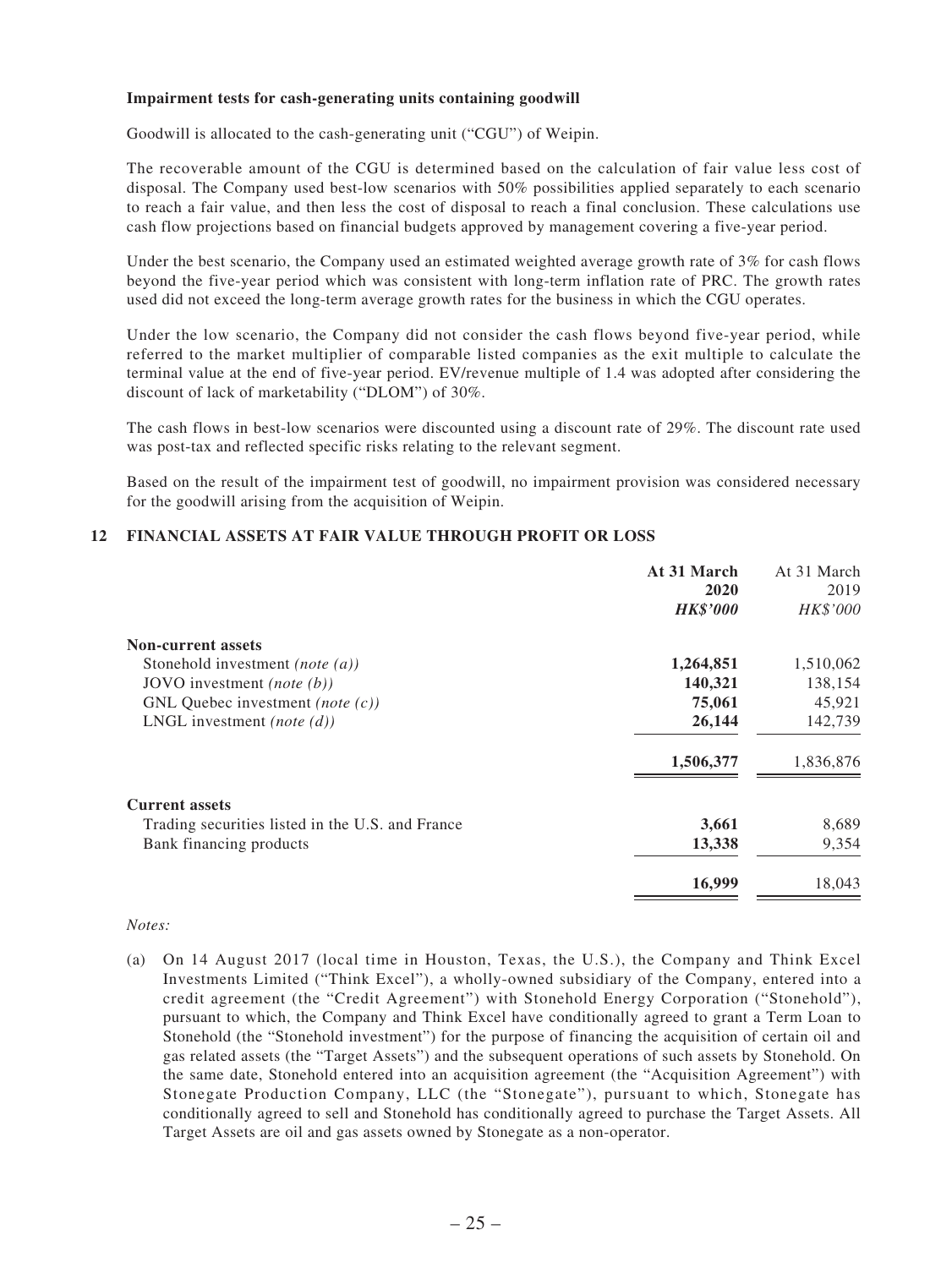On 26 September 2017 (local time in Houston, Texas, the U.S.), the initial payment of the Term Loan with an amount of US\$165.0 million (approximately HK\$1,291.1 million) under the Credit Agreement has been released to Stonehold and the acquisition of the Target Assets by Stonehold from Stonegate has also been consummated in accordance with the terms of the Acquisition Agreement, and a subsequent payment of the Term Loan with an amount of US\$5.0 million (approximately HK\$39.0 million) has been released to Stonehold on 22 November 2017. Under the Credit agreement, the Company and Think Excel are entitled to interest on the principal amount of the Stonehold investment at a rate of 8% per annum (after the making of or the allocation of any applicable withholding tax). The Company and Think Excel are also entitled to additional interest at an amount equal to 92.5% of the remainder cash proceeds received or recovered by Stonehold in respect of any disposal of the Target Assets after deducting outstanding principals and interests pursuant to the Credit Agreement, as well as after deducting any fees, costs and expenses reasonably incurred by Stonehold with respect to such disposal, if applicable. The maturity date of the Stonehold investment is 10 years after the initial payment of the Stonehold investment.

Stonehold holds the unconventional shale oil and gas assets in the Eagle Ford core region in the U.S.

(b) On 14 July 2017, Valuevale Investment Limited ("Valuevale"), a wholly-owned subsidiary of the Company, entered into a subscription agreement with Jiangxi Jovo Energy Company Limited ("JOVO"), pursuant to which Valuevale has conditionally agreed to subscribe for, and JOVO has conditionally agreed to allot and issue, shares of JOVO at a consideration of RMB100 million (equivalent to approximately HK\$115.2 million). The completion of the Subscription took place on 28 July 2017.

JOVO is a limited liability company incorporated in the PRC which engages in clean energy businesses, including importing, processing and sale of LNG and LPG.

(c) On 30 November 2017, Golden Libra Investment Limited ("Golden Libra"), a wholly-owned subsidiary of the Company, entered into an agreement of purchase and sale with an investment fund for purchasing its interests in LNG Quebec Limited Partnership (the "GNL Quebec") at the purchase price of US\$3.15 million (equivalent to approximately HK\$24,633,000). The completion of the acquisition took place on 7 February 2018.

On 26 July 2018, Golden Libra invested another US\$1 million (equivalent to approximately HK\$7,800,000) in GNL Quebec to support ongoing development. On 30 December 2018, Golden Libra has transferred GNL Quebec investment to Valuevale.

GNL Quebec, through its wholly-owned subsidiary GNL Quebec Inc., is developing a state-of-the-art and low-carbon-emission LNG exporting terminal with a maximum nameplate liquefaction capacity of up to eleven million tons per annum.

(d) On 2 June 2018, the Company through its subsidiary, entered into a subscription agreement with Liquefied Natural Gas Limited ("LNGL"), which is listed in Australia, pursuant to which the Company has agreed to subscribe for, and LNGL has agreed to issue, 56,444,500 ordinary shares of LNGL at an aggregate subscription price of A\$28.2 million (equivalent to approximately HK\$166.8 million). Upon completion of the subscription, the Company became the second largest shareholder of LNGL. The completion of the subscription took place on 13 June 2018.

LNGL is an independent LNG developer with its primary operations in North America.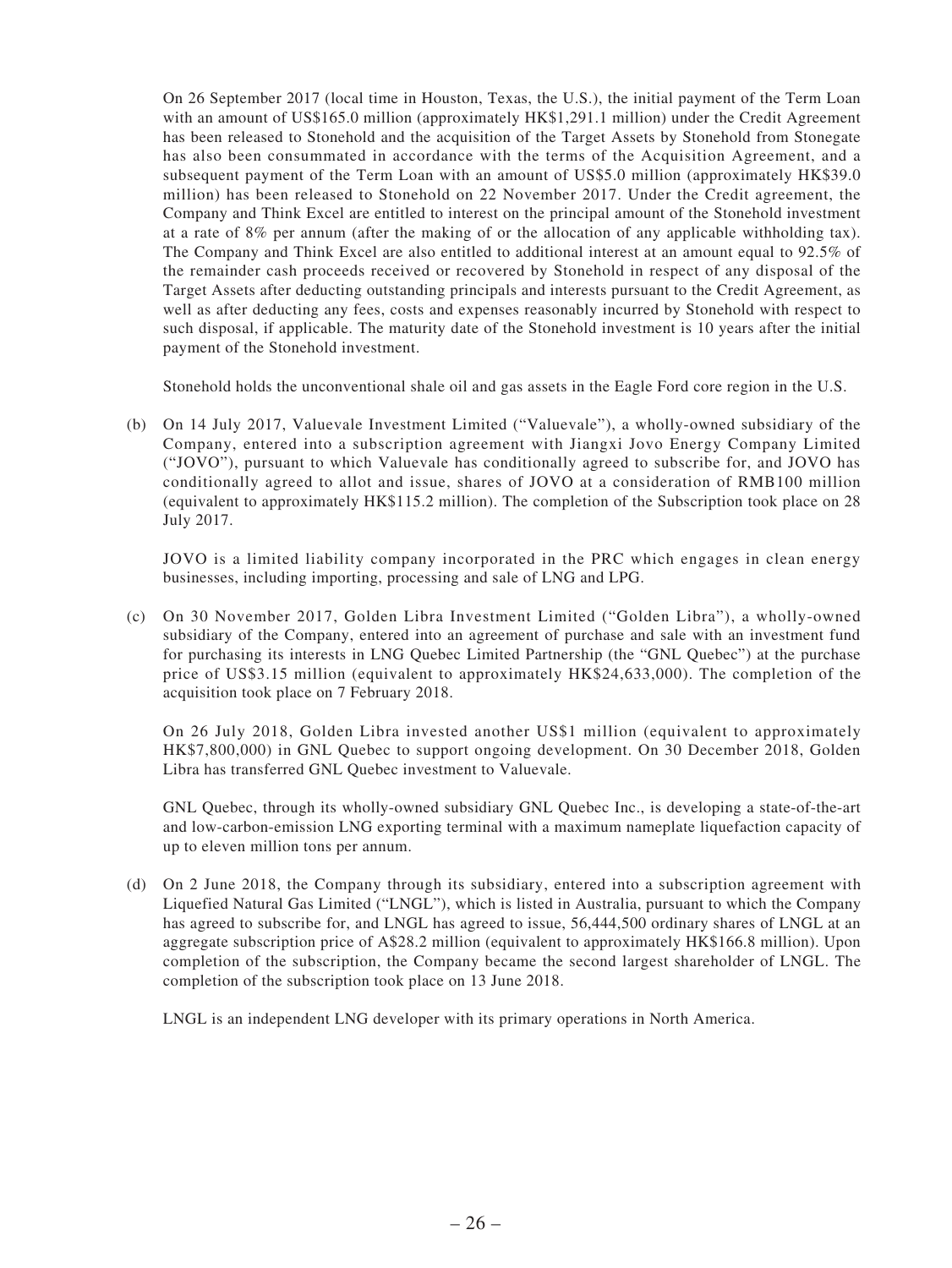#### **13 TRADE AND OTHER RECEIVABLES**

As of the end of the reporting date, the aging analysis of the trade receivables (which are included in trade and other receivables), based on the invoice date, is as follows:

|                                                                   | At 31 March<br>2020 | At 31 March<br>2019 |
|-------------------------------------------------------------------|---------------------|---------------------|
|                                                                   | <b>HK\$'000</b>     | HK\$'000            |
| Within 1 month                                                    | 10,825              | 24,344              |
| 1 to 6 months                                                     | 1,784               | 21,954              |
|                                                                   | 12,609              | 46,298              |
| Allowance for doubtful debts                                      | (1,784)             |                     |
| Trade receivables, net of allowance for doubtful debts            | 10,825              | 46,298              |
| Other receivables                                                 | 8,691               | 10,900              |
| Prepayment to suppliers                                           | 22,702              | 17,698              |
| Dividends receivable from financial instruments measured at FVTPL |                     | 2,990               |
|                                                                   | 42,218              | 77,886              |

The Company and its subsidiaries measure loss allowance for trade receivables at an amount equal to lifetime expected credit losses. As at 31 March 2020, ECLs amounting to HK\$1,784,000 for trade receivables were measured on individual basis.

The fair value of trade receivables approximates their carrying amount.

#### **14 TRADE AND OTHER PAYABLES**

As of the end of the reporting date, the aging analysis of the trade payables (which are included in trade and other payables), based on the invoice date, is as follows:

|                                     | At 31 March     | At 31 March |
|-------------------------------------|-----------------|-------------|
|                                     | 2020            | 2019        |
|                                     | <b>HK\$'000</b> | HK\$'000    |
| Within 1 year                       | 73,928          | 45,604      |
| Over 1 year but within 2 years      | 4,781           | 24,654      |
| Over 2 years but within 3 years     | 8,058           | 9,738       |
| Over 3 years                        | 7,309           | 7,901       |
| Trade payables                      | 94,076          | 87,897      |
| Taxes other than income tax payable | 13,594          | 15,568      |
| Income tax payable                  | 1,410           |             |
| Guarantee deposit                   |                 | 40,803      |
| Payable due to Yanchang             | 57,286          | 63,792      |
| Interest payable                    | 9,711           | 9,973       |
| Others                              | 17,198          | 8,481       |
|                                     | 193,275         | 226,514     |

The fair value of trade payables approximates their carrying amounts.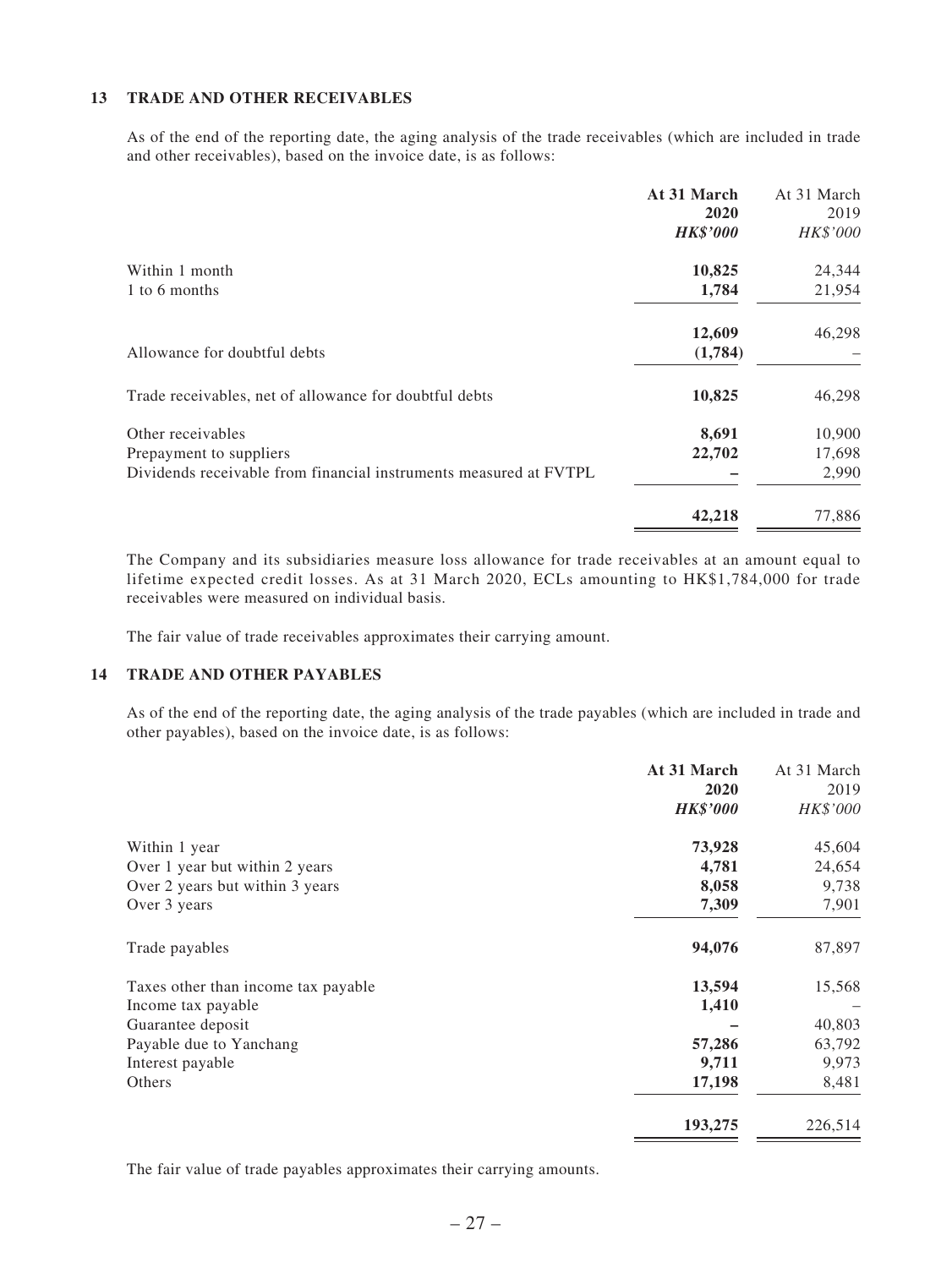#### **15 CONVERTIBLE BOND**

| Liability | <b>Equity</b>         |              |
|-----------|-----------------------|--------------|
|           |                       | <b>Total</b> |
|           | <b>HK\$'000</b>       | HK\$'000     |
| 67,148    | 138,986               | 206,134      |
| 6,430     |                       | 6,430        |
| (834)     |                       | (834)        |
| (27,091)  | (52, 867)             | (79, 958)    |
| 45,653    | 86,119                | 131,772      |
| 4,967     |                       | 4,967        |
| (602)     |                       | (602)        |
| 50,018    | 86,119                | 136,137      |
|           | component<br>HK\$'000 | component    |

*Notes:*

(a) As at 29 July 2016, the convertible bonds originally had total nominal value of HK\$120,000,000 and interest at 1 % per annum which were payable half year in arrears. The convertible bonds were convertible into the Company's ordinary shares at a conversion price of HK\$0.0672 per share at any time before 30 April 2018.

The convertible bonds have been accounted for as compound financial instruments containing an equity component and a liability component. The liability component was initially measured at fair value of HK\$114,208,000 at discount rate of 4.12% per annum and carried at amortised cost.

(b) On 15 August 2017, the Company entered into a deed of amendment with Titan Gas, one holder of the convertible bond, to further extend the maturity date of the convertible bond with nominal value of HK\$96,832,526 from 30 April 2018 to 30 April 2022, and to remove certain adjustment events to the conversion price.

The modification resulted in the extinguishment of the financial liability of the convertible bond and the recognition of new financial liability and equity component. The fair value of the new financial liability regarding the convertible bond revised portion immediately following the modification was approximately HK\$63,421,000. The fair value of the liability component was determined by discounted cash flows over the remaining terms of the convertible bonds at an effective interest rate of 10.88% per annum.

- (c) On 25 September 2017, Tanisca Investments Limited, another holder of the convertible bond, exercised the conversion rights to convert all the convertible bond held with the nominal value of HK\$23,167,474 into 344,754,077 ordinary shares.
- (d) On 22 August 2018, Titan Gas transferred parts of the convertible bonds with the nominal value of HK\$16,832,526 to three entities.
- (e) On 18 October 2018 and 17 December 2018, convertible bond holders exercised the conversion rights to convert their convertible bond with the nominal value of HK\$18,432,526 and HK\$18,400,000, into 274,293,540 and 273,809,523 ordinary shares respectively. At 31 March 2020, the remaining convertible bond with nominal value of HK\$60,000,000 (31 March 2019: HK\$60,000,000) was solely held by Titan Gas.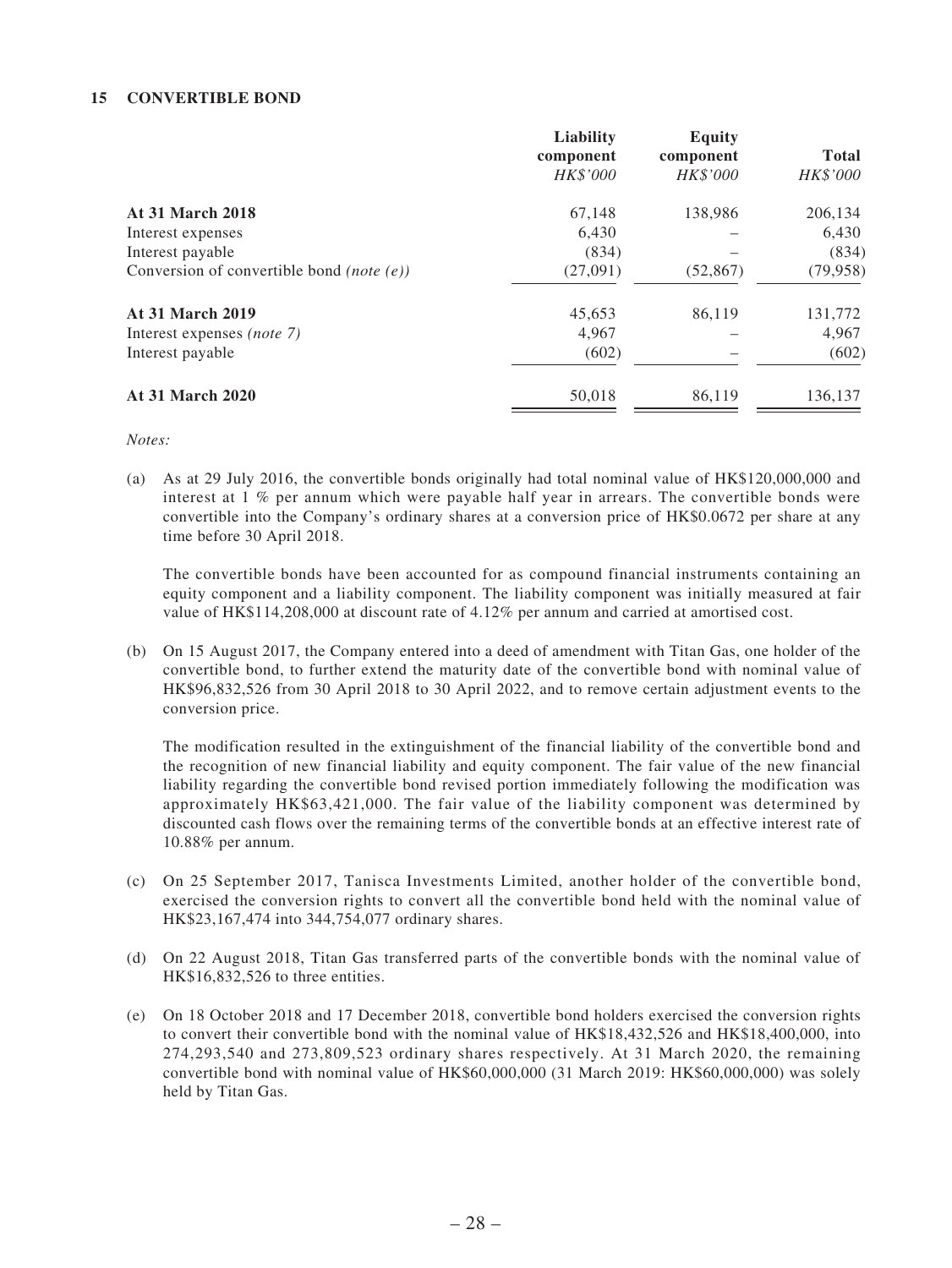#### **16 INCOME TAX IN THE CONSOLIDATED STATEMENT OF FINANCIAL POSITION**

#### **(a) Deferred tax assets and liabilities recognised:**

#### *(i) Movement of each component of deferred tax assets and liabilities*

The components of deferred tax (assets)/liabilities recognised in the statement of financial position and the movements during the year are as follows:

|                                                                  | Provision<br>for assets<br>retirement<br>obligation<br>HK\$'000 | Property,<br>plant and<br>equipment<br><b>HK\$'000</b> | Intangible<br>assets<br>HK\$'000 | Accruals<br>HK\$'000 | allowance<br>HK\$'000 | <b>Credit loss Accumulated</b><br>tax losses<br>HK\$'000 | Fair value<br>adjustment<br>on business<br>combination<br>HK\$'000 | <b>Total</b><br>HK\$'000 |
|------------------------------------------------------------------|-----------------------------------------------------------------|--------------------------------------------------------|----------------------------------|----------------------|-----------------------|----------------------------------------------------------|--------------------------------------------------------------------|--------------------------|
| Deferred tax arising<br>from:                                    |                                                                 |                                                        |                                  |                      |                       |                                                          |                                                                    |                          |
| At 1 April 2018<br>(Credited)/charged to                         | (4, 438)                                                        | 41,712                                                 | 35                               | (11,951)             |                       |                                                          |                                                                    | 25,358                   |
| profit or loss                                                   | (606)                                                           | 9,231                                                  | (12)                             | (510)                |                       |                                                          |                                                                    | 8,103                    |
| Exchange adjustments                                             | 294                                                             | (2, 772)                                               | (2)                              | 789                  |                       |                                                          |                                                                    | (1,691)                  |
| At 31 March 2019                                                 | (4,750)                                                         | 48,171                                                 | 21                               | (11, 672)            |                       |                                                          |                                                                    | 31,770                   |
| (Credited)/charged to<br>profit or loss<br>Acquisition of Weipin | (597)                                                           | 2,293                                                  | (11)                             | 405                  | (458)                 | (2,516)                                                  | (7,682)                                                            | (8, 566)                 |
| (note 18)                                                        |                                                                 |                                                        |                                  |                      |                       |                                                          | 97,890                                                             | 97,890                   |
| Exchange adjustments                                             | 307                                                             | (3,008)                                                | (1)                              | 703                  | 12                    | 43                                                       | (1,864)                                                            | (3,808)                  |
| At 31 March 2020                                                 | (5,040)                                                         | 47,456                                                 | 9                                | (10, 564)            | (446)                 | (2, 473)                                                 | 88,344                                                             | 117,286                  |

*(ii) Reconciliation to the consolidated statement of financial position*

|                                                                                              | 31 March<br>2020<br><b>HK\$'000</b> | 31 March<br>2019<br>HK\$'000 |
|----------------------------------------------------------------------------------------------|-------------------------------------|------------------------------|
| Net deferred tax asset recognised in the consolidated<br>statement of financial position     | (2, 473)                            |                              |
| Net deferred tax liability recognised in the consolidated<br>statement of financial position | 119,759                             | 31,770                       |
|                                                                                              | 117,286                             | 31,770                       |

#### **(b) Deferred tax assets not recognised**

In accordance with the accounting policy, the Company and its subsidiaries have not recognised deferred tax assets in respect of cumulative tax losses amounting to HK\$73,655,000 (2019: HK\$123,875,000) as at 31 March 2020, as it is not probable that future taxable profits against which the losses can be utilised will be available in the relevant tax jurisdiction of the Company and its subsidiaries.

The unutilised tax losses in the PRC established entities will expire in five years after the tax losses generated under current tax legislation in 2024 and thereafter. The tax losses in those Hong Kong incorporated companies can be utilised to offset any future taxable profits under current tax legislation.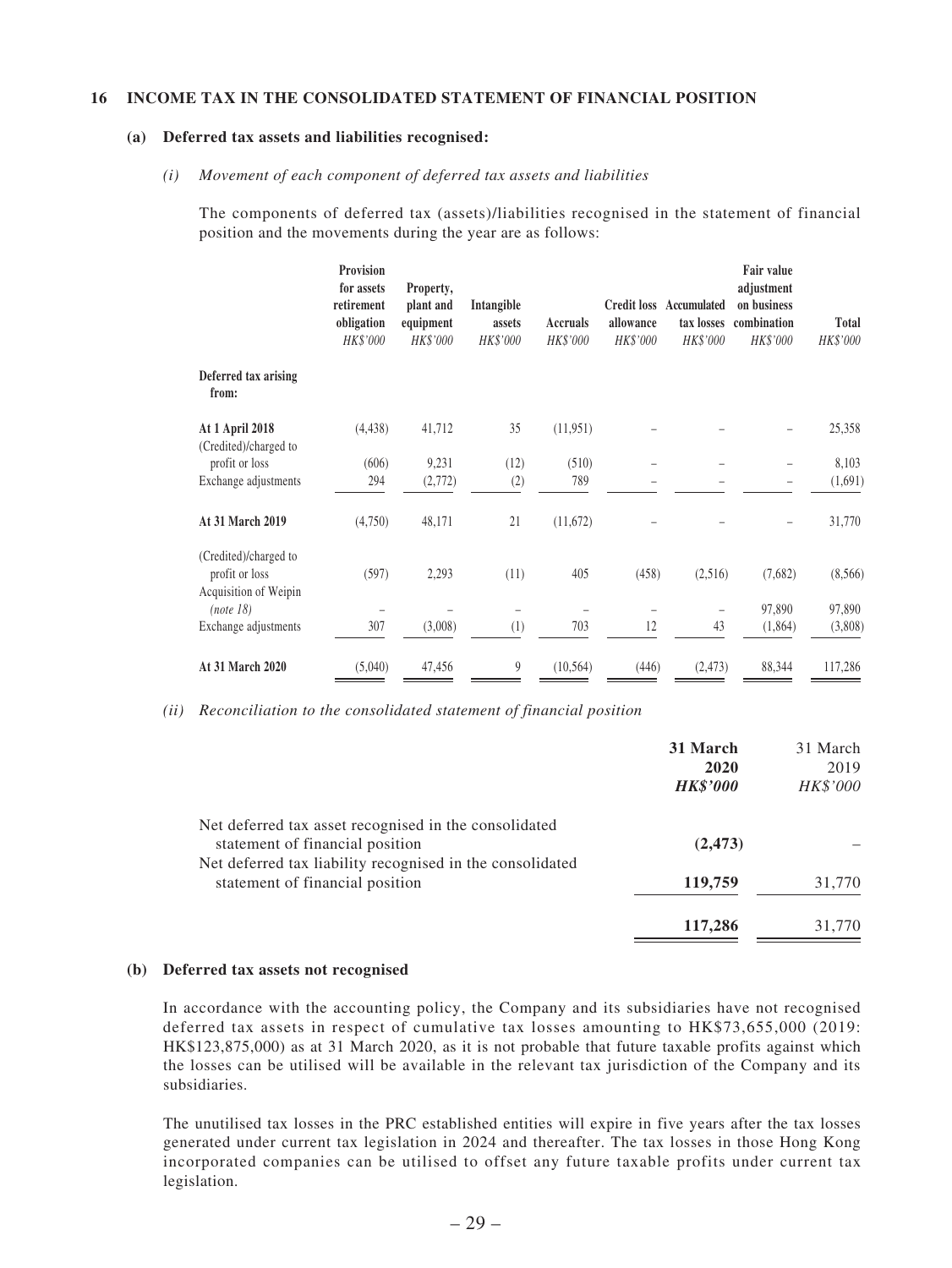#### **17 CAPITAL, RESERVES AND DIVIDENDS**

#### **(a) Dividends**

There is no dividend declared attributable to the year ended 31 March 2020 (2019: Nil).

There is no dividends payable to owners of the Company attributable to previous financial year, approved and paid during the year ended 31 March 2020 (2019: Nil).

#### **(b) Share capital**

|                                    | <b>Ordinary shares</b> |                | <b>Preferred shares</b> |                | <b>Total</b> |                |
|------------------------------------|------------------------|----------------|-------------------------|----------------|--------------|----------------|
|                                    | Number of              | <i>Nominal</i> | Number of               | <i>Nominal</i> | Number of    | <i>Nominal</i> |
|                                    | shares                 | value          | shares                  | value          | shares       | value          |
|                                    | 000'                   | HK\$'000       | '000'                   | HK\$'000       | '000         | HK\$'000       |
| Shares of HK\$0.01 each            |                        |                |                         |                |              |                |
| Authorised:                        |                        |                |                         |                |              |                |
| At 1 April 2018, 31 March 2019 and |                        |                |                         |                |              |                |
| 31 March 2020                      | 11,000,000             | 110,000        | 5,000,000               | 50,000         | 16,000,000   | 160,000        |
| Issued, paid or payable:           |                        |                |                         |                |              |                |
| At 1 April 2018                    | 6,094,404              | 60,944         |                         |                | 6,094,404    | 60,944         |
| Conversion of convertible bond     |                        |                |                         |                |              |                |
| (note 15(e))                       | 548,103                | 5,481          |                         |                | 548,103      | 5,481          |
| Purchase of own shares             | (46,600)               | (466)          |                         |                | (46,600)     | (466)          |
| At 31 March 2019                   | 6,595,907              | 65,959         |                         |                | 6,595,907    | 65,959         |
| Purchase of own shares (Note)      | (1,040)                |                |                         |                | (1,040)      |                |
| At 31 March 2020                   | 6,594,867              | 65,959         |                         |                | 6,594,867    | 65,959         |
|                                    |                        |                |                         |                |              |                |

#### *Note:*

During the year ended 31 March 2020, the Company repurchased its own shares on the Stock Exchange as follows:

| Month/year | <b>Number</b><br>of shares<br>repurchased | <b>Highest</b><br>price paid<br>per share<br>HK\$ | Lowest<br>price paid<br>per share<br>HK\$ | Aggregate<br>price paid<br><b>HK\$'000</b> |
|------------|-------------------------------------------|---------------------------------------------------|-------------------------------------------|--------------------------------------------|
| March 2020 | 1,040,000                                 | 0.68                                              | 0.58                                      | 680                                        |

The total amount paid on the repurchased shares of approximately HK\$680,000 was paid wholly out of treasury shares.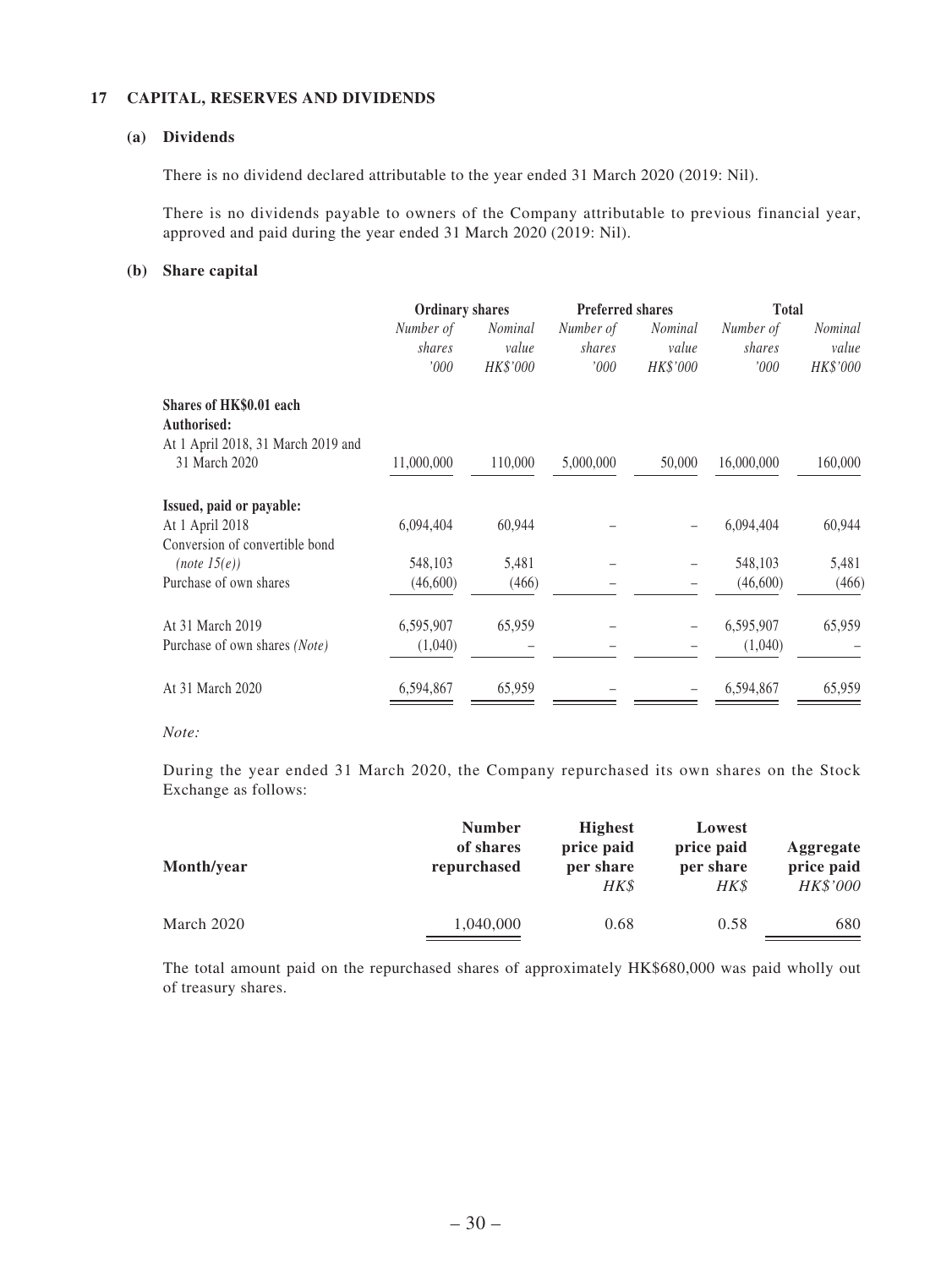#### **18 BUSINESS COMBINATION**

#### **Acquisition of 35.5% equity share in Weipin**

On 15 November 2019, Triple Talents Limited ("Triple Talents"), a wholly-owned subsidiary of the Company, entered into a series of agreements with Weipin and its affiliates, pursuant to which Triple Talents has agreed to subscribe for certain equity shares in Weipin. Upon completion of this transaction with a total investment of approximately RMB200 million, the Company has become the controlling shareholder through the majority voting right of the board of directors with all the decision-making powers over the activities of Weipin. The Company effectively holds 35.5% of the equity share capital of Weipin, and Weipin has become the holding company of the mobility services platform business.

The mobility services platform business will be one of the focal business areas developed by the Company, and the Company expects to closely engage in the operation and supervision of this new business to ensure its commercial development and sound financial performance. In addition, the mobility services platform business is expected to enjoy synergies with the existing businesses of its shareholders, including but not limited to fuel cost optimisation and vehicle leasing services.

Included in the Company and its subsidiaries' revenue from sales and services and loss for the year ended 31 March 2020, approximately HK\$91,327,000 and HK\$30,721,000 were attributable to Weipin respectively. Had the business combination been effected on 1 April 2019, the Company and its subsidiaries' revenue from sales and services and loss for the year ended 31 March 2020 would have been HK\$197,512,000 and HK\$34,336,000 respectively.

Details of the acquisition of Weipin is disclosed in the Company's voluntary announcement dated 25 November 2019. The transactions were approved by the Board on 11 November 2019 and completed on 15 November 2019.

#### **Identifiable assets acquired and liabilities assumed**

The following table summarises the recognised amounts of assets acquired and liabilities assumed on the date of acquisition.

|                                               | Recognised<br>values on<br>acquisition<br>HK\$'000 |
|-----------------------------------------------|----------------------------------------------------|
| Property, plant and equipment                 | 383                                                |
| Intangible assets (note $(a)$ )               | 395,885                                            |
| Right-of-use assets                           | 4,537                                              |
| Other non-current assets                      | 1,529                                              |
| Other receivables                             | 2,428                                              |
| Cash and cash equivalents                     | 12,767                                             |
| Trade and other payables                      | (3,841)                                            |
| Lease liabilities                             | (4,537)                                            |
| Deferred tax liabilities                      | (97, 890)                                          |
| Total identifiable net assets acquired        | 311,261                                            |
| Non-controlling interest                      | (200, 763)                                         |
|                                               | 110,498                                            |
| Goodwill on acquisition ( <i>note</i> $(b)$ ) | 112,837                                            |
| Total consideration                           | 223,335                                            |
| Less: Cash and cash equivalents               | (12,767)                                           |
| Net cash outflow                              | 210,568                                            |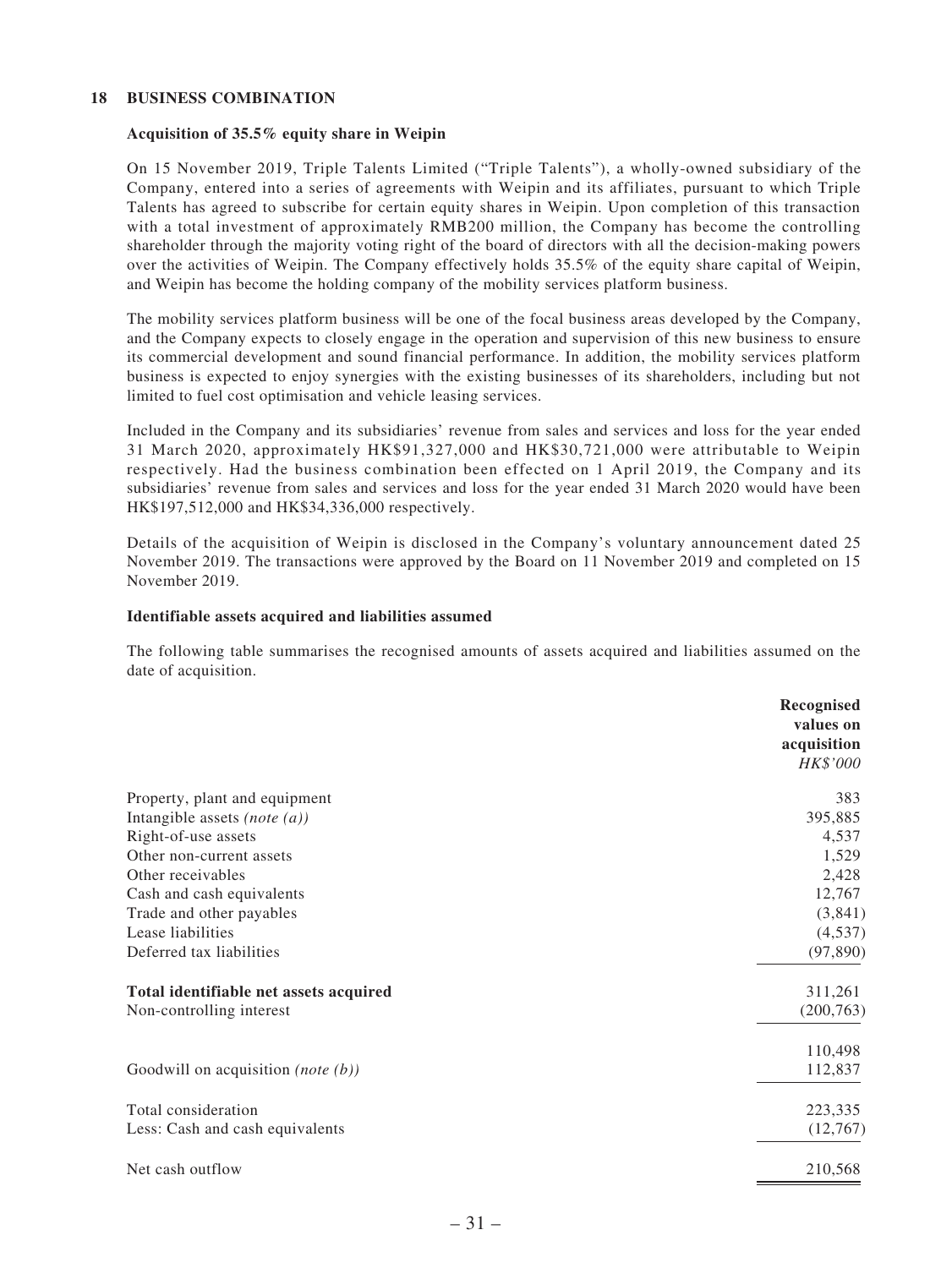#### *Notes:*

- (a) The intangible assets of Weipin mainly include:
	- (i) Online ride-hailing license, which represents a national online ride-hailing license issued by a provincial transportation authority as a qualification and license necessary to conduct mobility business. It was recognised as an intangible asset with amortisation period of 5 years and valued at historical cost method with an amount of HK\$4.0 million;
	- (ii) Drivers list, which represents the list of drivers registered on Weipin's platform. As of 15 November 2019, 79,203 active drivers were recognised as an intangible asset with amortisation period of 5 years and valued at replacement cost method with an amount of HK\$20.2 million;
	- (iii) Business relationship, which represents the contracts with certain aggregate traffic platforms awarding Weipin favourable platform charges which are lower than market rate. It was recognised as an intangible asset with amortisation period of 5 years and valued at incremental income method with an amount of HK\$371.3 million.
- (b) Goodwill represents the excess of consideration transferred over the fair value of identifiable assets and liabilities measured as at acquisition date. The Company performed a goodwill impairment test as at 31 March 2020, and no impairment was incurred.
- (c) Weipin's net loss for the year ended 31 March 2020 attribute to the parent Company is approximately HK\$10.9 million.
- (d) According to the acquisition agreement between Triple Talents and Weipin and its affiliates, all acquisition-related costs were born by seller and guarantee.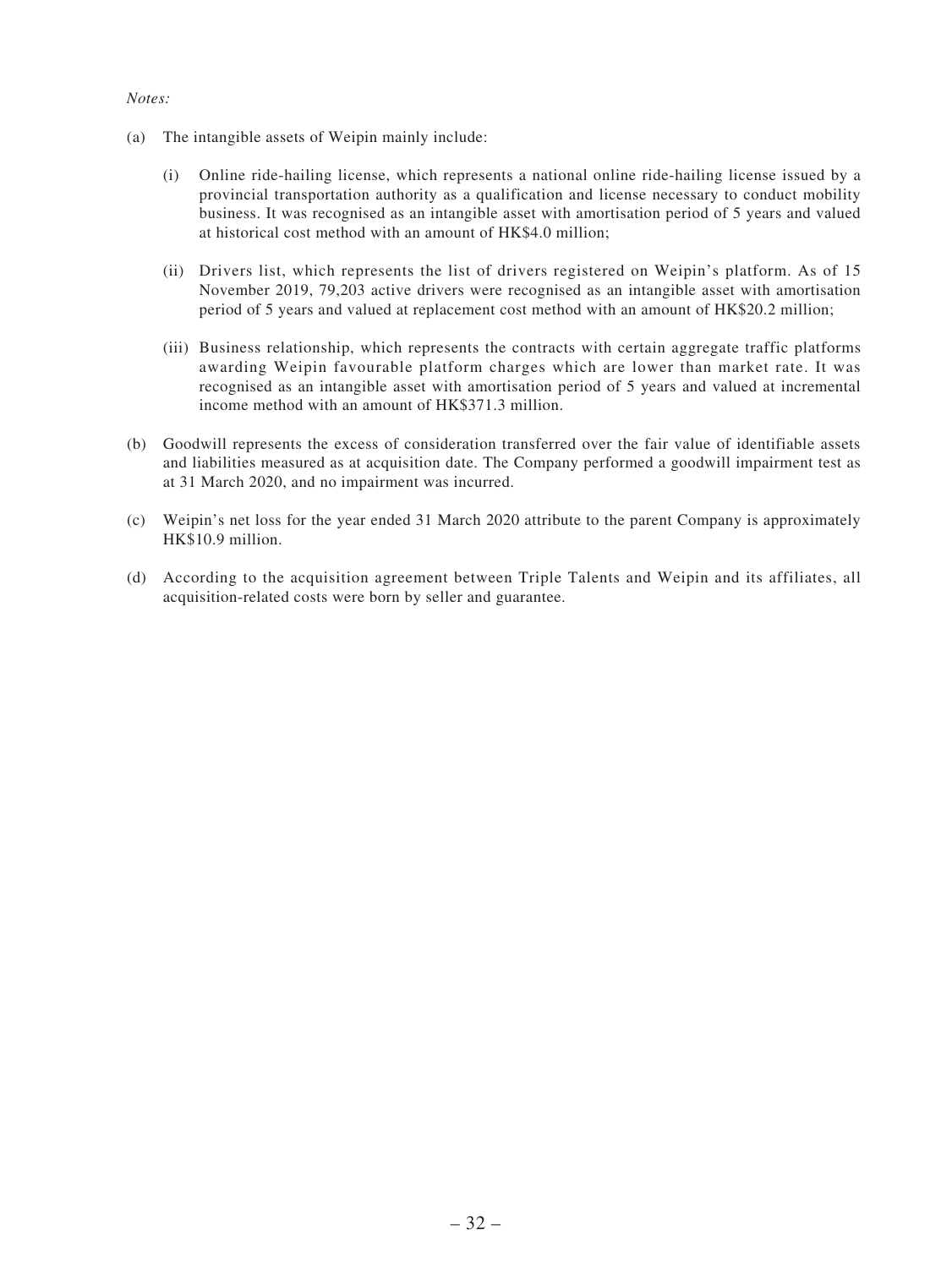### **BUSINESS REVIEW**

### **The principal activities of the Company and its subsidiaries**

The Company is an investment holding company principally engaged in the investment and management of global energy assets and the mobility services business. The principal activities of its subsidiaries and invested portfolio companies consist of mobility services platform, upstream oil and gas business, LNG liquefaction and exporting, LNG importing, processing and sales, and LNG logistics services, energy investment fund management as well as investment in energy-related and other industries and businesses.

#### **Summary of key investment portfolios**

#### *1. Investment in global energy sector*

#### *1.1 Investment in upstream crude oil assets*

The Company had made an acquisition of an upstream crude oil asset in 2016 at favourable costs and completed the investment in another upstream shale oil project in 2017.

### 1.1.1 Hongbo Mining Investment

Hongbo Mining, one of the upstream portfolio companies, is the Company's wholly-owned subsidiary and is engaged in exploration, development, production and sale of crude oil in China. The Company completed the acquisition of Hongbo Mining in July 2016 at the consideration of RMB558.88 million (equivalent to approximately HK\$652 million) (the "Hongbo Mining Acquisition").

Under the exploration and production cooperation contract entered into between Hongbo Mining and Yanchang, Yanchang (as the mineral right owner) and Hongbo Mining (as the operator) cooperate to explore for crude oil in Block 212 and Block 378 which together cover a region of 591 km<sup>2</sup> in Inner Mongolia; and Hongbo Mining and Yanchang are entitled to 80% and 20% of the sale proceeds (net of any sales related taxes), respectively. Block 212 had obtained from the Ministry of Land and Resources of the People's Republic of China a 15-year valid production permit covering Unit 2, Unit 19 and other areas in Block 212 in May 2017. Besides, Block 212 and Block 378 are entitled to exploration permit which are renewable for a term of two years after expiration. The current exploration permit in respect of Block 212 will expire on 3 April 2022, whereas the exploration permit of Block 378 had expired on 9 November 2019 with a new permit being in the process of application preparation.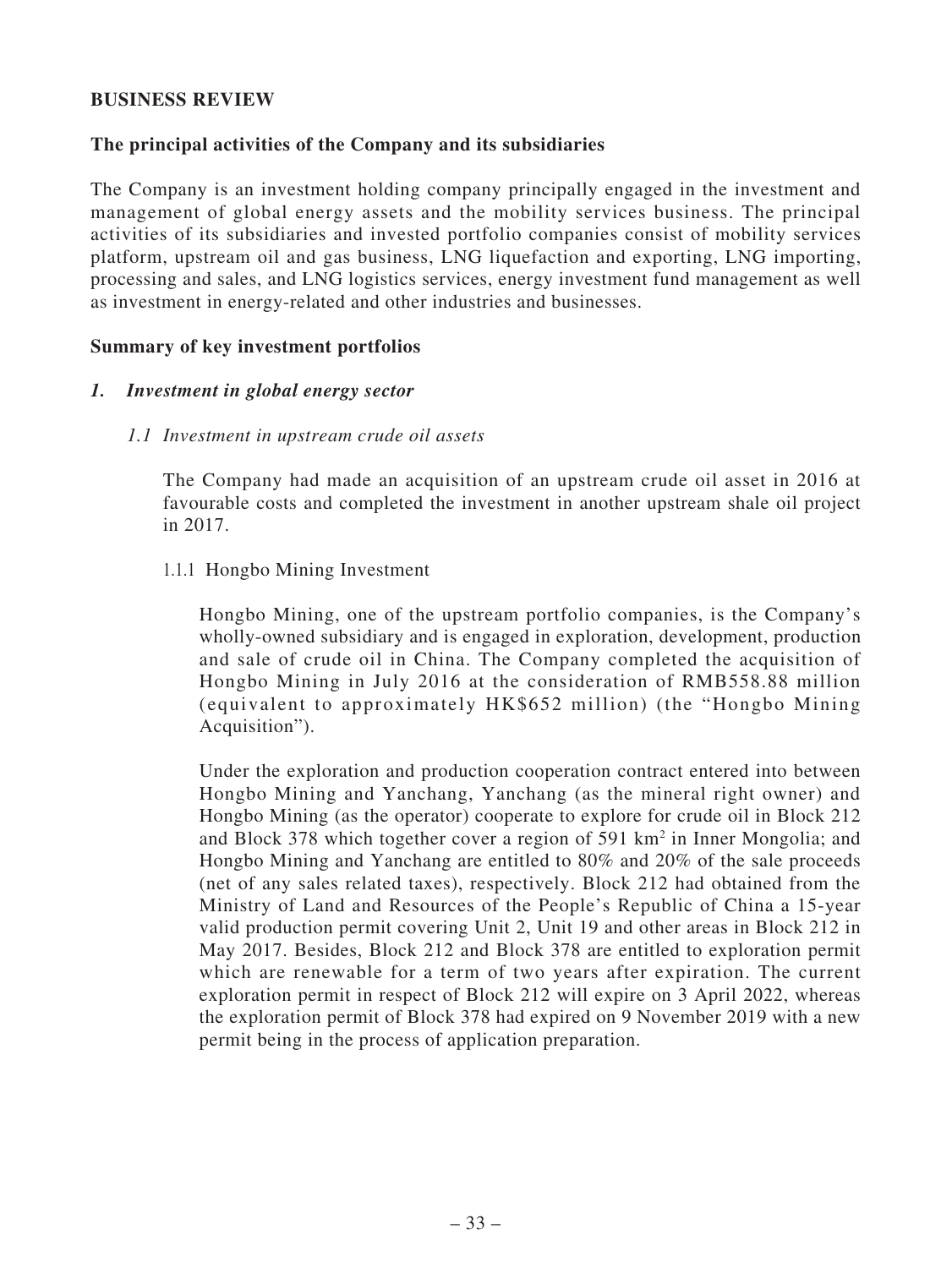The upstream oil industry experienced a substantial business cyclical upturn and oil price stayed between US\$60 and US\$70 for most of the time in 2019. However, the COVID-19 pandemic and the disagreement on oil price between OPEC and Russia had disrupted the market significantly in the first quarter of 2020. On the demand side the total consumption for 2020 is expected to be much lower than that in 2019. Currently, all players of the oil market have been working together to fix the imbalance problem. Data of the recent months showed a recovery in demand but all players are cautious in managing the supply side until a sustainable balance is reached. Hongbo Mining drilled 12 wells in FY2019 (including one well, the drilling of which began at the end of March 2019), all of which were successfully completed in 2019 and had achieved the anticipated target formations with a success rate of 100%. As of 31 March 2020, all of the production wells, reserves and resources estimated by Hongbo Mining are located in Block 212.

As a result, in FY2019 Hongbo Mining's oil production volume increased by approximately 4.8% to 406,290 barrels; its gross and net oil sales volume increased by approximately 2.5% to 400,279 barrels and 320,224 barrels, respectively. However, its gross revenue (equals to the net revenue from sale of crude oil plus the 20% crude oil entitlement for Yanchang) and net revenue from sales of crude oil decreased by approximately 9.4% to approximately HK\$190.2 million and HK\$152.2 million, respectively, as compared with FY2018, mainly due to the adverse effect of the COVID-19 pandemic and the imbalanced oil supply and demand. In response to the foregoing adverse effects, Hongbo Mining has quickly adjusted its production target by actively controlling production volume, reducing capital expenditures, and taking various measures for cost reduction and efficiency improvement. Besides, Hongbo Mining had actively negotiated with the buyer, and successfully reached a floor oil selling price starting from April 2020 to guarantee the interests of its shareholder.

The average unit production cost of Hongbo Mining decreased by HK\$27 per barrel, or approximately 11.2%, from HK\$241 per barrel (equivalent to US\$30.7 per barrel) in FY2018 to HK\$214 per barrel (equivalent to US\$27.4 per barrel) in FY2019 due to continuous cost control and performance improvement. Accordingly, the average unit production cost before depreciation and amortization decreased by HK\$21 per barrel, or approximately 18.3%, from HK\$113 per barrel (equivalent to US\$14.4 per barrel) in FY2018 to HK\$92 per barrel (equivalent to US\$11.8 per barrel) in FY2019.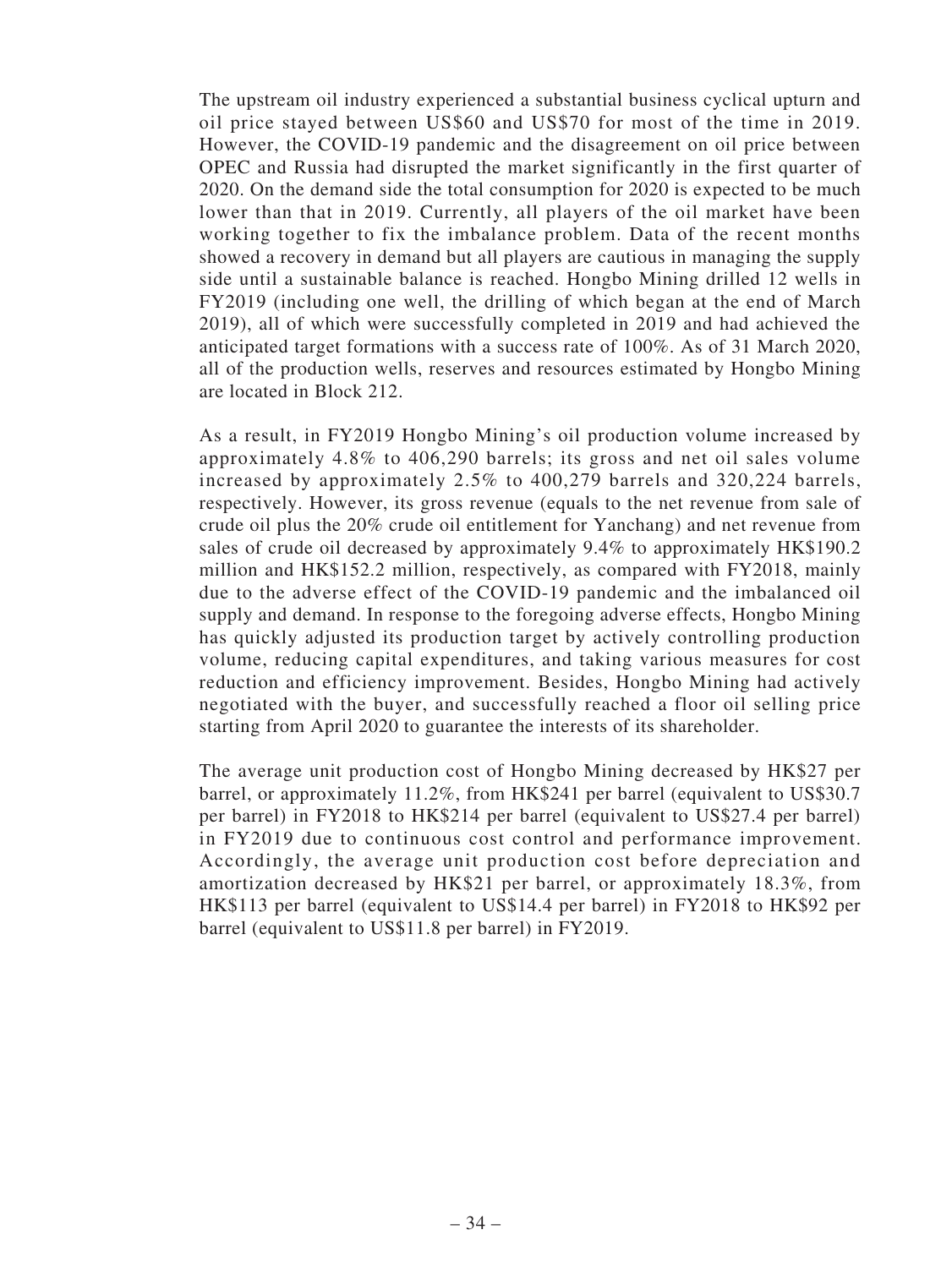The following table provides a recap of Hongbo Mining's key operational metrics and product prices for the periods indicated.

|                                                        | <b>Year ended 31 March</b> |       |  |
|--------------------------------------------------------|----------------------------|-------|--|
|                                                        | 2020                       | 2019  |  |
| Average daily gross production volume <i>(barrels)</i> | 1,129                      | 1,076 |  |
| Average daily gross sales volume <i>(barrels)</i>      | 1,112                      | 1,085 |  |
| Average unit production cost before depreciation       |                            |       |  |
| and amortisation (HK\$ per barrel)                     | 92                         | 113   |  |
| Average unit production cost (HK\$ per barrel)         | 214                        | 241   |  |
| Average unit selling price (HK\$ per barrel)           | 475                        | 518   |  |

The summary of Hongbo Mining's exploration and development expenditures incurred is as follows:

|                                                | <b>Summary of expenditures incurred</b><br>for the year ended 31 March |        |            |        |  |
|------------------------------------------------|------------------------------------------------------------------------|--------|------------|--------|--|
|                                                | 2020                                                                   |        | 2019       |        |  |
|                                                | <b>Number</b>                                                          | Cost   | Number     | Cost   |  |
|                                                | (HK\$'000)                                                             |        | (HK\$'000) |        |  |
| Wells drilled during the year<br>Oil producers | 12                                                                     | 51,131 | 13         | 61,104 |  |
| Total                                          | <b>12</b>                                                              | 51,131 | 13         | 61,104 |  |
| <b>Fracturing workover</b>                     | 3                                                                      | 2,116  | 4          | 2,453  |  |
| Geological and geophysical costs               |                                                                        | 2,914  |            | 2,029  |  |

Based on the oil and gas reserves as at 31 March 2020 as estimated by independent technical consultants, the net 1P reserves of Hongbo Mining were 7.3 million barrels at stock tank conditions ("MMstb") and the net 2P reserves were 13.0 MMstb. Due to the macro challenges such as highly volatile prices of oil and gas industry, the net 1P and 2P reserves decreased by 19.8% and 15.0%, respectively, as compared with those as at 31 March 2019.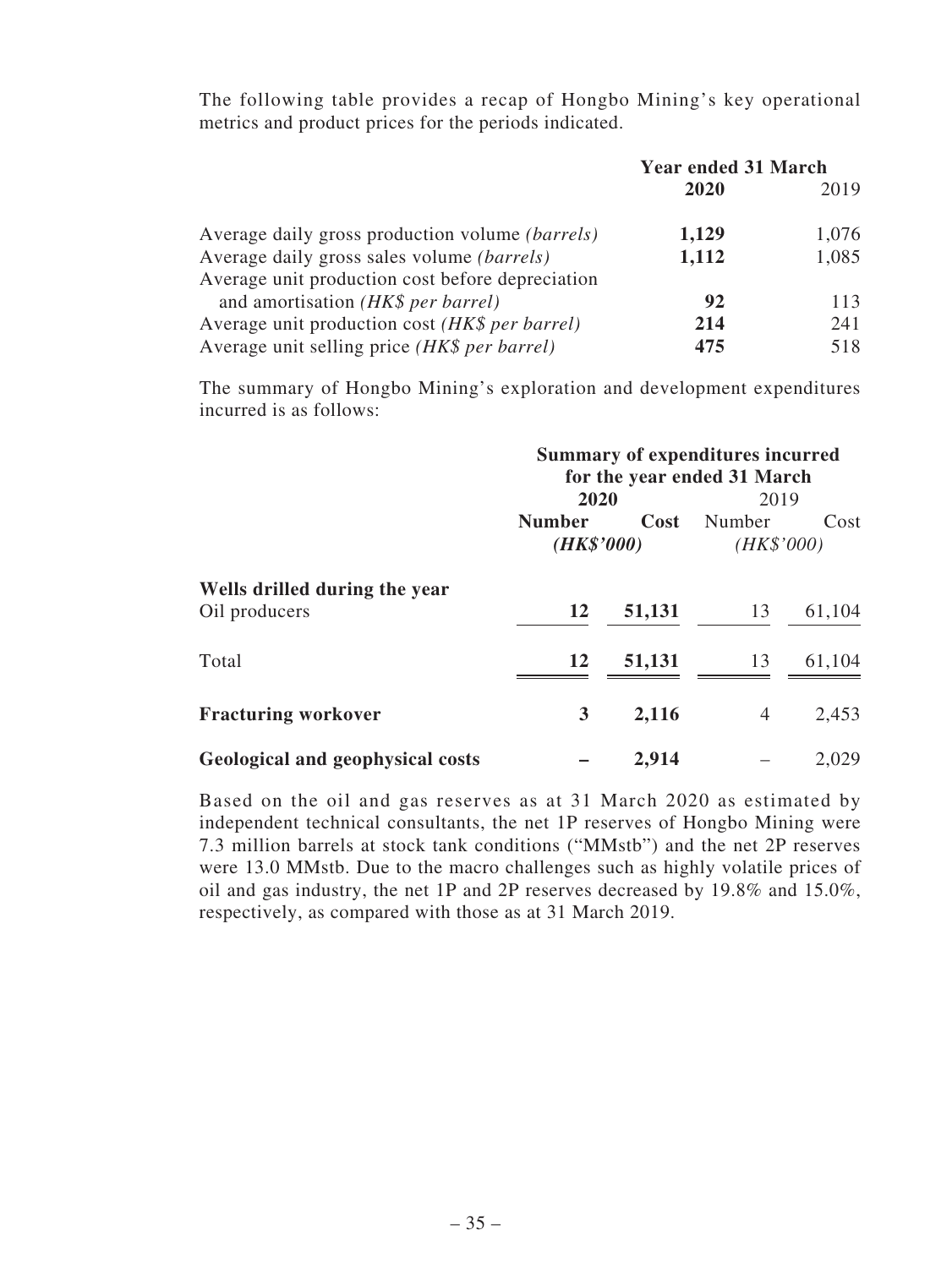The below are the summary and review of the reserves and resources of Hongbo Mining as at 31 March 2020 and 31 March 2019, as conducted by the independent technical consultants, Gaffney, Cline & Associates ("GCA"):

|                                     | <b>As at 31 March 2020</b> |             | As at 31 March 2019 |            |
|-------------------------------------|----------------------------|-------------|---------------------|------------|
|                                     | Gross                      | <b>Net</b>  | Gross               | <b>Net</b> |
|                                     | (MMstb)                    | (MMstb)     | (MMstb)             | (MMstb)    |
| Proved $(1P)$                       | 9.2                        | 7.3         | 11.4                | 9.1        |
| $Proved + Probable (2P)$            | 16.3                       | <b>13.0</b> | 19.1                | 15.3       |
| $Proved + Probable + Possible (3P)$ | 20.5                       | 16.4        | 23.7                | 18.9       |
| Contingent resources (1C)           | 2.1                        | 1.6         | 2.1                 | 1.6        |
| Contingent resources (2C)           | 3.5                        | 2.8         | 3.5                 | 2.8        |
| Contingent resources $(3C)$         | 5.6                        | 4.5         | 5.6                 | 4.5        |
| Prospective resources               | 9.7                        | 7.76        | 9.7                 | 7.76       |

*Note:* The reserve estimates and the future net revenue have been prepared in accordance with generally accepted petroleum engineering and evaluation principles set forth in the Standards Pertaining to the Estimating and Auditing of Oil and Gas Reserves Information promulgated by the Society of Petroleum Engineers. Independent technical consultants used standard engineering and geosciences methods or a combination of methods, including performance analysis, volumetric analysis, and analogy, that it considered to be appropriate and necessary to classify, categorize, and estimate volumes in accordance with the 2007 PRMS (the Petroleum Resources Management System published by the Society of Petroleum Engineers, American Association of Petroleum Geologists, World Petroleum Council, and Society of Petroleum Evaluation Engineers in March 2007) definitions and guidelines. These reserve amounts are estimates only and should not be construed as exact quantities.

#### 1.1.2 Stonehold investment

The Company had widened its global footprint in the upstream oil sector by successfully completing the investment in Stonehold in September 2017.

Stonehold holds certain world-class unconventional shale oil and gas assets (the "Target Assets"), covering approximately 24,082 gross acres (9,121 net acres) across Dimmit and La Salle counties in the Eagle Ford region of South Texas of the U.S.. The area of the target assets is liquid-rich, and the majority of the reserves are crude oil and natural gas liquid. Based on the information provided by Stonehold, the Target Assets consist of 210 producing wells currently, and the total net production and revenue of the Target Assets for the year 2019 were approximately 856,000 boe Note and US\$37 million, respectively.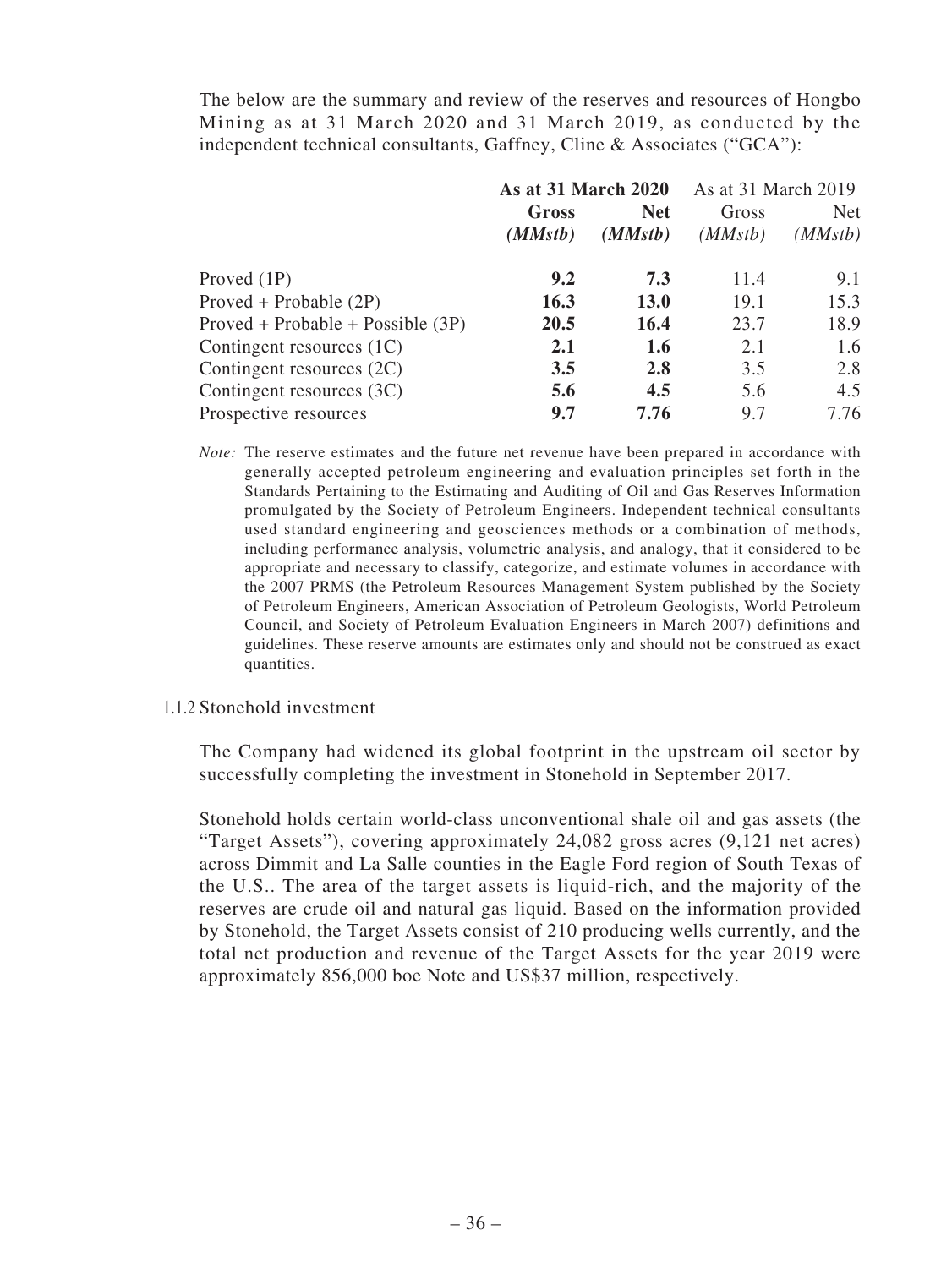On 14 August 2017 (local time in Houston, Texas, the U.S.), the Company and Think Excel Investments Limited ("Think Excel"), a wholly-owned subsidiary of the Company, entered into the credit agreement (the "Credit Agreement") with Stonehold, pursuant to which, the Company and Think Excel have conditionally agreed to grant the Term Loan to Stonehold for the purpose of financing the acquisition of the Target Assets and the subsequent operations of such assets by Stonehold. Stonehold is a company wholly owned and solely controlled by Breyer Capital L.L.C.. The principal amount of the Term Loan shall not exceed (i) the initial payment with an amount of US\$165.0 million (approximately HK\$1,291.1 million) on 26 September 2017; (ii) thereafter, US\$10 million (approximately HK\$78.3 million); and (iii) any guarantee payment made by the Company and Think Excel to Stonehold in respect of the senior debt to be obtained from commercial bank(s). The unpaid principal amount from time to time shall bear interest at the rate of 8% per annum (after the making of or the allocation of any applicable withholding tax), with an additional interest of an amount equal to 92.5% of the disposal proceeds received or recovered by Stonehold in respect of disposal of the Target Assets after deducting outstanding principals and interests as well as relevant fees and expenses. The Term Loan shall be payable to the Company and Think Excel in full on the maturity date, which falls 10 years after 26 September 2017.

On the same date of the Credit Agreement, Stonehold entered into an acquisition agreement (the "Acquisition Agreement") with Stonegate Production Company, LLC ("Stonegate"), pursuant to which, Stonegate has conditionally agreed to sell and Stonehold has conditionally agreed to purchase the Target Assets. All Target Assets are non-operated oil and gas assets of Stonegate (the "Stonegate Acquisition").

On 26 September 2017 (local time in Houston, Texas, the U.S.), the initial payment of the Term Loan with an amount of US\$165.0 million (approximately HK\$1,291.1 million) under the Credit Agreement was released to Stonehold and the acquisition of the Target Assets by Stonehold from Stonegate was consummated in accordance with the terms of the Acquisition Agreement, and a subsequent payment of the Term Loan with an amount of US\$5.0 million (approximately HK\$39.0 million) has been released to Stonehold on 22 November 2017.

The income generated from the Term Loan in the form of interest income has provided the Company with a stable and considerable income with an amount of US\$13.6 million in FY2019. However, due to the substantial decline in oil price in the first quarter of 2020, the Company recorded a loss in the fair value from the Stonehold investment as at 31 March 2020 amounted to US\$30 million. The Company maintains its faith in the future oil price and market, and believes that any increase in the reserve and valuation of the Target Assets may increase the expected returns for its shareholders upon disposal of the Target Assets by Stonehold in the future as an amount equivalent to 92.5% of any net disposal proceeds will go to the Company under the Credit Agreement.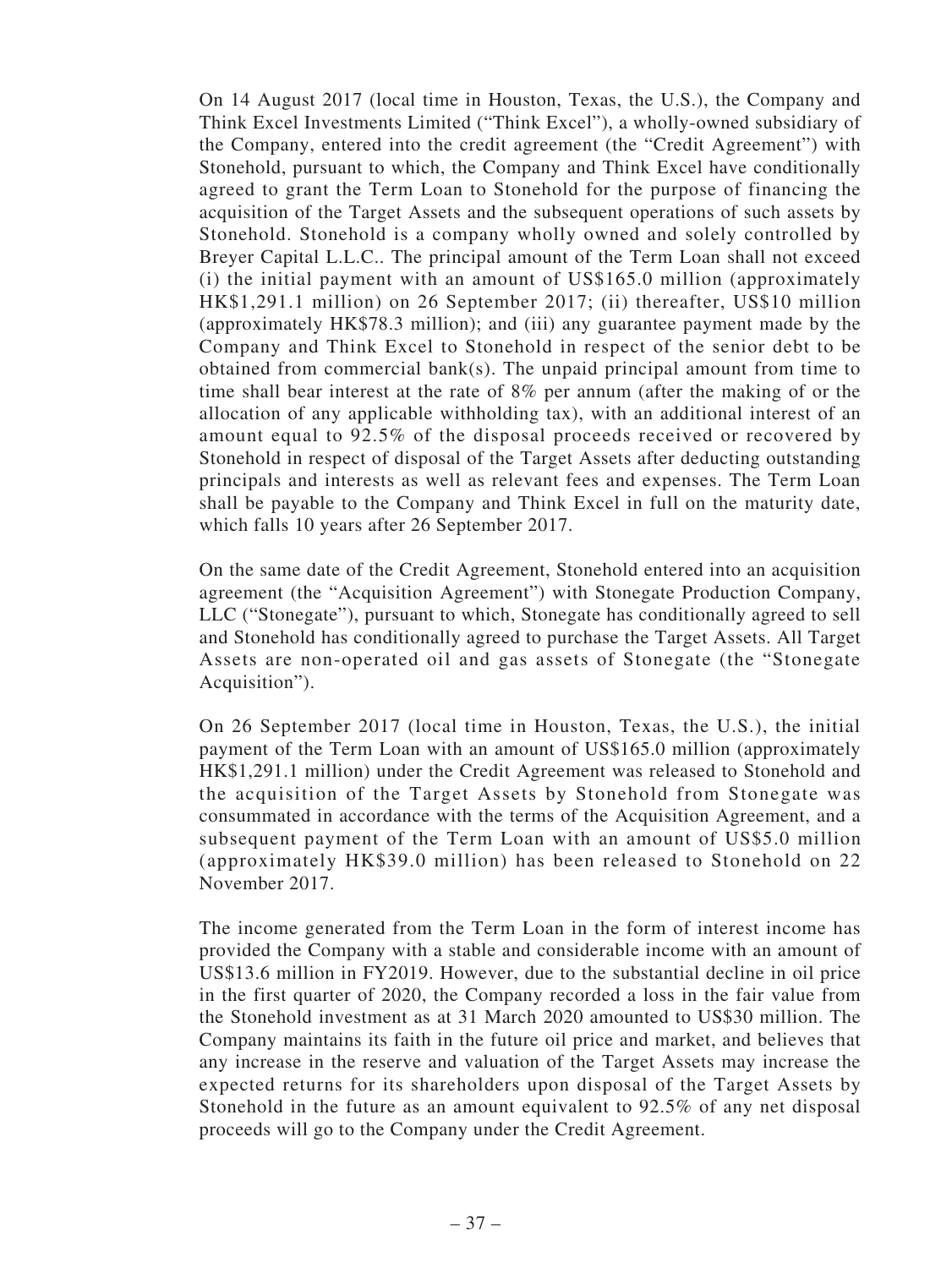With liquidity challenges anticipated, Stonehold and its operators have formulated a production limit plan which had been implemented gradually since April 2020, adjusted the annual drilling plan, and effectively controlled the cost to improve the cash flow.

For details of the Term Loan and the Credit Agreement, please refer to the announcements of the Company dated 15 August 2017, 27 September 2017 and 28 February 2018, and the circular of the Company dated 29 September 2017 published on the website of The Stock Exchange of Hong Kong Limited (the "Stock Exchange") (http://www.hkexnews.hk/).

*Note:* The barrel of oil equivalent, an energy unit based on the level of energy released by one barrel of crude oil.

### *1.2 Investment regarding LNG business along the value chain*

The Company, through its subsidiaries, has also made reasonable expansion of the energy related business portfolio and business model in order to capture the energy market opportunities and dynamics.

The natural gas market in China slowed down in 2019 but was still very promising, with total consumption growing to 307 billion cubic meters, which was in line with the Company's estimate. In addition, with low JKM LNG price and gas supply from Russia coming into play in 2020, the natural gas market in China will become more dynamic. The Company believes that some of its portfolio companies will benefit from current market situation.

#### 1.2.1 JOVO Investment

On 28 July 2017, Valuevale Investment Limited, a wholly-owned subsidiary of the Company, completed the subscription of the shares allotted and issued by JOVO, which is principally engaged in clean energy businesses, including importing, processing and sale of LNG and LPG in China, at the consideration of RMB100 million (equivalent to approximately HK\$115.2 million).

JOVO's operational performance was very robust in 2019, as its flexibility in supply help it to capture the value from spot market. The Company believes that the depression on spot market will continue in the year 2020 and this will significantly help JOVO to achieve a great financial performance in the eve of becoming a listed company.

The sweeping overseas outbreak of the COVID-19 pandemic in the second quarter of 2020 led to the sharp drop of the international LNG spot price to less than RMB1,000/ton, while the recovery of domestic economic activities was rapid, and the domestic LNG price remained at the level of RMB2,500 to RMB3,000/ton, so JOVO could make full use of the price differential between domestic and foreign markets to increase its profitability.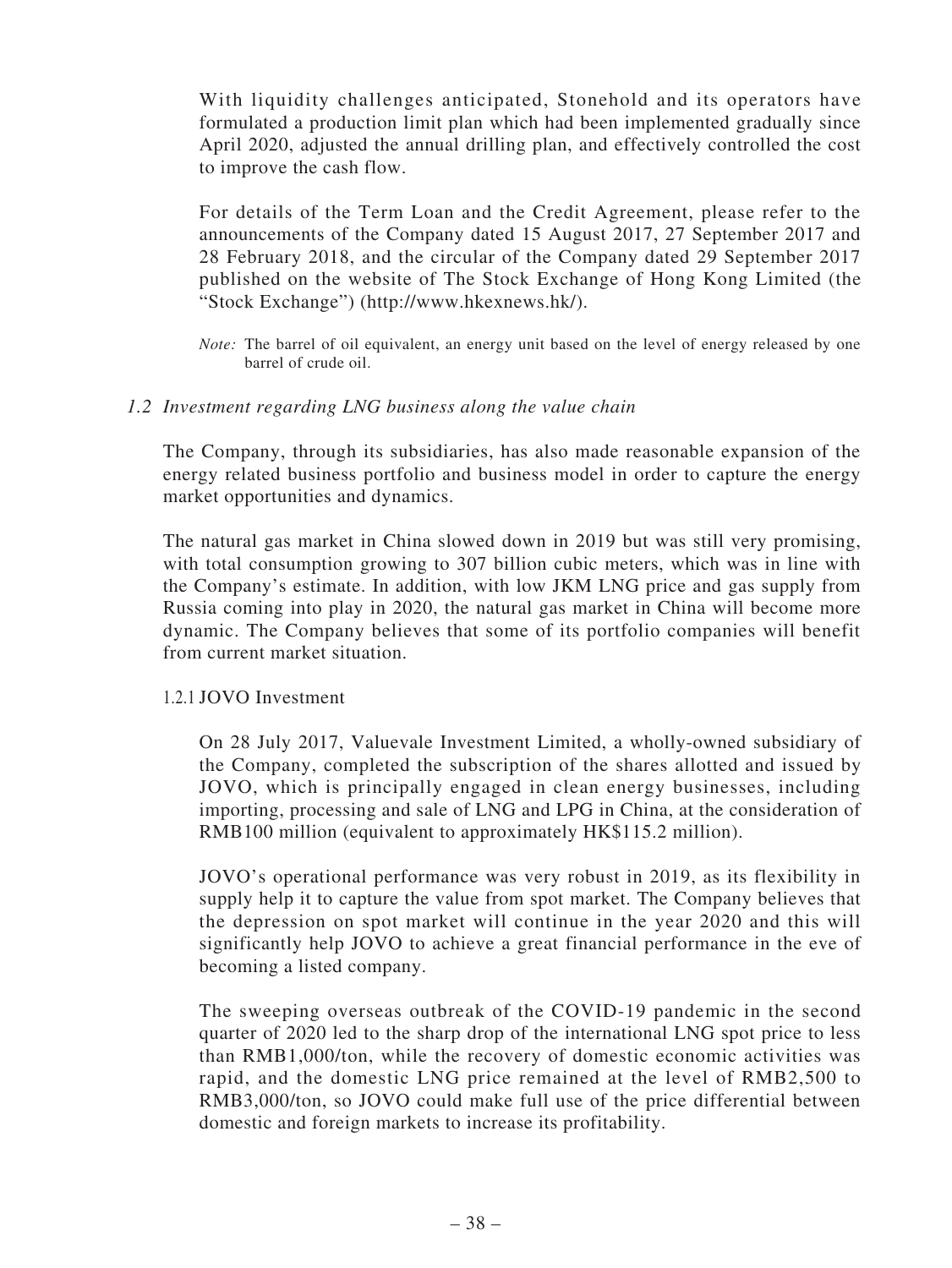JOVO had filed its initial public offering (the "IPO") in China and is in the review process. The Company believes that an IPO will help JOVO to expand in size and boost its profit with more proceeds. JOVO plans to use proceeds from IPO to purchase two state-of-art mid-size LNG vessels. This will further expand its LNG business in terms of volume and coverage area and will position JOVO in a very competitive place in a more flexible LNG trading world.

The Company strongly believes that JOVO's performance is in line with its expectation and the high demand of gas supply in China will keep JOVO growing at a fast speed. Also, being internationally recognized, JOVO is expanding its business to South East Asian region and trying to apply its successful business model over there.

#### 1.2.2 GNL Quebec Investment

On 30 November 2017, the Company, through its subsidiary, entered into an agreement of purchase and sale with an investment fund for purchasing its interests in GNL Quebec at the purchase price of US\$3.15 million (equivalent to approximately HK\$24,633,000). On 26 July 2018, the Company made a subsequent investment of US\$1 million (equivalent to approximately HK\$7,800,000) to support the project's ongoing development. The Company holds minority interest in GNL Quebec as at 31 March 2020.

According to the information provided by GNL Quebec, GNL Quebec, through its wholly-owned subsidiary, is developing a state-of-the-art and low-carbonemission LNG exporting terminal (the "Terminal") project with a maximum nameplate liquefaction capacity of up to 11 million tons per annum, which is one of the largest Canadian LNG export terminals under development, and a 750-km natural gas pipeline (the "Pipeline") to connect the Terminal to TransCanada's Canadian Mainline in Eastern Ontario (together the "Project"). The Terminal is designed to receive, liquefy and export up to 1.55 billion standard cubic feet of natural gas per day (equivalent to approximately 15.4 billion cubic meters per year) from gas supply sources in North America and is well-located to deliver cost-competitive LNG to Asia, Europe and South America, etc.

During the year 2019, GNL Quebec has achieved many important milestones, including significantly de-risking the project in key areas such as regulatory, commercial, environmental, technical, and stakeholding. GNL Quebec also expanded its team of experienced employees, consultants and contractors in the year 2019 which enabled it to build a strong foundation and position itself for success in the year 2020.

In the year 2019, GNL Quebec has secured additional US\$21.2 million at its 1st closing of the fourth round funding in the mid-year and secured additional US\$15.45 million of convertible notes in December. All these funding have successfully helped the GNL Quebec to maintain its development pace. It is expected that more funds will be required in the future, and the fund raising was delayed by the COVID-19 pandemic.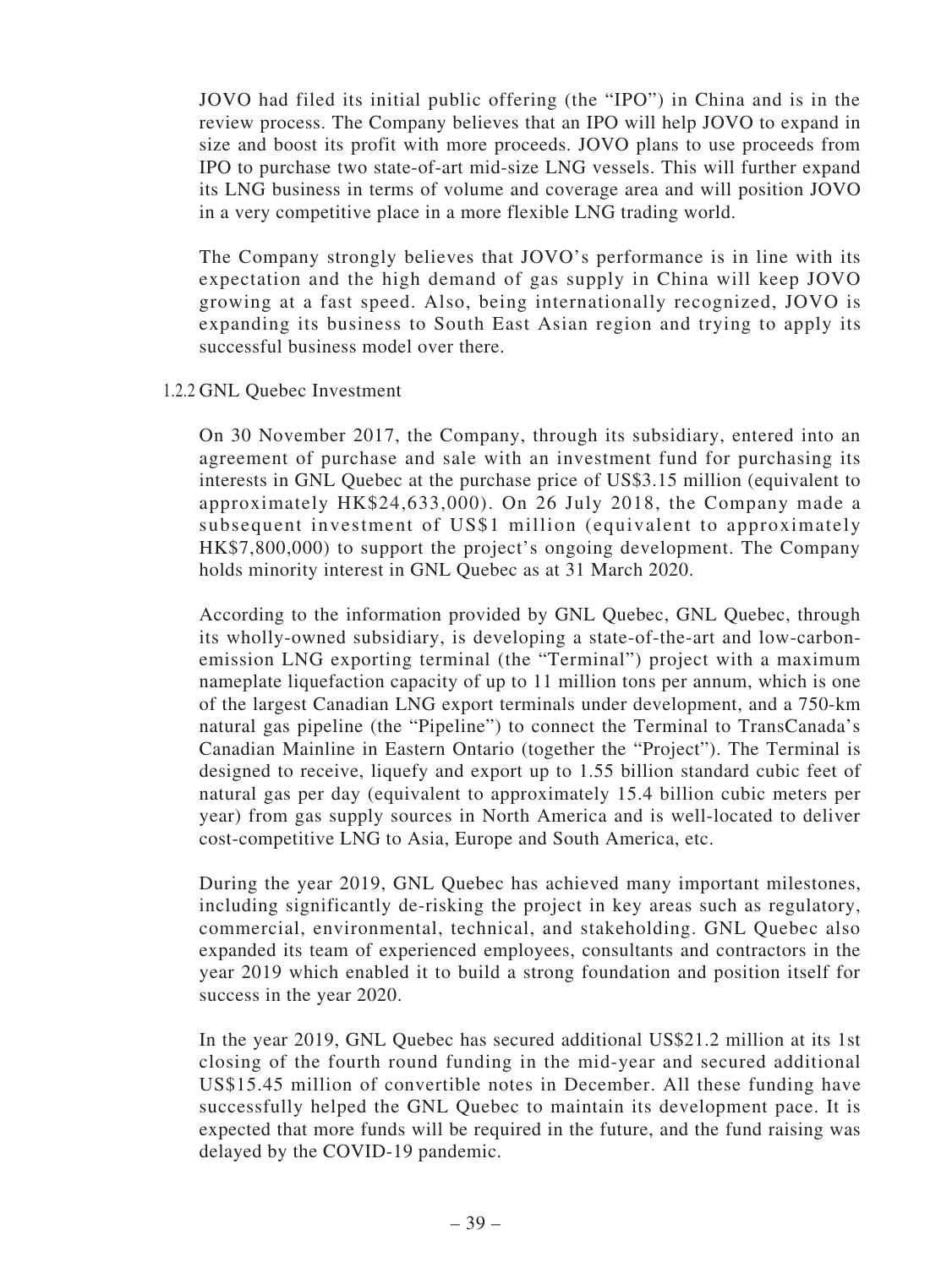GNL Quebec remains on-track to obtain required permits for a LNG plant to achieve preliminary work decisions for the plant in the second half of 2020 (most likely in the fourth quarter) and followed by early construction work, and a full notice to proceed with a final investment decision ("FID") planned for the second half of 2021. In respect to the natural gas supply, the Canadian current natural gas market conditions and forecast, together with gas transportation cost, are moving in favour of increasing cost competitiveness for the Project. GNL Quebec is also very active in marketing their products in Europe and Asia, since the Project is uniquely located in the east coast of Canada, which attracts interested buyers from Europe. GNL Quebec is carefully evaluating different pricing models in order to meet customers' needs while securing good return for investors.

#### 1.2.3 LNGL Investment

On 13 June 2018, the Company, through its subsidiary, completed the subscription for 56,444,500 shares allotted and issued by LNGL, a company principally engaged in developing LNG export terminal projects in North America, at an aggregate subscription price of A\$28.2 million (equivalent to approximately HK\$166.8 million). The Company is the second-largest shareholder, holding a 9.8% equity interest in LNGL.

In 2019, LNGL continued its emphasis on signing long-term offtake contracts with market competitive contract pricing while ensuring that the best in class project execution and delivery strategy is fully ready to meet customer needs arising in this LNG market environment. LNGL had been targeting end-users and LNG-to-power projects in Asia and Europe that stand to benefit most from the stability and affordability of long-term LNG contracts. Efforts to select Asian counterparties especially in Vietnam progressed in the period.

LNGL had over the last year evaluated potential corporate and asset transactions to provide liquidity and value for its shareholders. As at 31 December 2019, LNGL had total cash position at AU\$8.3 million without debt. Affected by the adverse dynamics in the general global economy and the oil and gas market, LNGL's cash reserves were insufficient to sustain operations in the long run. To secure additional funding to continue operating, LNGL made a sale of interests in its subsidiaries that own the Magnolia LNG project to a purchaser in late May 2020. LNGL and the purchaser had also agreed to work together (on a nonexclusive basis) on a potential recapitalisation proposal for LNGL. The Bear Head LNG project, situated in Nova Scotia, Canada, remains owned by entities controlled by LNGL.

The Company is closely monitoring the situation of LNGL, including the development of the potential recapitalisation proposal, and evaluating its options with respect to the investment, including taking any actions it considers appropriate and necessary to preserve value and mitigate risk.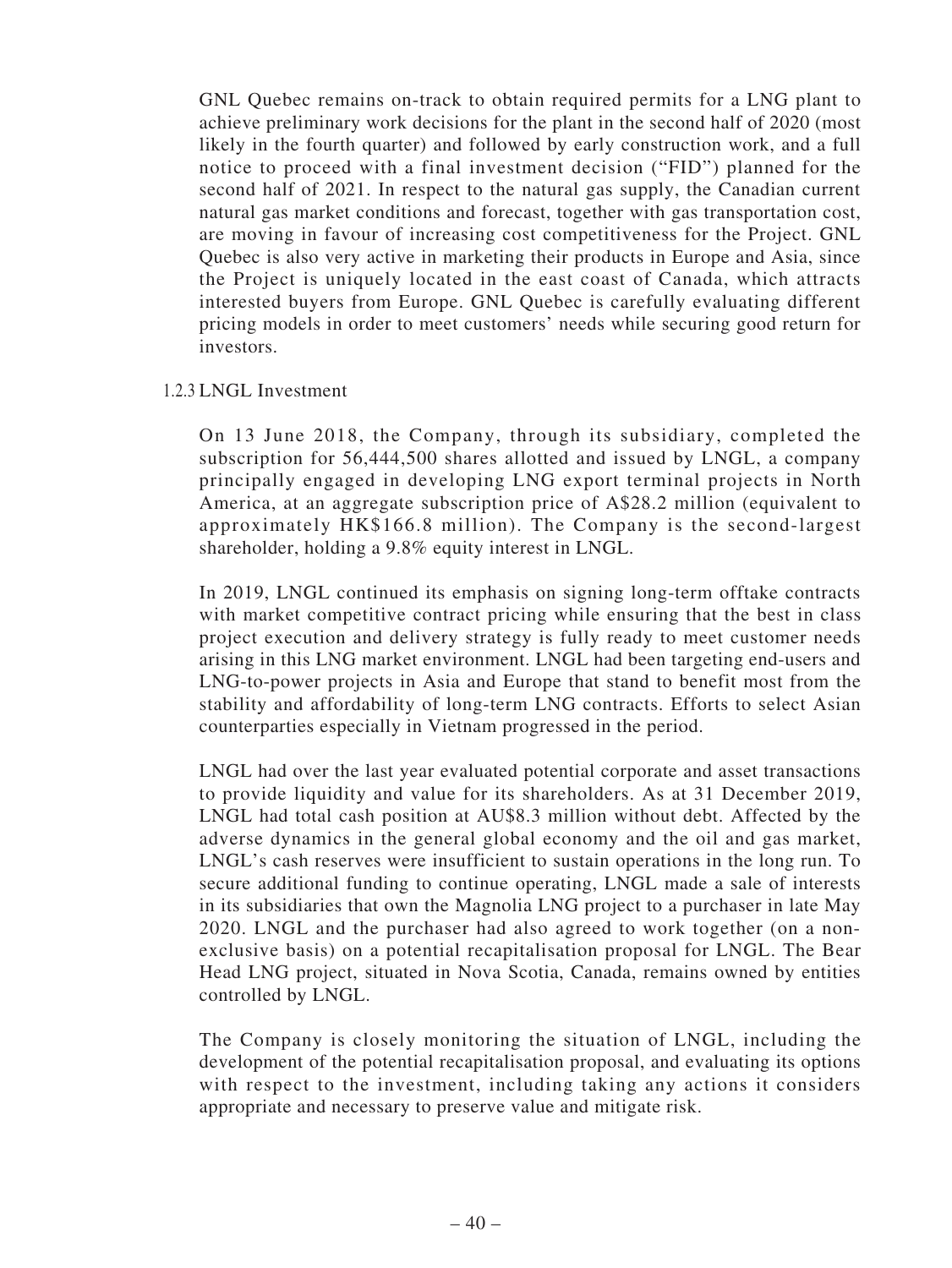### 1.2.4 JUSDA Energy Investment

On 25 September 2018, the Company, through one of its wholly-owned subsidiaries, has entered into an agreement for a joint venture (the "JV Agreement") with JUSDA Supply Chain Management International CO., LTD.\* (準 時 達 國 際 供 應 鏈 管 理 有 限 公 司) ("JUSDA") and the management team (the "Management"), in relation to the formation of JUSDA Energy, to be engaged in LNG logistics services. The Company made contribution of HK\$43,937,000 to JUSDA Energy pursuant to the JV Agreement and the completion of such investment took place on 21 December 2018. On 8 January 2020, the Company made a subsequent investment of HK\$17,462,200 to JUSDA Energy pursuant to the JV Agreement. The Company will hold a 39% equity interest upon completion of all capital contribution in JUSDA Energy.

JUSDA Energy has been progressing on developing new business in and outside of China in 2019. JUSDA Energy has established business relationship with multiple Chinese companies, and has signed a favourable long-term contract with an important gas company to help it to distribute its LNG in China. In addition, JUSDA Energy has signed a memorandum of understanding with a Japanese company to utilize JUSDA Energy's LNG receiving terminal to transfer and distribute LNG. The Company believes that JUSDA Energy's unique business model targets a specialized market; together with its operational ability, JUSDA Energy will extend its business to different regions.

The COVID-19 pandemic disrupted the production and the project operation node of JUSDA Energy was postponed. However, the low-cost global price brought by the pandemic helped JUSDA Energy to rapidly expand into the markets and regions with insufficient infrastructure, and avoided the huge investment in large infrastructure by using LNG tanks.

JUSDA Energy will benefit from the extensive network of natural gas resources of the Company, which will give its customers access to LNG resources in the North America and the Asia Pacific Region. JUSDA, as the sole logistics chain management platform designated under Foxconn Technology Group, has a wide container transportation network and strong bargaining power among the industry, which will provide strong support to JUSDA Energy in improving its LNG logistics services and reducing relevant costs.

Although the global LNG market is slightly muted at the moment, the Company believes that the low-price environment will help the market to grow. The Company will continue to look for opportunities to invest in natural gas projects with an emphasis on downstream.

For details of the above transactions, please refer to the Company's voluntary announcements dated 17 July 2017, 31 July 2017, 8 February 2018, 4 June 2018, 13 June 2018, 25 September 2018 and 24 December 2018 published on the website of the Stock Exchange (http://www.hkexnews.hk).

<sup>\*</sup> *For identification purposes only*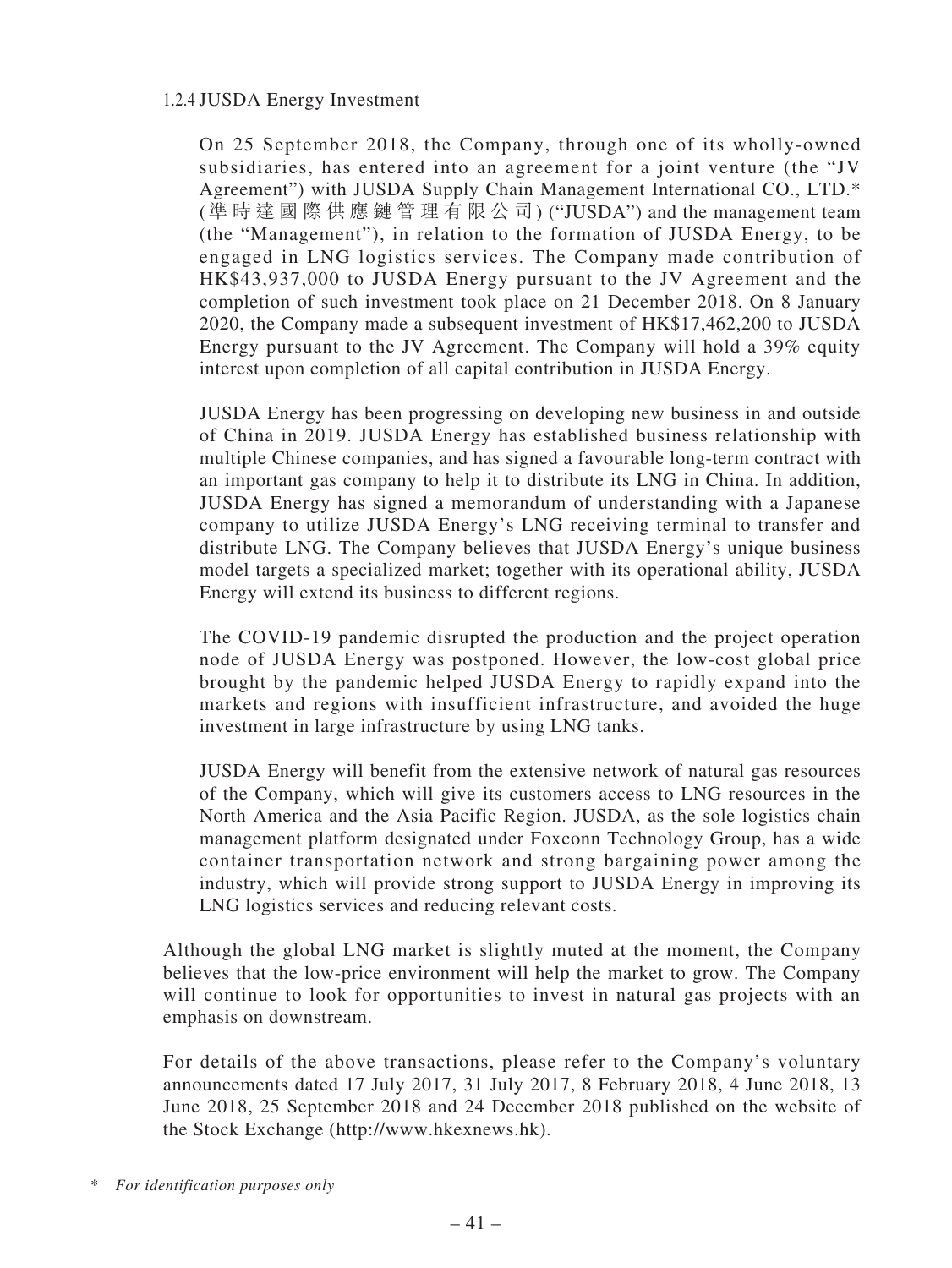### *2. Investment in mobility services businesses*

#### *2.1 Weipin Investment*

The Company has set foot in new mobility industry to diversify income stream and maximise returns for its shareholders in late 2019. On 15 November 2019, Triple Talents Limited ("Triple Talents"), a wholly-owned subsidiary of the Company, entered into a series of agreements with Weipin and its affiliates, pursuant to which Triple Talents has agreed to subscribe for certain shares in Weipin. Upon completion of this transaction with a total investment of approximately RMB200 million, the Company effectively holds 35.5% of the equity share of Weipin, but has the majority voting right of the board of directors with all the decision-make power over the activities of Weipin. Weipin has become the holding company of the mobility services platform business.

The mobility services platform is one of the focal business areas developed by the Company, and the Company expects to closely engage in the operation and supervision of this new business to ensure its commercial development and sound financial performance. In addition, the mobility services platform is expected to enjoy synergies with the existing businesses of its shareholders, including but not limited to fuel cost optimization.

For more details of the Company's investment in Weipin, please refer to the voluntary announcement of the Company dated 25 November 2019.

Set out below is information of key business aspects of the mobility services business of Weipin.

#### **Business Model**

Weipin, through its operation subsidiaries (the "Mobility OPCOs"), is committed to creating a fast and standardized mobility services system, connecting all participants in the mobility market, tapping into the market traffic through the traffic platform in an aggregation mode, and generating synergies by optimizing vehicle energy costs. The aggregation mode has become the current trend of online car-hailing operations in China. The Mobility OPCOs, as transportation service providers, access large traffic in the aggregation platform and meet the needs of passengers through the division of labor between the upstream and downstream of the industry chain. Under the aggregation mode, the online car-hailing services consist of the passenger demand providers represented by "Didi" and "Gaode Map" which generate online traffic of passengers, and drivers and vehicle providers represented by the Mobility OPCOs, which are responsible for executing the orders of passengers. The Mobility OPCOs rely on a high-quality driver management system and refined operating cost control to ensure that the online car-hailing orders imported through the aggregation platforms are perfectly executed.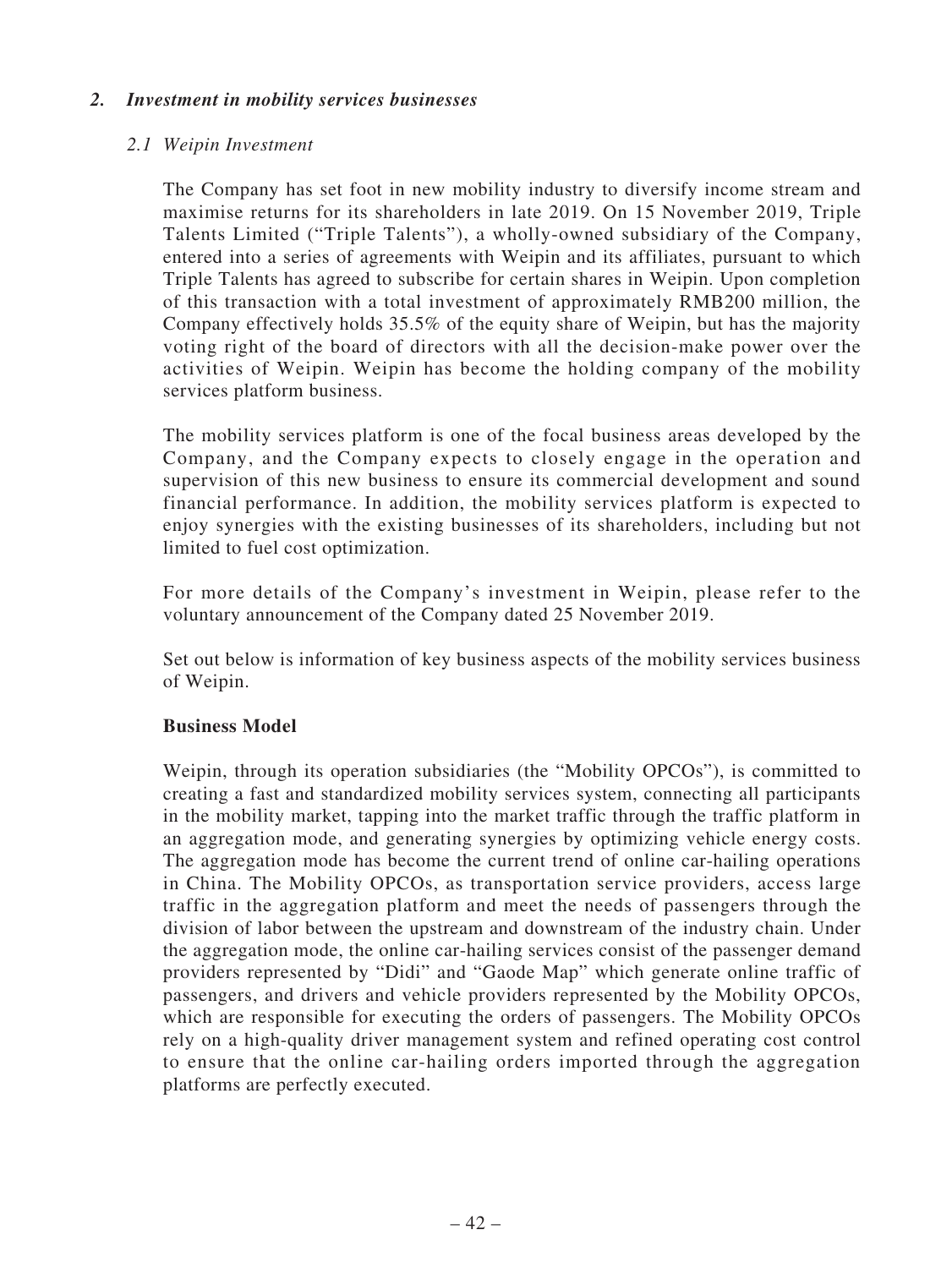The Mobility OPCOs have signed information service cooperation agreements with the two major aggregation traffic platforms on the mobility market, namely "Gaode Map" and "Didi". The Mobility OPCOs take full advantage of the scale, traffic and reputation of "Gaode Map" and "Didi" on the customer-end, participate in the operation on the business-end in a light-weight asset manner, and complete the orders of the Mobility OPCOs and from passengers with high quality. In the cooperation between the Mobility OPCOs and the aggregation traffic platforms, full fares paid by passengers are collected by the Mobility OPCOs. The aggregation traffic platforms collect a certain percentage of the platform charges from the Mobility OPCOs, and the remaining fares are controlled and allocated by the Mobility OPCOs. The software system of the Mobility OPCOs sets certain operating parameters to automatically calculate the proportion of fares payable to drivers, which include a fixed percentage of drivers' fees and the rules for determining drivers' incentives. Drivers can collect their confirmed payment on the driver application run by the Mobility OPCOs one week after the order was completed.

The Mobility OPCOs operate a number of brands, such as BLUE AVE Travel\* (藍 道出行), I.E.V Taxi\* (哎呦喂打車), AA Travel\* (AA出行), and Duocai Travel\* (多 彩 出 行), with business covering major cities as Guangzhou, Shenzhen, Hangzhou, Suzhou, and Chengdu etc.. In the future, the brand matrix mainly will compose of BLUE AVE Travel and I.E.V Taxi. In order to promote the popularity of Weipin's brands among the drivers, and to improve the brand system, the Mobility OPCOs plan to promote and operate the two major brands, BLUE AVE Travel and I.E.V Taxi, in major cities, which will target the premier car services and express car services in the aggregation traffic platforms of "Gaode Map" and "Didi", respectively.

# **Operation Process**

Operations are mainly divided into strategic operation and city operation. Strategic operation focuses on adjusting customer-end prices, setting the percentage of drivers' fees in the full fares payment, and adjusting driver incentives strategies. City operation focuses on accomplishing the operation objectives through the maintenance and construction of the driver system. Weipin, through the Mobility OPCOs, implements its strategy in accordance with detailed city development plans and differentiates its strategies for different types of cities while constantly expanding its operation into new cities.

Weipin, through the Mobility OPCOs, has been operating in 19 major cities of China, such as Guangzhou, Hangzhou and Chengdu, etc., with a total of approximately 80,000 registered online car drivers. As of 31 March 2020, the average daily order volume in March 2020 was 22,546 orders. With the continuous improvement of the domestic COVID-19 pandemic control, people's enthusiasm and frequency for mobility services recover. In June 2020, the daily order volume of Weipin has nearly tripled, reaching 50,000 orders.

<sup>\*</sup> *For identification purposes only*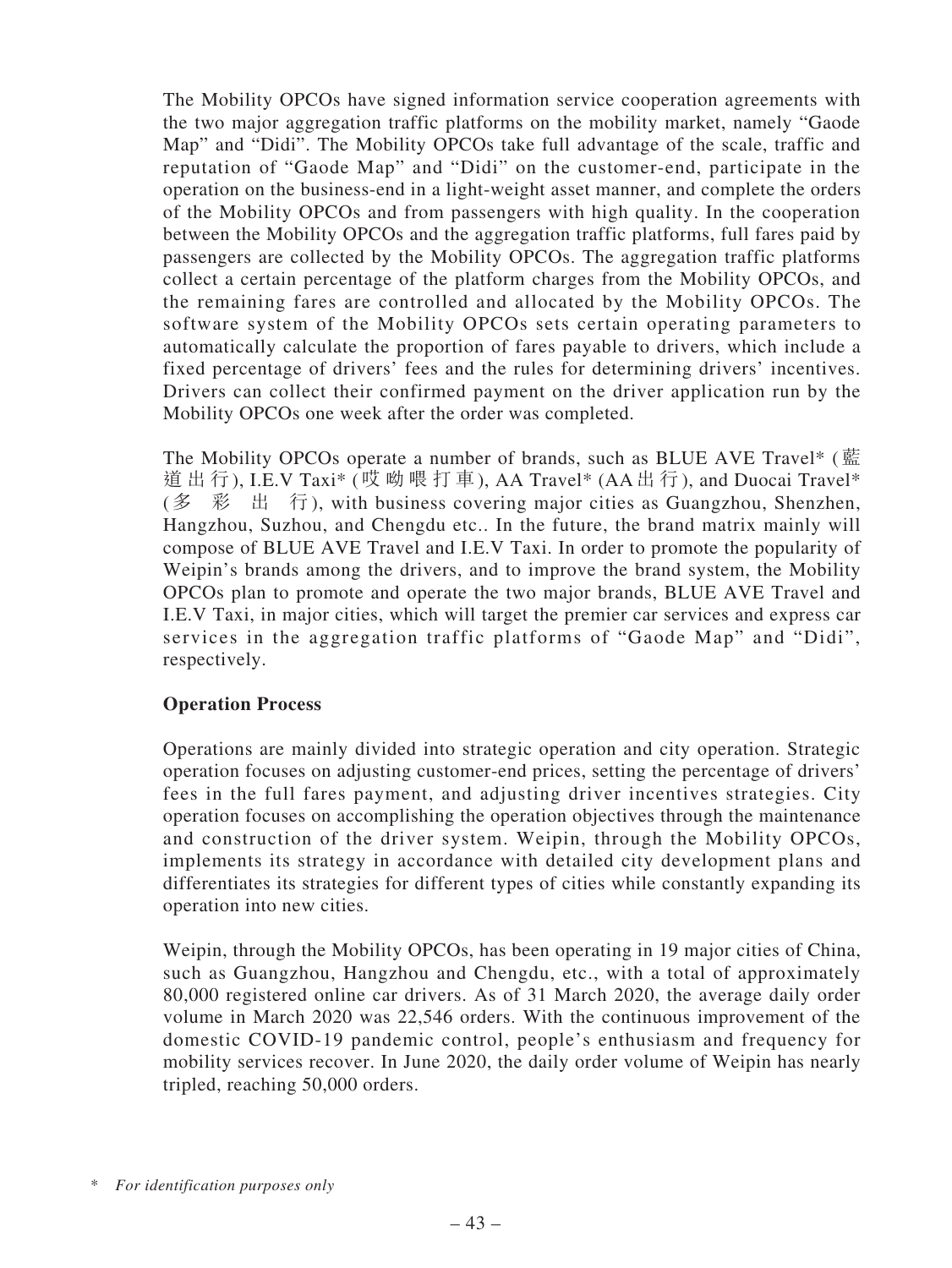### **Major Customers and Suppliers**

The customers of the mobility services business are individual passengers who use Weipin's platform for online car-hailing services.

The suppliers of the mobility services business consist of:

- 1 the drivers from Weipin's driver platform: The drivers and the Mobility OPCOs enter into an electronic contract through the platform registration procedure. After completion of the application procedure and provision of certain necessary documents, the drivers become registered drivers on Weipin's platform. The fees payable to drivers from the Mobility OPCOs include a fixed percentage of the full fares paid by passengers and additional incentives and rewards; and
- 2 the aggregation traffic platforms: As suppliers of passenger traffic, the aggregation traffic platforms charge a certain percentage of the fares of each order as the service fee for traffic import. Among the aggregation traffic platforms, operators of "Gaode Map" and "Didi" are both contracting parties with the Mobility OPCOs of Weipin.

### **Key Factors Driving Core Business Performance**

- 1 Trips per day: "Trips per day" is defined as the number of completed riderhailing orders per day. It is believed that "trips per day" is a useful metric to measure the scale and usage of Weipin's platform. Changes in "trips per day" are a key factor affecting Weipin's profits. The Company expects that the number of "trips per day" continues to grow as more drivers are expected to register on Weipin's platform, and Weipin will continue to use incentives and promotions to attract more drivers. These incentives and promotions may include new driver referral programs and driver incentives strategy. It is believed that the launch of the new strategy, together with the expansion of operation into new cities, will further increase the number of "trips per day".
- 2 Gross margin: The gross margin of the mobility services business represents revenue less the following direct costs and expenses: (i) fees payable to drivers, (ii) platforms charges, (iii) amortisation of intangible asset aquired in business combination, (iv) drivers' incentives and referral incentives, and (v) other operation costs.
- 3 Drivers' incentives and referral incentives: Drivers' incentives refer to payments that the Mobility OPCOs make to drivers separate from and in addition to the fees payable to drivers from the total fare paid by the passengers over a defined period of time, and referral incentives refer to the payment the Mobility OPCOs make to existing drivers for recruitment of new drivers. These incentives ensure a steady supply of drivers on Weipin's platform.
- 4 Percentage of full-time drivers: A full-time driver is defined as a driver who works for more than 8 hours per day on Weipin's platform. Maintaining core driver resources, including full-time drivers, is an important factor of Weipin's competitiveness. Therefore, Weipin increases the percentage of full-time drivers by increasing their income (including reducing their operating costs), providing safeguarding measures for drivers, and improving their sense of belonging to Weipin's platform.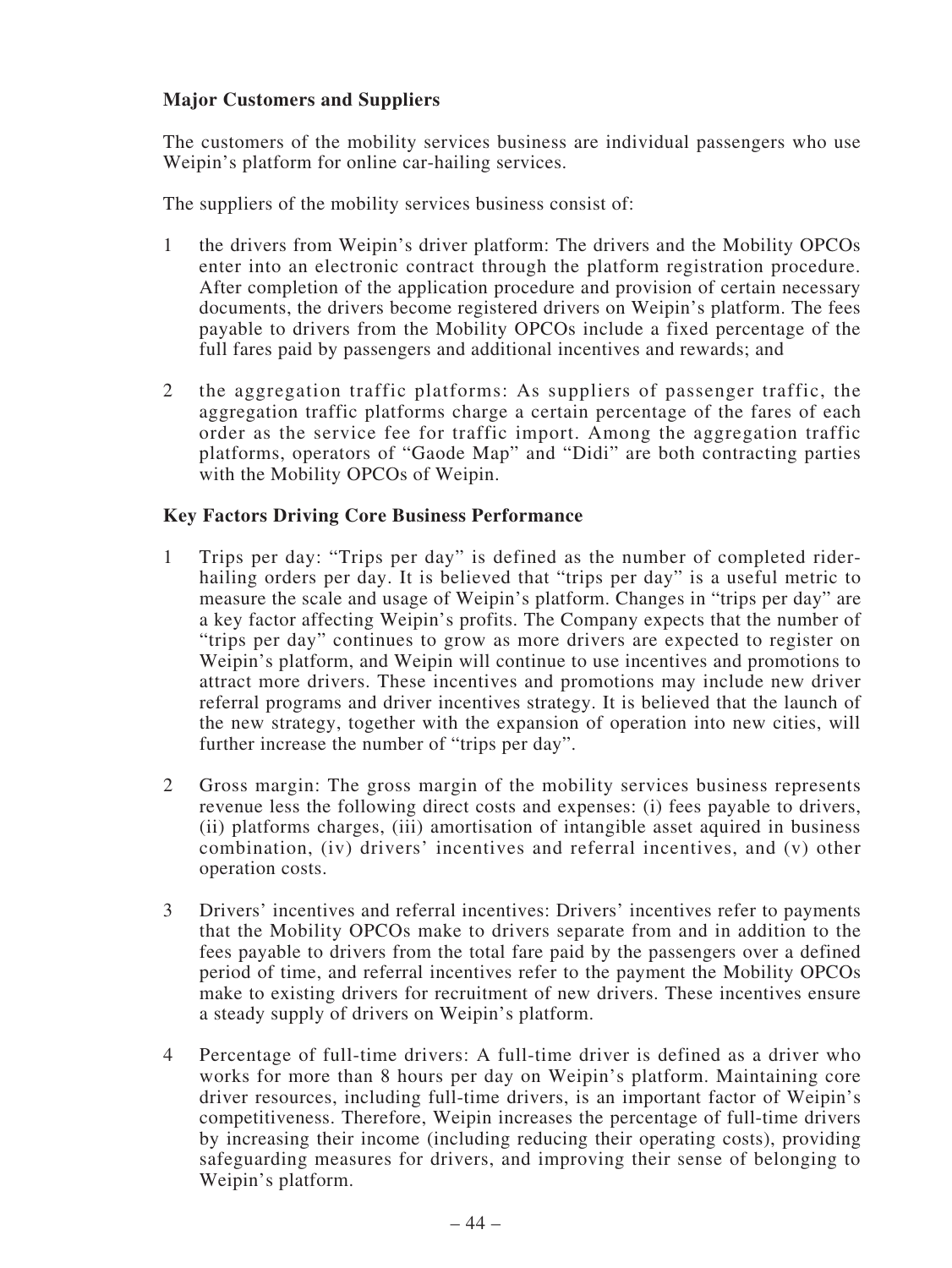# **Revenue Recognition**

Weipin is the key player in providing online car-hailing services, and should recognize revenue based on the full fares paid by passengers, net of value added tax and the surcharge. According to the Interim Measures for the Management of Online Ride-Hailing Services\* (《網絡 預 約 出 租 汽 車 經 營 服 務 管 理 暫 行 辦 法》) published by the Ministry of Transport of the People's Republic of China (the "PRC"), the agreements between the aggregation traffic platforms and the passengers, and the agreements between the Mobility OPCOs and the aggregation traffic platforms, the Mobility OPCOs bear the main responsibility for providing passengers with online car-hailing services, ensuring the quality of the service and handling complaints raised by passengers. In addition, the Mobility OPCOs purchase carrier liability insurance for each order.

### **Prospect of the New Mobility Industry**

As China has fully embraced the concept of the "sharing economy", the Company believes that the online ride-hailing industry represents a fast growing and underpenetrated market opportunity. Its massive addressable market size and the variety of societal elements galvanized by its network demonstrate its significance. The Company believes that the perception of urban transportation is starting to shift away from car ownership to transportation-as-a-service, and the Company aims to be at the forefront of this revolutionary societal change.

The Company has chosen a unique angle to initiate this ambitious venture with the mobility services platform, which manages hundreds of thousands of drivers and vehicles to supply ride services to online ride-hailing companies such as Didi and Gaode Map. Weipin aims to resolve the need of both consumers and relevant regulatory agencies to improve the quality and safety of online ride-hailing services. Weipin also aims to resolve the industry's current challenge of lacking compliant drivers. With the mobility services platform, Weipin will charge a take rate from the gross merchandise value (GMV) of every ride it supplies, which will secure its healthy operating cash flow. The goal is to create value through efficient drivers and fleets management. This will be achieved by a well-designed combination of online data-driven analysis and offline guided interaction with drivers.

<sup>\*</sup> *For identification purposes only*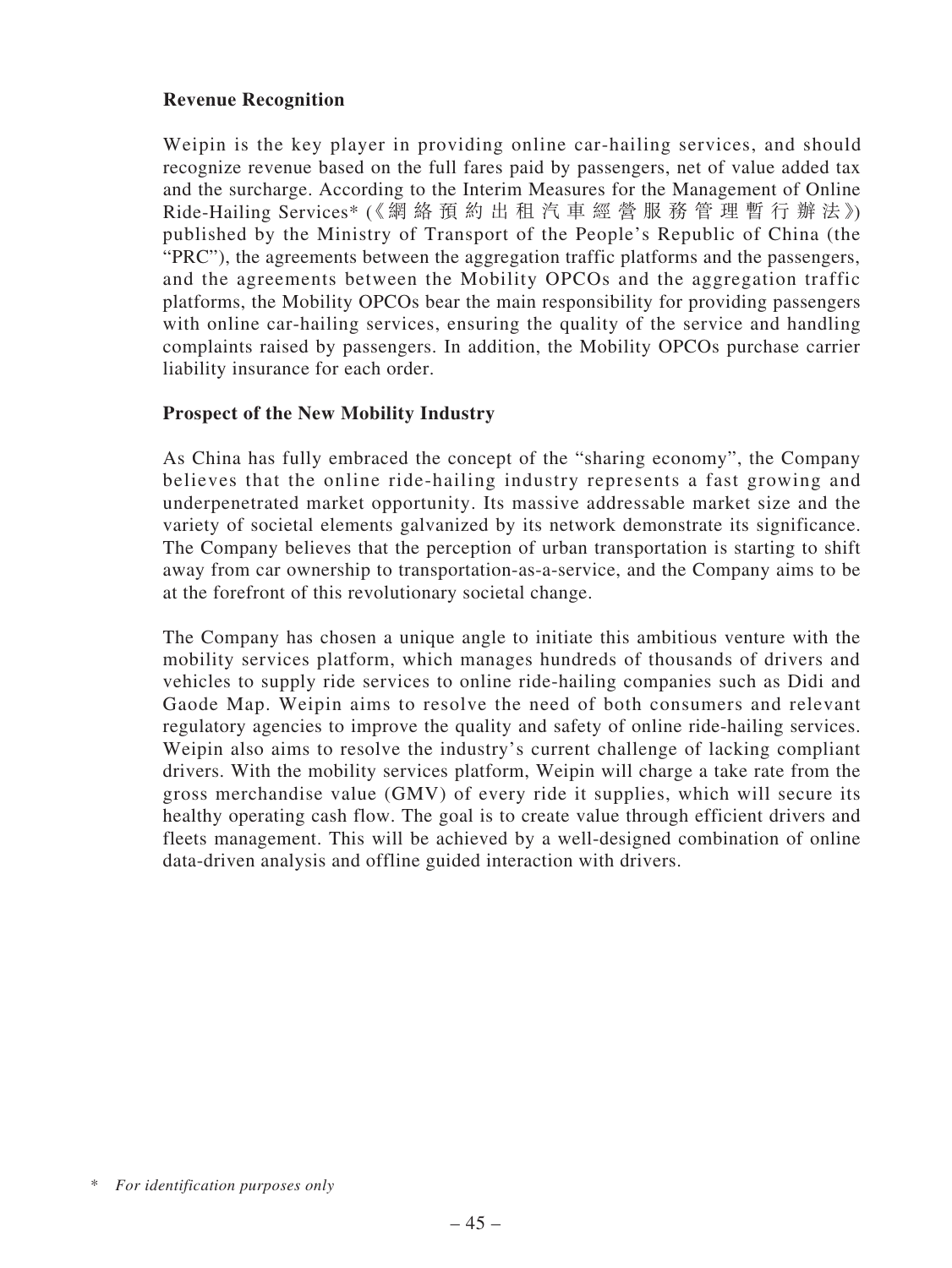# **Major Operational Risks and Risk Management Measures**

1. **The mobility services industry is highly competitive, with well-established and lowcost alternatives that have been available for decades, low entry barriers, low switching costs, and well-capitalized competitors in nearly every major geographic region. If Weipin is unable to compete effectively in this industry, the business and financial prospects of the Company would be adversely impacted.**

To remain competitive in the market and attract more drivers, Weipin has lowered, and shall continue to lower its operating cost. Weipin has also offered and expects to continue to offer some driver incentives which may adversely affect its financial performance.

Weipin will continue to offer incentives to drivers. Weipin will increase the drivers' earning by increasing the fixed fees payable to drivers for a given trip and its incentives to drivers. Further, Weipin's prospective investors have indicated to continue to provide more resources and access to larger driver pools in a particular geographic market in the future.

2. **If Weipin is unable to attract or maintain a critical mass of drivers, its business will become less appealing to business partners, and the financial results of the Company would be adversely affected.**

If the drivers choose not to offer their services through Weipin's platform, or elect to offer their service through platforms of Weipin's competitors, Weipin may lack a sufficient supply of drivers to attract business partners, which may result in a profit decrease.

To continue to retain and attract drivers to Weipin's platform, Weipin will need to continue to invest in the development of new driver service system that provides additional value for drivers, which differentiates it from its competitors. Specific measures include:

- (1) Outstanding full-time drivers will be rewarded with the services of exclusive service managers, as well as tea breaks and other services at service stations;
- (2) Weipin will integrate the resources of the automobile service industry, cooperate with other companies in relevant industries, and provide core drivers with services such as charging, vehicle insurance, vehicle maintenance, and traffic violation handling;
- (3) Weipin will select high-performance drivers on a regular basis and reward them with a certificate or a medal, giving them a strong sense of honor and enhancing their loyalty to Weipin's platform.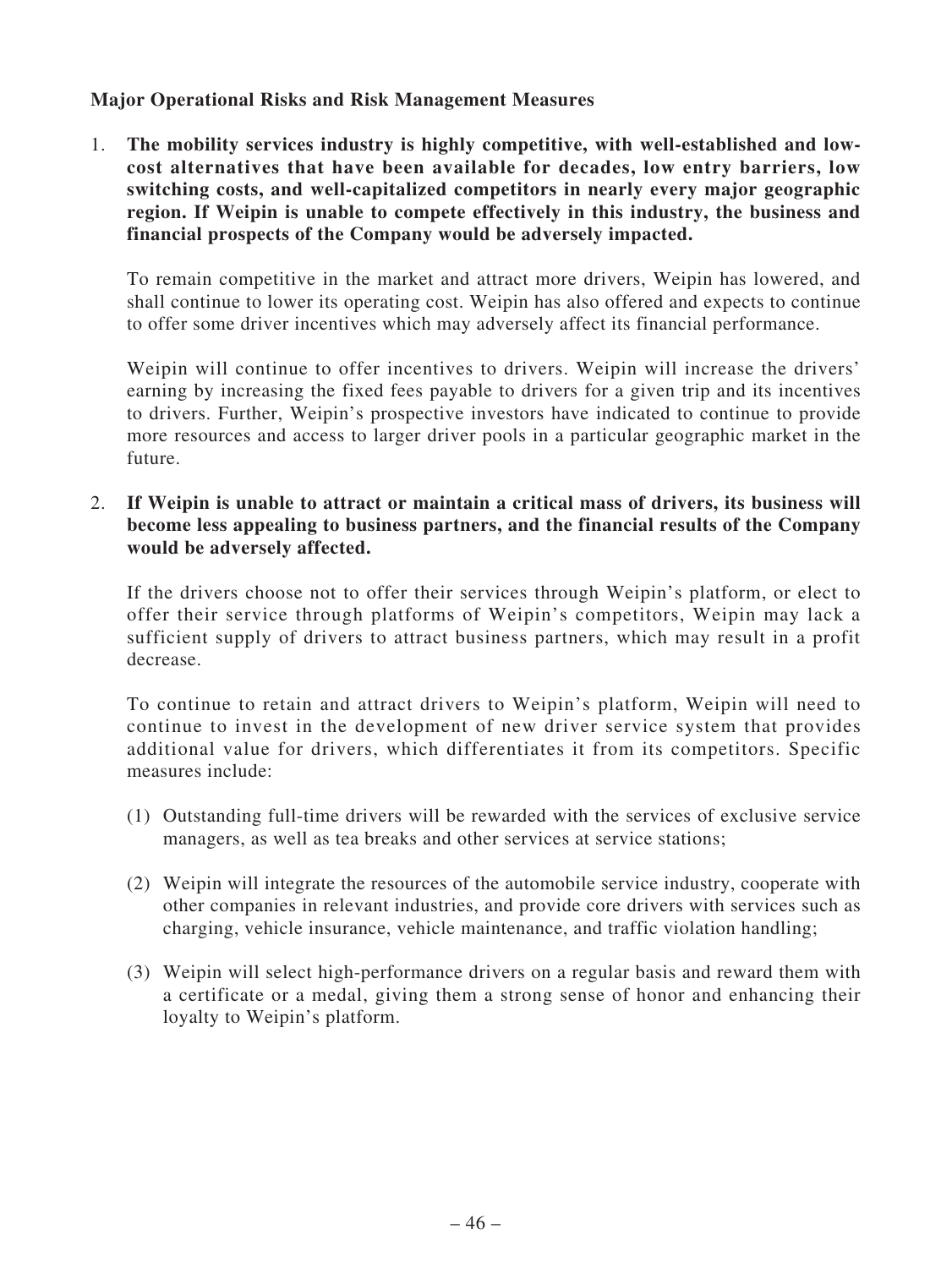# **Management of Energy Investment Fund**

On 20 November 2018, the Company and its subsidiary set foot in energy investment funds management through entering into a framework agreement (the "Framework Agreement") with Yantai Jereh Petroleum Service Group Co., Ltd.\* (煙 台 傑 瑞 石 油 服 務 集 團 股 份 有 限 公 司) ("Jereh") for cooperation on the establishment, operation and management of an energy investment fund (the "Energy Investment Fund"). Jereh, listed on the Shenzhen Stock Exchange (Stock code: 002353), is an international group specializing in equipment manufacturing, oil and gas engineering and construction and oilfield technology services.

Hengqin Harmony Rongtai Investment Management Limited\* (橫 琴 和 諧 榮 泰 投 資 管 理 有 限 公 司) ("Rongtai Investment Management"), incorporated in the PRC and a whollyowned subsidiary of the Company, is a private equity and venture capital fund manager registered with the Asset Management Association of China (中 國 證 券 投 資 基 金 業 協 會) specializing in private equity fund establishment and investment management in the energy industry.

After the execution of the Framework Agreement, Jereh and Rongtai Investment Management had endeavoured to establish the Energy Investment Fund. However, with these recent events, oil prices and equity markets began to tumble around the globe, and energy equity funds experienced historic difficulties in the first quarter of 2020. Upon negotiation and mutual consent, Jereh and Rongtai Investment Management have entered into a termination agreement to terminate the Framework Agreement and the cooperation contemplated thereunder.

The Company will continue to seek for new opportunities in the area of management of energy investment fund to broaden the revenue and profit potential of the Company and enhance shareholders' value in long term.

# **Use of proceeds from the Subscription**

On 29 July 2016, the Company completed the reverse takeover transaction (the "RTO", as defined in the circular of the Company dated 29 June 2016 (the "RTO Circular")) which involved, among others, a subscription of certain ordinary shares (the "Ordinary Shares") and preferred shares (the "Preferred Shares") of the Company by Titan Gas Technology Investment Limited ("Titan Gas") and other subscribers (the "Subscription").

<sup>\*</sup> *For identification purposes only*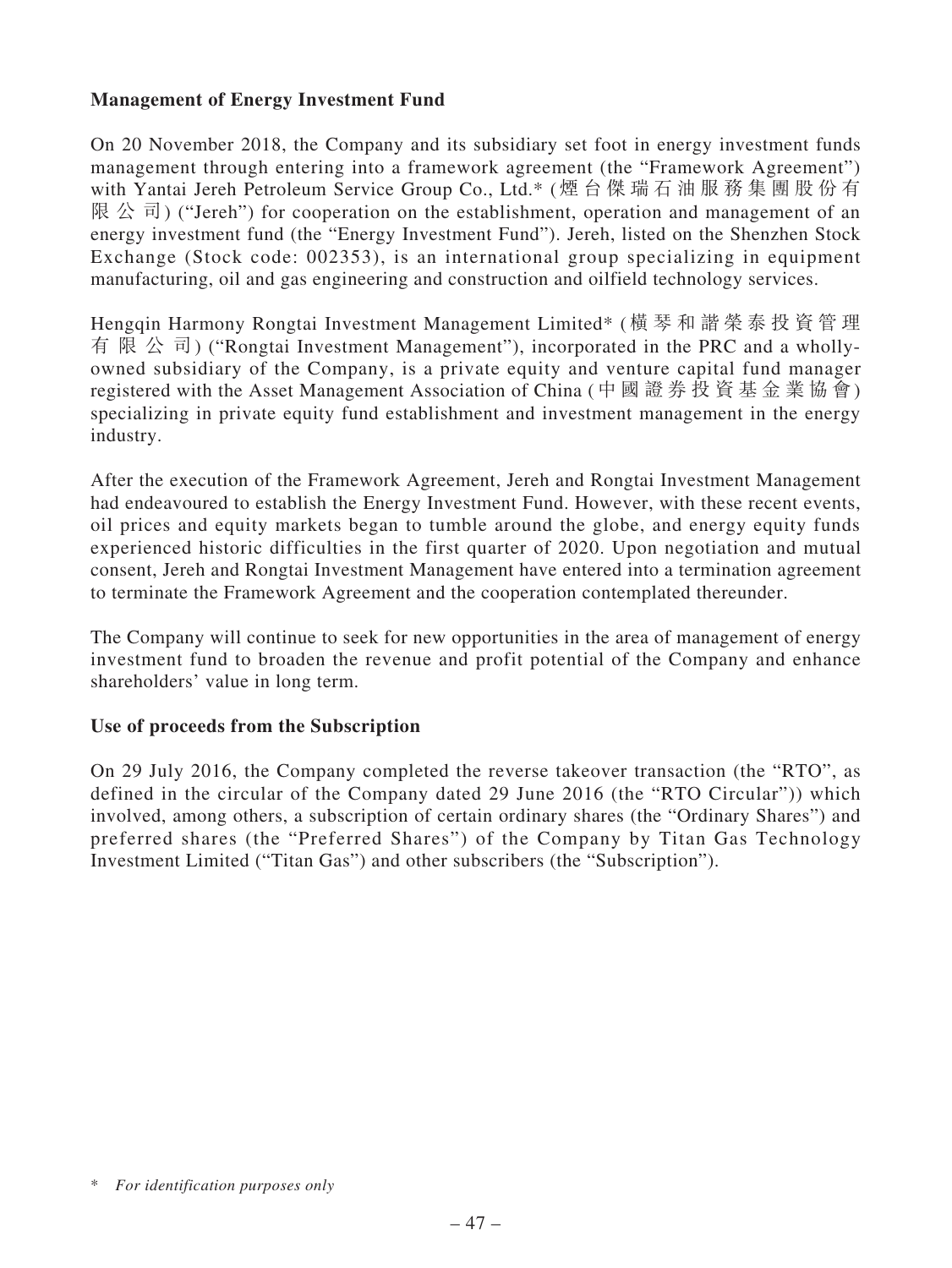The following table summarizes the intended use of proceeds and the actual use of proceeds as at 31 March 2020.

| <b>Transaction</b> | Gross<br>proceeds<br>HK\$ million | Amount<br>received<br>as at<br>31 March<br>2020<br>HK\$ million | Amount<br>receivable Intended use<br>HK\$ million | as at of proceeds as<br>31 March disclosed in the<br>2020 RTO Circular                                                                                      | Intended use of<br>proceeds<br>(after the change as<br>announced on<br>8 March 2017 and<br>the further change<br>as announced on<br>27 September 2017) | Actual use of<br>proceeds as at<br>31 March 2020                                                                            |
|--------------------|-----------------------------------|-----------------------------------------------------------------|---------------------------------------------------|-------------------------------------------------------------------------------------------------------------------------------------------------------------|--------------------------------------------------------------------------------------------------------------------------------------------------------|-----------------------------------------------------------------------------------------------------------------------------|
| Subscription       | 2,690                             | 2,626<br>(Note 1)                                               | $Nil -$<br>(Note 1)                               | approximately<br>HK\$60 million for<br>the payment of the<br>transaction<br>expenses;                                                                       | approximately<br>HK\$66 million for<br>the payment of the<br>transaction<br>expenses;                                                                  | approximately<br>HK\$66 million was<br>used to settle the<br>payment of the<br>transaction expenses;                        |
|                    |                                   |                                                                 |                                                   | approximately<br>HK\$665 million for<br>the payment of the<br>consideration for<br>the acquisition of<br>the entire equity<br>interest of Hongbo<br>Mining; | approximately<br>HK\$652 million for<br>the payment of the<br>consideration for<br>the Acquisition;                                                    | approximately<br>HK\$652 million was<br>used to settle the<br>payment of the<br>consideration for the<br>Acquisition;       |
|                    |                                   |                                                                 |                                                   | approximately<br>HK\$400 million to<br>finance the<br>repayment of<br>Hongbo Mining's<br>outstanding<br>payables and<br>borrowings;                         | approximately<br>HK\$400 million to<br>finance the<br>repayment of<br>Hongbo Mining's<br>outstanding<br>payables and<br>borrowings;                    | approximately<br>HK\$400 million was<br>used for repayment<br>of Hongbo Mining's<br>outstanding payables<br>and borrowings; |
|                    |                                   |                                                                 |                                                   | approximately<br>HK\$800 million to<br>finance the<br>development plan<br>of the currently<br>explored areas in<br><b>Block 212;</b>                        | approximately<br>HK\$800 million to<br>finance the<br>development plan<br>of the currently<br>explored areas in<br>Block 212 (Notes 1<br>and $2$ );    | approximately<br>HK\$194 million was<br>used for the<br>development work in<br>Block 212 (Note 1);                          |
|                    |                                   |                                                                 |                                                   | approximately<br>HK\$450 million for<br>exploration and<br>development of<br>other areas in Block<br>212;                                                   |                                                                                                                                                        |                                                                                                                             |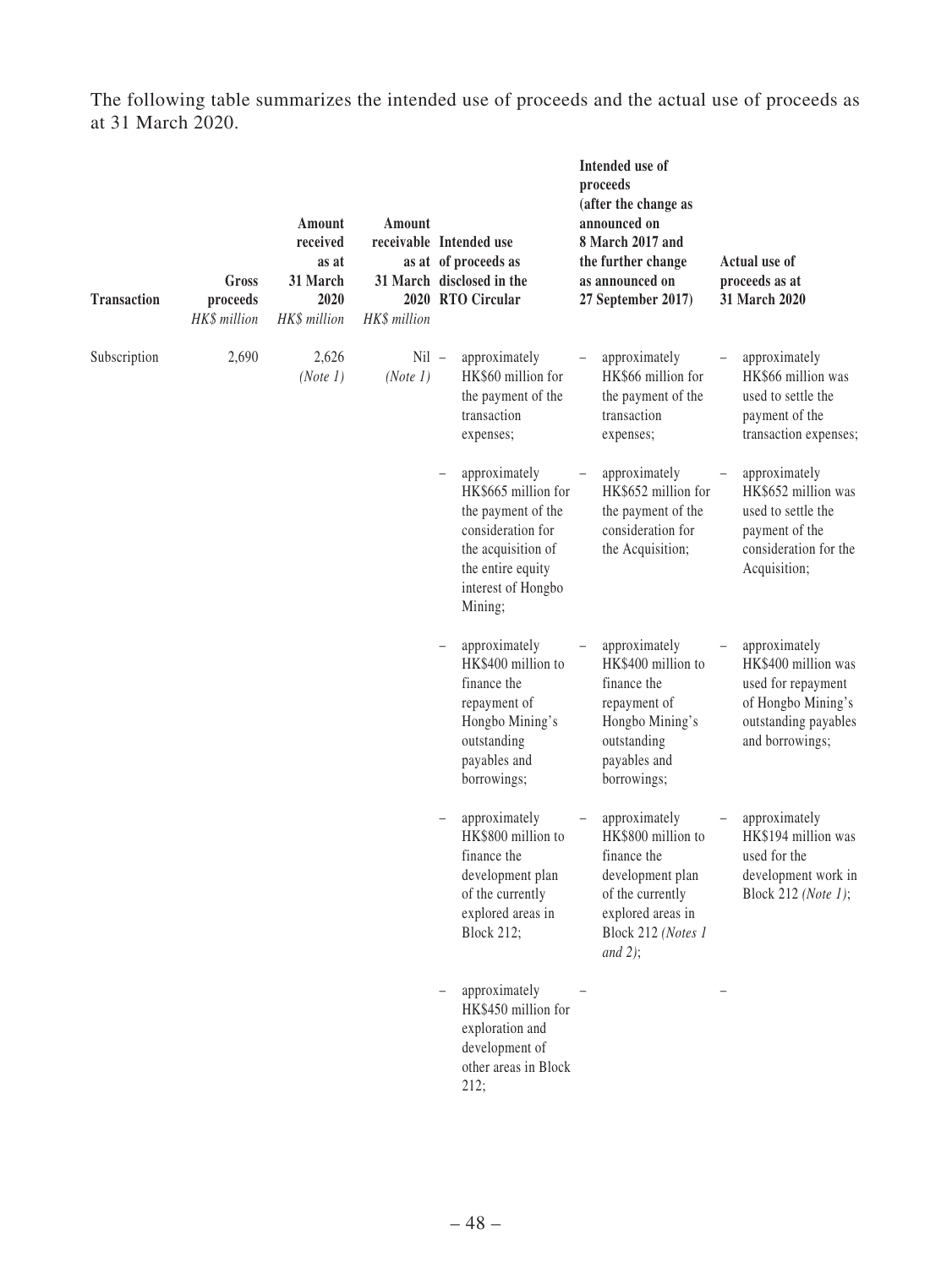| <b>Transaction</b> | Gross<br>proceeds<br>HK\$ million | Amount<br>received<br>as at<br>31 March<br>2020<br>HK\$ million | Amount<br>HK\$ million | receivable Intended use<br>as at of proceeds as<br>31 March disclosed in the<br>2020 RTO Circular                                                                                                                                                                              | Intended use of<br>proceeds<br>(after the change as<br>announced on<br>8 March 2017 and<br>the further change<br>as announced on<br>27 September 2017)                                           | Actual use of<br>proceeds as at<br>31 March 2020                                                                                                                                                                                                                                                         |
|--------------------|-----------------------------------|-----------------------------------------------------------------|------------------------|--------------------------------------------------------------------------------------------------------------------------------------------------------------------------------------------------------------------------------------------------------------------------------|--------------------------------------------------------------------------------------------------------------------------------------------------------------------------------------------------|----------------------------------------------------------------------------------------------------------------------------------------------------------------------------------------------------------------------------------------------------------------------------------------------------------|
|                    |                                   |                                                                 |                        | approximately<br>$\qquad \qquad -$<br>HK\$115 million to<br>finance the<br>operating expenses<br>of Hongbo Mining<br>as well as the<br>Company and its<br>subsidiaries; and                                                                                                    | approximately<br>HK\$111 million to<br>finance the<br>operating expenses<br>of Hongbo Mining<br>as well as the<br>Company and its<br>other subsidiaries<br>( <i>Note 2</i> ); and                | approximately<br>$\qquad \qquad -$<br>HK\$69 million was<br>used for the general<br>working capital of<br>the Company and its<br>subsidiaries;                                                                                                                                                           |
|                    |                                   |                                                                 |                        | approximately<br>HK\$200 million for<br>expanding the<br>business of the<br>Company and its<br>subsidiaries by<br>acquiring other oil<br>companies and the<br>further exploration,<br>development and<br>production of the<br>other newly<br>acquired oil and gas<br>projects. | approximately<br>HK\$661 million for<br>expanding the<br>business of the<br>Company and its<br>subsidiaries through<br>investments in other<br>oil and gas<br>companies or<br>projects (Note 2). | Approximately<br>$\qquad \qquad -$<br>HK\$661 million,<br>together with<br>HK\$465 millions<br>from unutilized<br>proceeds of<br>development of Unit<br>2 and Unit 19 of<br>Block 212, totalling<br>HK\$1,126 million<br>was used in respect<br>of the provision of<br>the Term Loan (Note<br>$2)$ ; and |
|                    |                                   |                                                                 |                        |                                                                                                                                                                                                                                                                                |                                                                                                                                                                                                  | approximately<br>HK\$119 million from<br>unutilized proceeds<br>of development of<br>Unit 2 and Unit 19 of<br>Block 212 and<br>working capital was<br>used for the<br>subscription of shares<br>in Jovo and the<br>transaction expenses.                                                                 |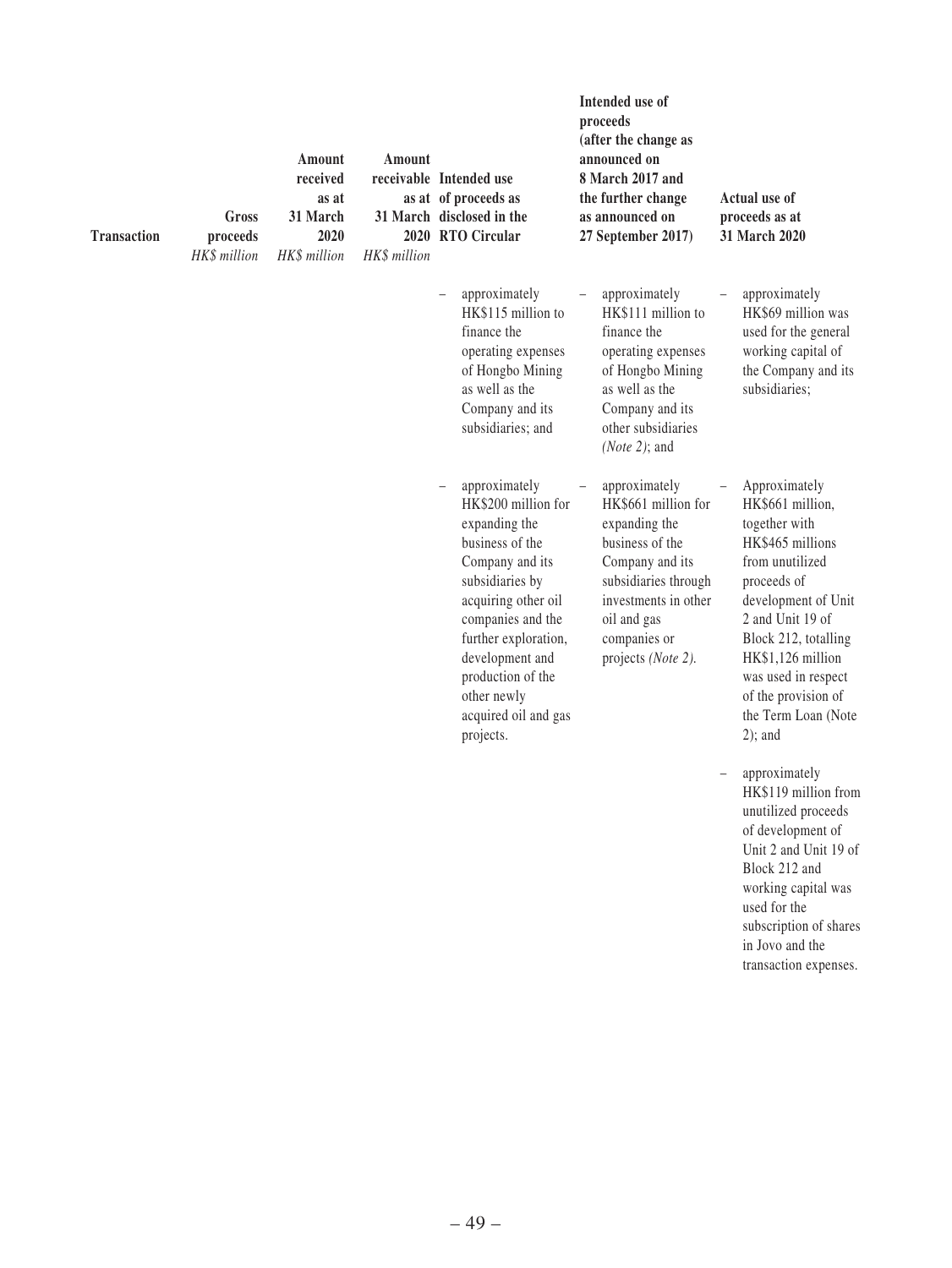#### *Notes:*

- 1. On 29 July 2016, as part of the Subscription, the Company issued a total number of 443,369,176 Preferred Shares to Aquarius Growth Investment Limited ("Aquarius Investment") (the "Aquarius Subscription"), among which, 343,369,176 Preferred Shares were fully-paid and 100,000,000 Preferred Shares were partially-paid (the "Unpaid Preferred Shares"). With respect to the Unpaid Preferred Shares, Aquarius Investment partially paid an amount of HK\$3,348,000 (the "Partial Paid Amount") and an outstanding amount of HK\$63,612,000 remained unpaid, which became due and payable on 28 July 2017. On 28 September 2017, the Unpaid Preferred Shares, i.e., the whole of the 100,000,000 preferred shares, with the amount of HK\$66,960,000 were forfeited and cancelled. As agreed by the Company and Aquarius Investment, the Partial Paid Amount will not be refunded to Aquarius Investment and the Board has sole discretion on the use of the Partial Paid Amount. In light of such shortfall in the amount of proceeds received as compared to that contemplated at the time of the Subscription, taking into account the actual utilization of proceeds and the circumstances of the operations of the Company and its subsidiaries, the Company has decided that a total amount of HK\$736.39 million from the proceeds, being HK\$800 million minus HK\$63.61 million, be used to finance the development plan of the currently explored areas in Block 212. As at 31 March 2020, save for the amount of HK\$63,612,000 with respect to the aforesaid cancelled and forfeited Preferred Shares, the Company had received all proceeds from the Subscription.
- 2. With respect to the Term Loan as disclosed in the section headed "Stonehold investment", the Company has made the following arrangements for the use of proceeds (after the reallocation as announced on 8 March 2017):
	- (1) extended the use of "Acquisition and development of other oil and gas companies or projects" to "Investment in other oil and gas companies or projects, including but not limited to acquisition and development, equity or debt investment and other forms of investment that the Company considers appropriate and in line with the Company's business strategy"; and
	- (2) temporarily used the unutilized proceeds of (i) an amount of HK\$532 million planned to be used for the development of Unit 2 and Unit 19 of Block 212 which was not required for any then immediate use and (ii) an amount of HK\$60.5 million planned to be used as working capital which was not required for any then immediate use for making the payment under the Term Loan on closing of the Stonegate Acquisition. The Term Loan has been generating a stable and considerable interest income, part of which had been used to replenish the aforesaid proceeds.

As at 31 March 2020, all of HK\$2,626 million of the proceeds from the Subscription had been utilized pursuant to the intended use of proceeds (after the change as announced on 8 March 2017 and the further change as announced on 27 September 2017) and relevant arrangements for the use of proceeds as set out above.

For further details of the change in use of proceeds, the Term Loan and the further change in use of proceeds, please refer to the section headed "Stonehold investment" and the announcements of the Company dated 8 March 2017, 15 August 2017, 27 September 2017 and 28 February 2018 respectively published on the website of the Stock Exchange (http://www.hkexnews.hk/).

For further details of the Subscription, please refer to the RTO Circular and the Company's announcement dated 29 July 2016 published on the website of the Stock Exchange (http://www.hkexnews.hk/).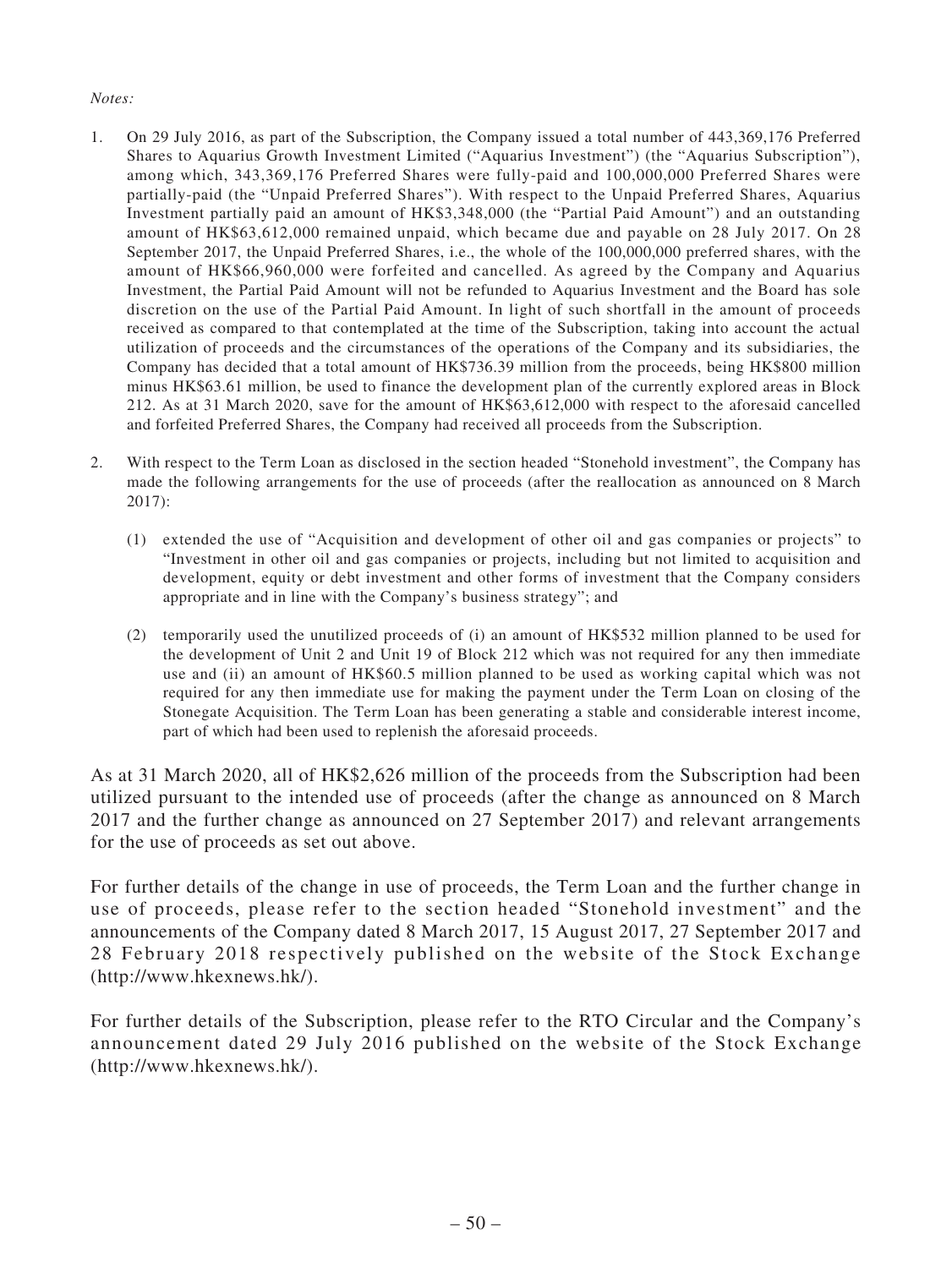For further details of the Aquarius Subscription, please refer to the Company's announcements dated 27 October 2015, 20 November 2015, 28 January 2016 and 23 March 2016 respectively, in relation to, among others, the amendments of the subscription agreement entered into between the Company and Aquarius Investment, as one of the subscribers, on 22 June 2015, and the RTO Circular published on the website of the Stock Exchange (http://www.hkexnews.hk/).

### **Use of proceeds from the Foxconn Subscription**

On 22 January 2018, the Company received an aggregate subscription price of HK\$1,485 million from Foxconn Technology Pte. Ltd., High Tempo International Limited, World Trade Trading Limited, Q-Run Holdings Limited, and Q-Run Far East Corporation (collectively known as the "Foxconn Subscribers") and issued to each of the Foxconn Subscribers 297,000,000 subscription shares at the subscription price of HK\$1.00 per subscription share totalling 1,485,000,000 subscription shares in accordance with the terms and conditions of the subscription agreement (the "Foxconn Subscription").

For details of the Foxconn Subscription, please refer to the announcements of Company dated 13 December 2017 and 22 January 2018 and the circular of the Company dated 23 December 2017 published on the website of the Stock Exchange (http://www.hkexnews.hk/).

The gross proceeds from the Foxconn Subscription are HK\$1,485 million. The net proceeds from the Foxconn Subscription (after deducting the expenses incurred in the Foxconn Subscription) are approximately HK\$1,483 million.

The Company intended to use and has used the net proceeds from the Foxconn Subscription as follows:

- (i) as to approximately HK\$1,100 million for potential investment in or acquisition of targets in the natural gas industry along the value chain, both in China and in North America (including but not limited to LNG export terminal projects in Canada, LNG receiving terminal projects in China, companies engaged in importing, processing and sale of LNG, and city gas companies or natural gas distribution companies in China), among which HK\$376 million had been utilized for investments in the natural gas industry as at 31 March 2020;
- (ii) as to approximately HK\$300 million to expand the business of the Company through investments in upstream shale gas and/or shale oil assets or projects overseas, especially within high quality basins in North America, which had not been utilized as at 31 March 2020; and
- (iii) as to approximately HK\$83 million to other investments for the future development that is in line with the business strategies of the Company, all of HK\$83 million had been utilized for investments in the online ride-hailing industry as at 31 March 2020.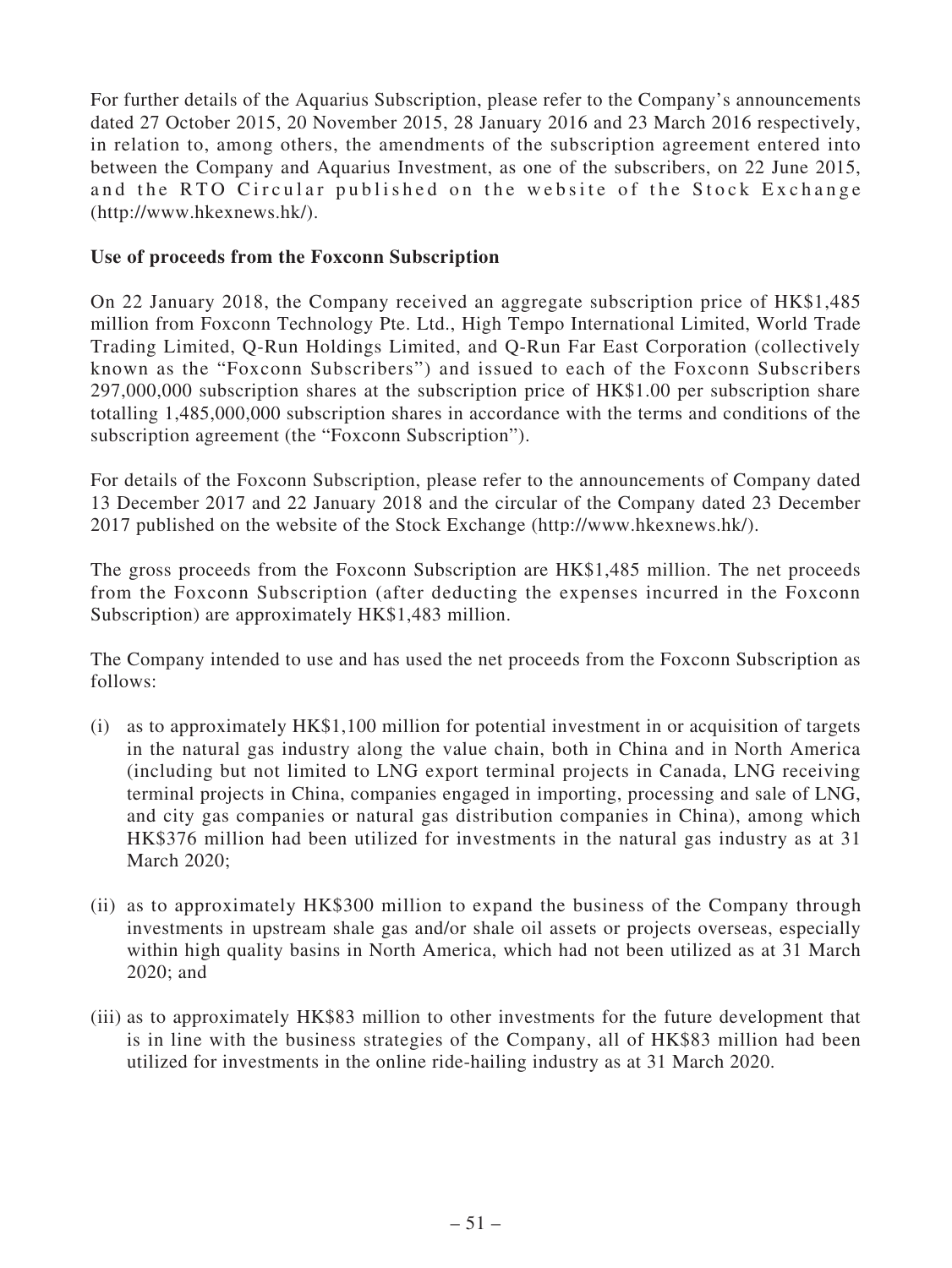As at 31 March 2020, an aggregate amount of HK\$459 million had been utilized pursuant to the intended use. At the date of this announcement, the Board resolved to change the intended use of unutilized net proceeds from the Foxconn Subscription. For details, please refer to the section "Change in Use of Proceeds from the Foxconn Subscription" of this announcement.

# **OUTLOOK**

The Company is committed to achieving superior risk-adjusted returns, through privately negotiated investments in the energy and mobility service sector. For investments in the energy sector, the Company has a team of dedicated investment professionals focusing exclusively on energy as well as analysing opportunities across sub-sectors, geographies, and the capital structure. The Company strives to leverage its expertise to build differentiated businesses in the energy value chain where it believes to be valuable. The Company's current energy investment portfolios are primarily in the upstream crude oil assets and LNG business of the energy industry. With the deep layout of energy industry chain, the Company had expanded its investment territory to mobility service sector to diversify income stream and maximise returns for its shareholders. In addition, the mobility services platform is expected to enjoy synergies with the existing businesses of its shareholders, including but not limited to fuel cost optimization.

Oil price has been very depressed and volatile in the aftermath of the COVID-19 and backand-forth discussions about production curtailment among oil producers. According to the International Energy Agency (IEA)'s latest oil market report, oil demand has shown positive signs of recovery; however, the current level of demand is far lower than the previous level. On one hand, the market is flooded with many uncertainties including the most important one, the possible resurgence of COVID-19. On the other hand, global oil supply is set to fall by a spectacular 12 mb/d in May 2020 to a nine-year low of 88 mb/d, as the OPEC+ agreement takes effect and production of other oil producers declines. The action taken by producers has significantly rebalanced market, but they will need to monitor the development very carefully so that the market could be in a healthy situation. It is hard to predict when the oil price could return to a balanced level, but it is firmly believed that the current oil price could not sustain. In response to the adverse effects of the COVID-19, the Company's upstream portfolio investments have quickly adjusted their respective annual production target by actively limiting production, reducing capital investment, and taking various cost reduction and efficiency improvement measures. Besides, Hongbo Mining had actively negotiated with the buyer, and successfully reached a floor oil sales price to ensure the interests of its shareholder.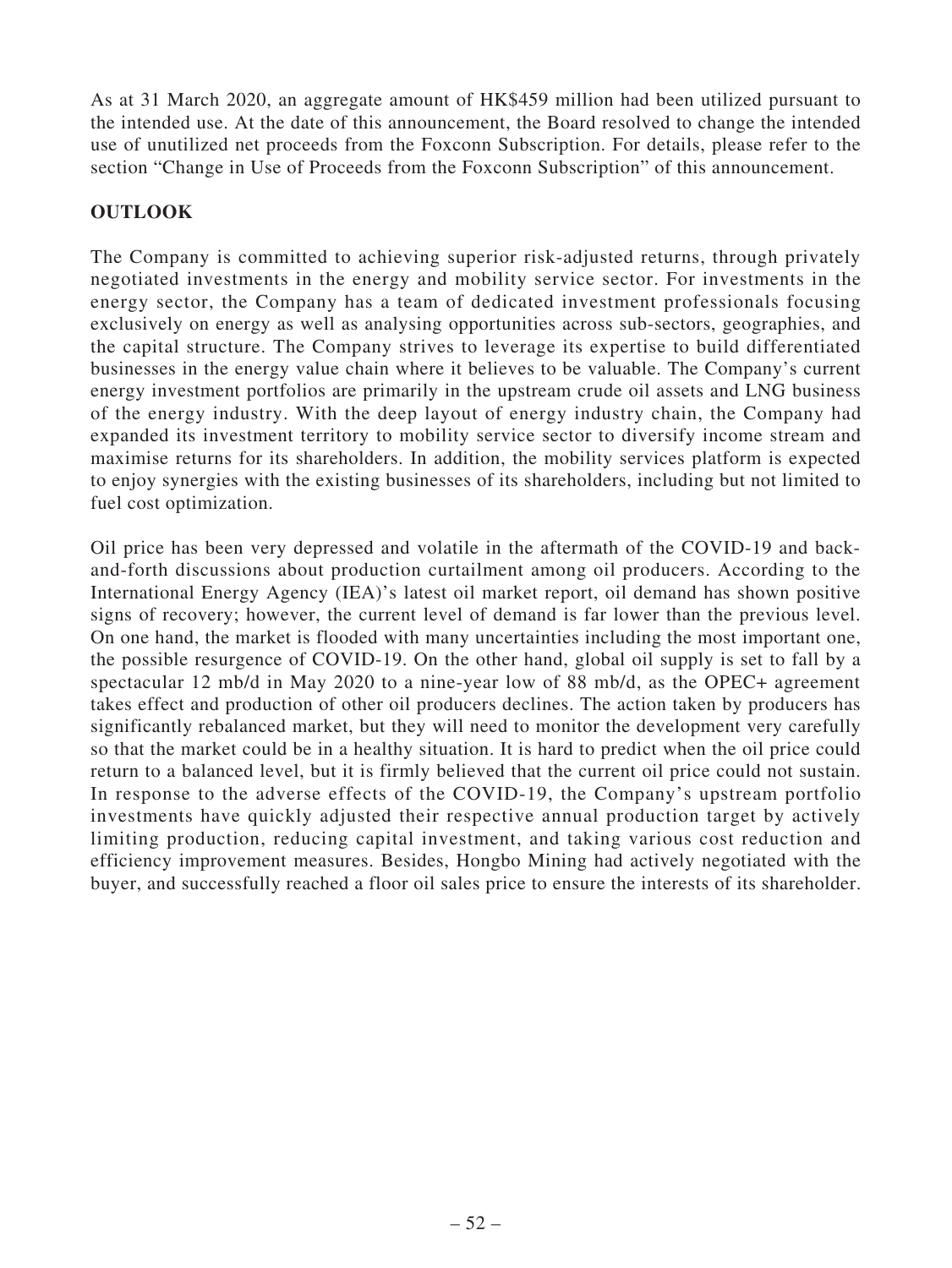As for the global LNG market, although the worldwide LNG price stays in the low range, the LNG production volume continues to grow. The Company believes this low-price environment will help LNG market to grow even faster than 2019, especially in the regions with high fuel and power price. China showed some sign of slower growth in consumption, but from the aspect of the source of supply, LNG still delivered a double-digit growth rate for the year 2019. As for the investment in JOVO, the overseas spread of COVID-19 led to the sharp drop of the international LNG spot price to less than RMB1,000/ton, but the recovery of domestic economic activities was rapid, and the domestic LNG price remained at the level of RMB2,500 to RMB3,000/ton, so JOVO could make full use of the price differential between domestic and foreign markets to increase its profitability.

The Company's performance has been negatively affected by the macro environment, but as stated above, current crude oil price could not sustain, the fundamentals of oil price recovery are changing, and now the business of energy sector is significantly picking up. It's worth reflecting on the Company's longer term performance, as the energy industry has faced an incredibly tumultuous time in recent years, with highly volatile commodity prices and dynamic geopolitical environment. The Company's investment strategy has allowed the Company to exploit opportunities arising from industry's distress. And the Company will continue to focus on improving shareholder value in the following two ways. The Company will be continuously driving operational improvement and seeking attractive growth opportunities for its upstream portfolio investments. Also, the Company shall pay close attention to the market environment and consider potentially exiting its mature investments so as to seize opportunity and realize value.

In addition, the Company's focus has partially shifted to mobility services platform business before the outbreak of the COVID-19. The mobility services sector will be one of the focal businesses to develop for the Company, and the Company expects to closely engage in the operation and supervision of this new business to ensure its commercial development and sound financial performance. China has embraced the spirit of the "sharing economy" and has witnessed its rapid development across both new and traditional industries. In China, as the COVID-19 pandemic is gradually under control, the new mobility industry represents a market with an annual transaction volume of more than RMB300 billion, which is expected to reach RMB500 billion in the second half of 2022. Currently there are more than 10 billion ride orders recorded per year. The Company believes that the new mobility industry represents a fast growing and underpenetrated market opportunity. The aggregation mode effectively connects the demand and supply side of mobility services, greatly improving turnover efficiency, response efficiency and ride experience, driving the growth of the mobility industry penetration rate and promoting the high-speed development of the industry, which can positively benefit the Company and its shareholders.

Looking forward, the top priority of the Company is working with its operating teams to navigate choppy waters and protecting investment principal. Despite its solid cash position, the Company will also explore suitable capital-raising channels, including leveraging both equity and/or debt markets, as well as other financing possibilities. The Company believes that it is well positioned for rapid development when attractive investment assets become available. The Company will endeavour to present unique investment opportunities for its Shareholders to gain exposure to a diversified, top-quality asset portfolio and strive for substantial returns.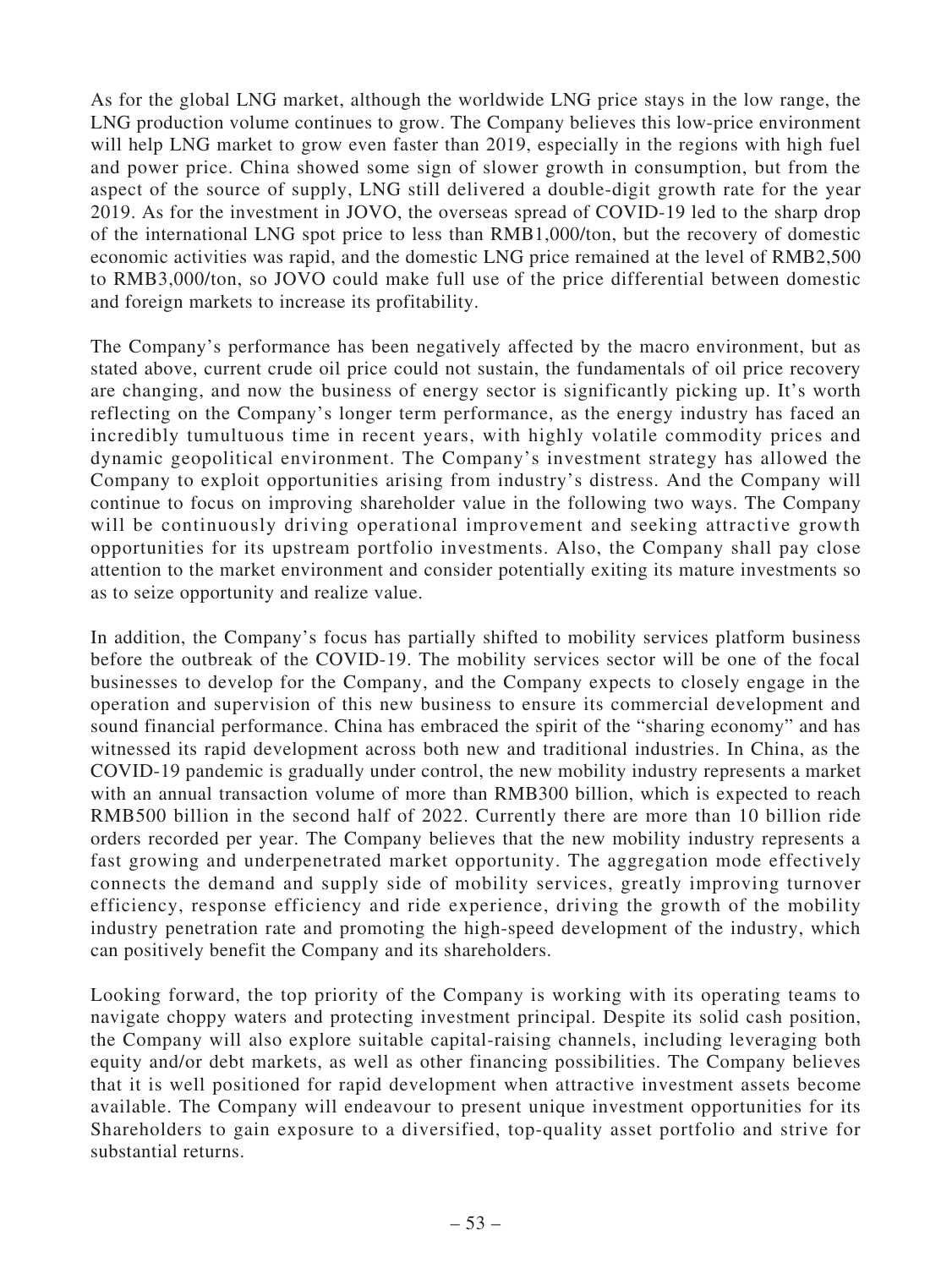# **FINANCIAL RESULTS REVIEW**

#### **Revenue from sales and services**

Revenue from sales and services includes revenue from sales of goods approximately HK\$152.2 million and revenue from rendering of mobility services approximately HK\$91.3 million:

### *(1) Revenue from sales of goods*

The revenue from sales of goods represents the crude oil net sales from Hongbo Mining, a wholly-owned subsidiary of the Company. It decreased by HK\$15.8 million, or 9.4%, from HK\$168.0 million in FY2018 to HK\$152.2 million in FY2019.

The decrease was mainly due to the comprehensive effect from the decrease in crude oil average selling prices and the slight increase in Hongbo Mining's net sales volume. Hongbo Mining's crude oil is priced mainly with reference to Brent Crude oil prices. The average Brent Crude oil price in FY2019 decreased to approximately HK\$475 per barrel as compared to approximately HK\$550 per barrel in FY2018. On one hand, the average unit selling price of Hongbo Mining's crude oil decreased to approximately HK\$475 per barrel in FY2019 from HK\$518 per barrel in FY2018, which was consistent with the trend of global oil prices. On the other hand, Hongbo Mining's net sales volume slightly increased to 320,224 barrels in FY2019 from 312,384 barrels in FY2018, which was mainly due to new wells drilled and the impact of fracture in FY2019. For further details on the increase of the production volume, please refer to "Business Review — Hongbo Mining Investment".

#### *(2) Revenue from mobility services*

The revenue from rendering of mobility services represents the online ride-hailing services provided by Weipin, a subsidiary of the Company. The amount of revenue from rendering of mobility services represents the value of full fares paid by passengers, net of value added tax and the surcharge. From 15 November 2019 (acquisition date of Weipin) to 31 March 2020, Weipin recorded 3,088,786 orders and a total revenue of HK\$91.3 million from the operation of mobility services, with an average revenue per order of HK\$30.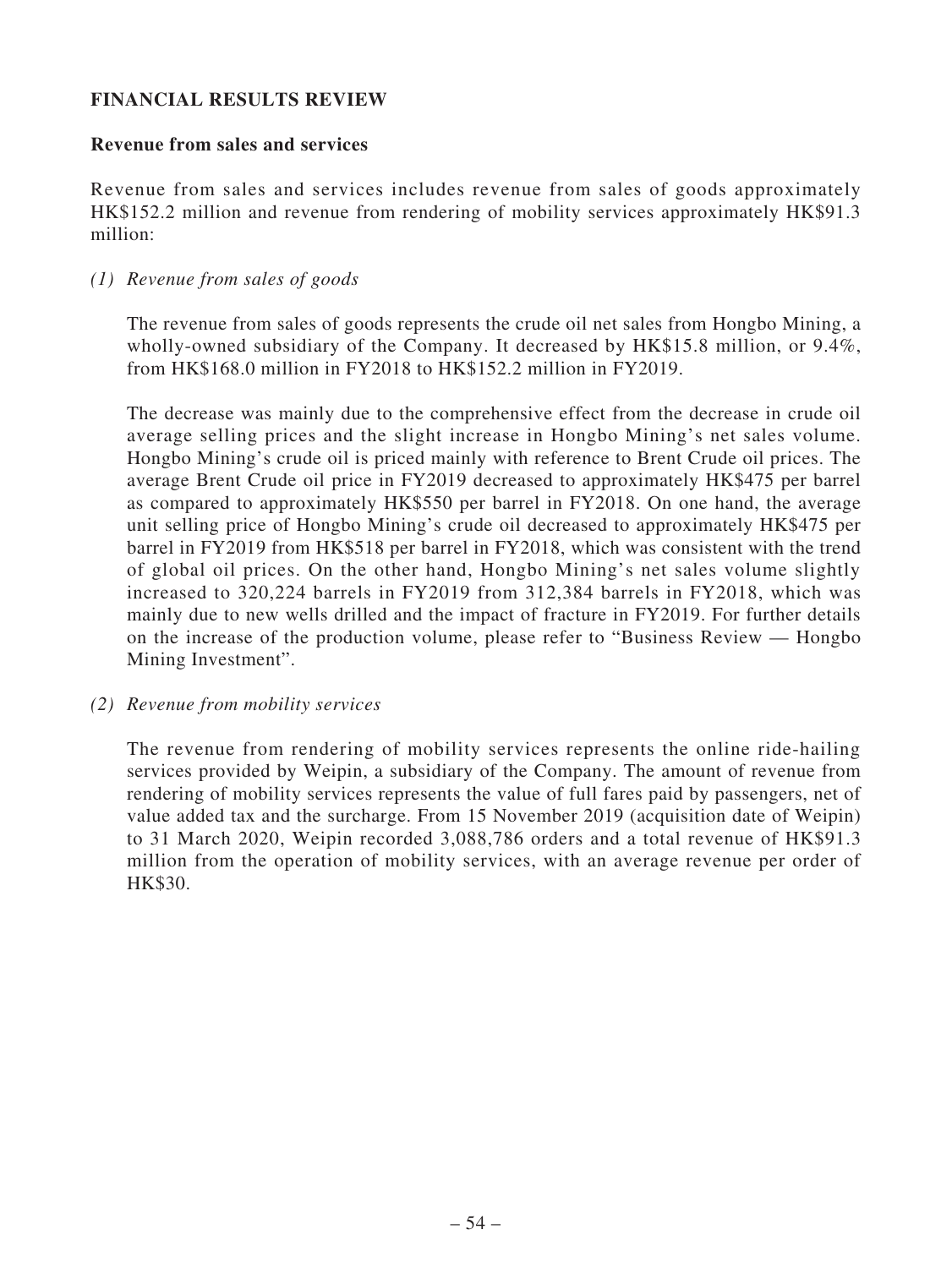# **Cost of sales and services**

Cost of sales and services includes cost of sales of goods of HK\$87.0 million and cost of rendering of mobility services of HK\$118.7 million:

### *(1) Cost of sales of goods*

Cost of sales of goods represents the cost of sales of crude oil from Hongbo Mining, which decreased by HK\$6.4 million, or approximately 7.0%, from HK\$93.3 million in FY2018 to HK\$87.0 million in FY2019.

Due to the strong operational progress made and the improvement of production efficiency, the average unit production cost decreased by HK\$27 per barrel, or approximately 11.2%, from HK\$241 per barrel (equivalent to US\$30.7 per barrel) in FY2018 to HK\$214 per barrel (equivalent to US\$27.4 per barrel) in FY2019 due to continuous cost control and performance improvement. Besides, the average unit production cost before depreciation and amortization decreased by HK\$21 per barrel, or approximately 18.3%, from HK\$113 per barrel (equivalent to US\$14.4 per barrel) in FY2018 to HK\$92 per barrel (equivalent to US\$11.8 per barrel) in FY2019.

*(2) Cost of rendering of mobility services*

The cost of rendering of mobility services represents the cost of operating the online rider-hailing services by Weipin, which includes the following:

- (i) Earnings to drivers amounting to approximately HK\$72.0 million, which is the cumulative payments to the drivers;
- (ii) Amortization of intangible assets of approximately HK\$31.1 million, which includes the online ride-hailing license, drivers lists, and business relationship. For further details of the intangible assets, please refer to Note 10 to the financial information of this final results announcement;
- (iii) Platforms charges amounting to approximately HK\$11.0 million, which is the service fee paid to aggregation traffic platforms; and
- (iv) Driver incentives and referrals amounting to approximately HK\$4.6 million, which is the payments distributed to drivers as reward of achieving certain operational targets.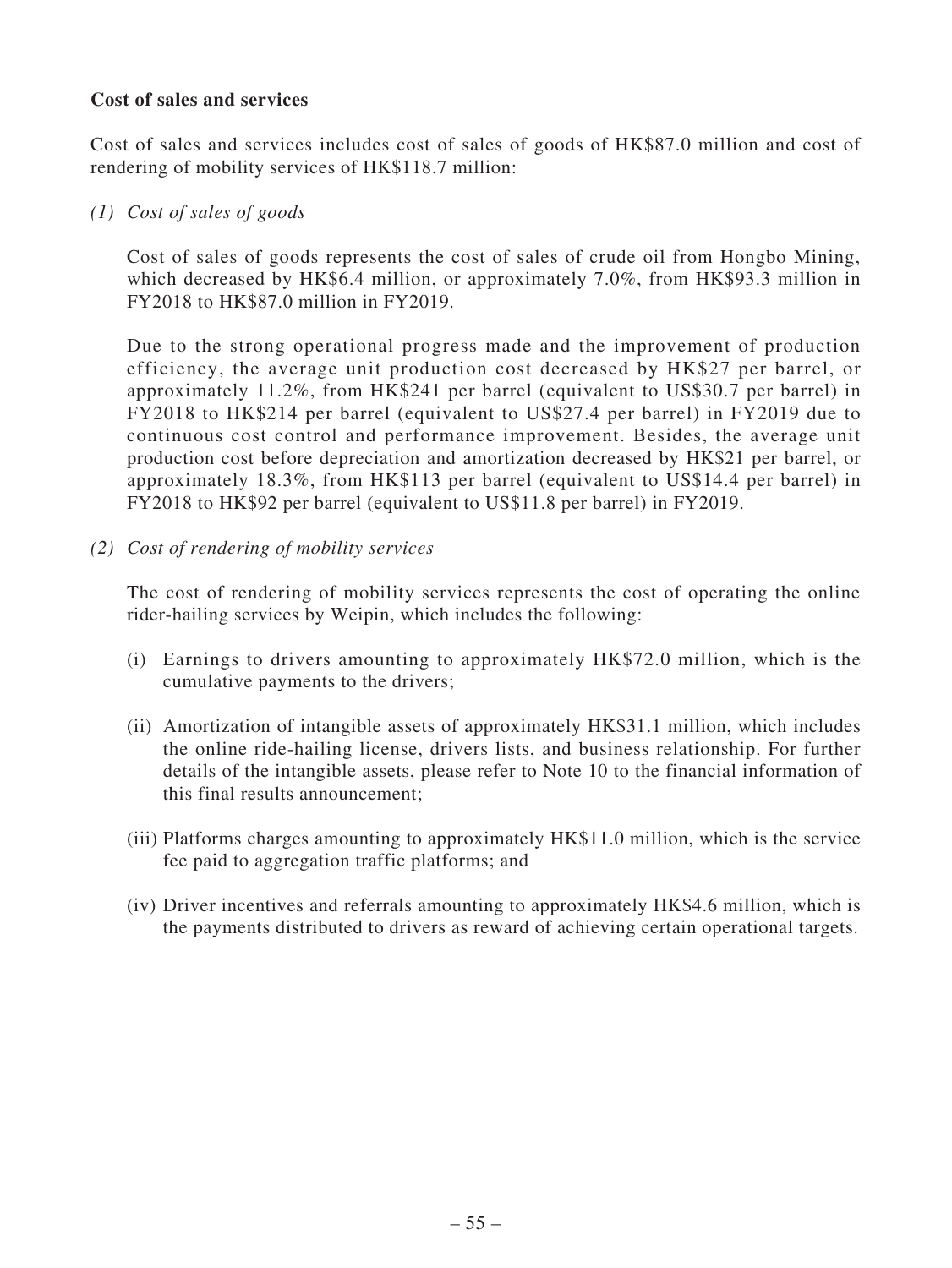# **Investment (loss)/income**

Investment (loss)/income mainly includes the following:

- (i) the fair value loss from the Stonehold investment of HK\$143.3 million. The loss of change of fair value from the Stonehold investment mainly resulted from the substantial decline in oil price in the first quarter of 2020, which was largely due to the severely reduced oil demand caused by the COVID-19 pandemic. In addition, Russia's decision not to join the oil production cut in early March 2020, followed by Saudi Arabia's announcement made in March 2020 to increase production in April 2020, has further exacerbated the imbalance of the oil market, creating a massive glut and driving oil price to a historic low;
- (ii) the fair value loss resulting from the stock price changes of HK\$116.6 million from the LNGL investment;
- (iii) the net fair value gain from other investments, share of losses of an associate and dividend income of totalling HK\$15.9 million.

### **Administrative expenses**

Administrative expenses increased by HK\$18.5 million, or approximately 27.7%, from HK\$66.8 million in FY2018 to HK\$85.3 million in FY2019. The increase in administrative expenses was primarily due to the consolidation of Weipin. The administrative expenses incurred in Weipin of HK\$13.4 million mainly include the payroll to staffs. Other than that, the administrative expense of the Company does not have significant change.

#### **Taxes other than income tax**

Taxes other than income tax decreased by HK\$3.7 million, or approximately 24.5%, from HK\$15.1 million in FY2018 to HK\$11.4 million in FY2019, which was mainly due to (i) the decrease in resources tax levied on the sale of crude oil attributable to the revenue decrease of Hongbo Mining, and (ii) the decrease of petroleum special profit taxation which was accrued only when the oil prices exceeding US\$65 per barrel.

#### **Exploration expenses, including dry holes**

The exploration expense increased HK\$0.9 million, or approximately 43.6%, from HK\$2.0 million in FY2018 to HK\$2.9 million in FY2019, which was mainly due to the increase of exploration activities.

#### **Net finance income/(costs)**

The Company and its subsidiaries recorded net finance cost of HK\$118.5 million in FY2018 and net finance income of HK\$1.9 million in FY2019. The significant change was primarily due to the redemption of certain convertible note in FY2018.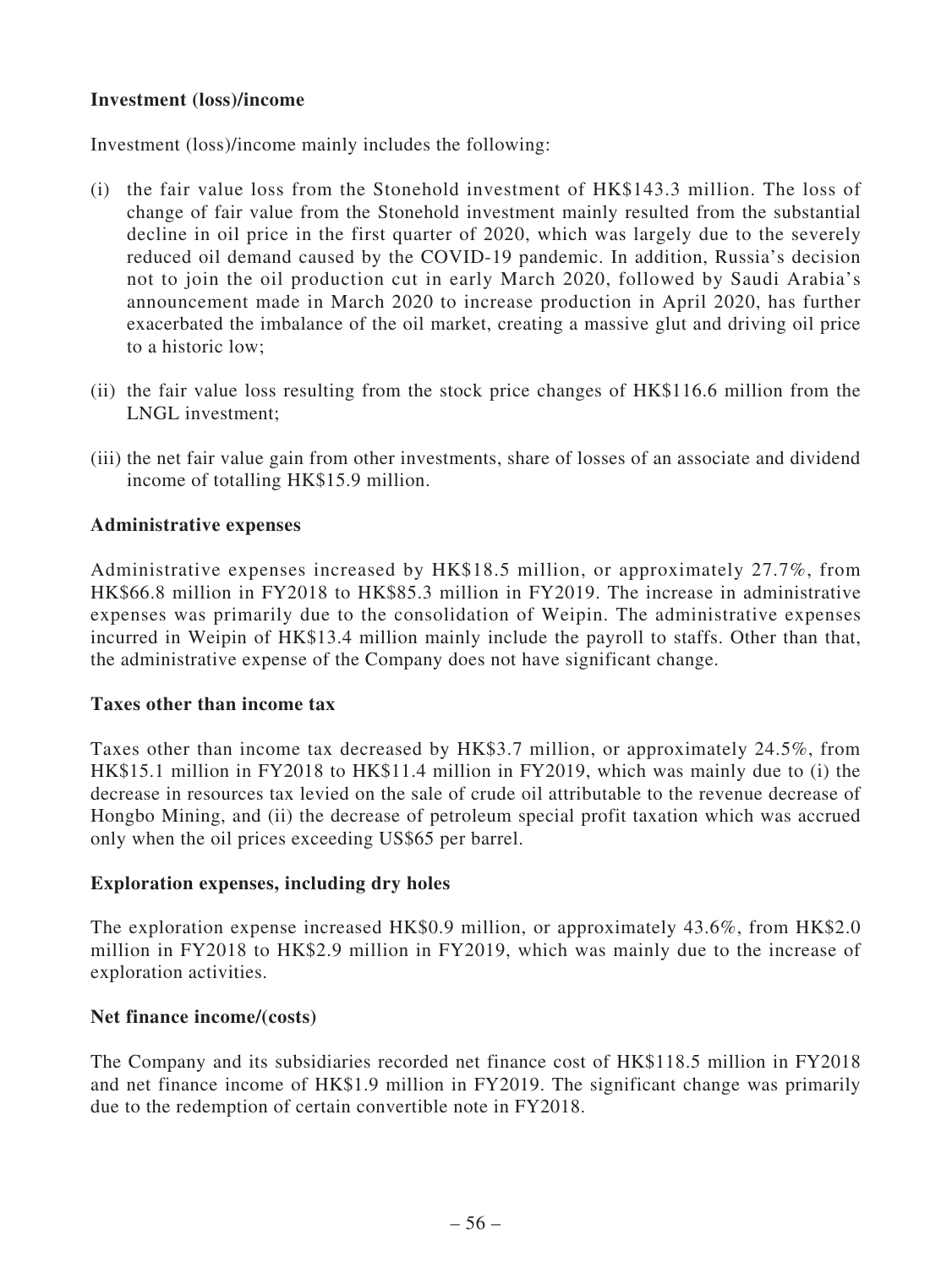# **Profit/(Loss) before taxation**

Profit/(Loss) before taxation significantly decreased by HK\$339.3 million from a profit of HK\$35.5 million in FY2018 to a loss of HK\$303.8 million in FY2019, which was primarily due to the cumulative effects of factors as discussed above in this section.

### **Income tax**

Income tax consists of deferred tax expense and current tax expense, which changed from a deferred tax expense of HK\$8.0 million in FY2018 to deferred tax credit of HK\$8.6 million and current tax expense of HK\$1.5 million in FY2019.

The deferred tax credit in FY2019 consists of (1) deferred tax liability arising from Weipin's intangible assets recognized at the acquisition date of approximately HK\$7.7 million; (2) deferred tax asset arising from the unused tax losses from Weipin of approximately HK\$2.5 million; and (3) other changes on deferred tax assets and liabilities arising from the temporary differences of the provision for abandonment, depreciation of oil and gas properties of Hongbo Mining of approximately HK\$1.6 million.

# **Profit/(Loss) for the year**

Profit/(Loss) for the year significantly decreased by HK\$324.1 million from a profit of HK\$27.4 million in FY2018 to a loss of HK\$296.7 million in FY2019 which was primarily due to the cumulative effects of factors as discussed above in this section.

# **EBITDA**

The management of the Company prepared a reconciliation of EBITDA to profit/loss before taxation, its most directly comparable financial performance measures calculated and presented in accordance with financial reporting standards and interpretations issued by the Hong Kong Institute of Certified Public Accountants. EBITDA refers to earnings before interest expenses, income tax, depreciation and amortisation.

The management of the Company believes that EBITDA is a financial measure commonly used as supplemental financial measures by the management of the Company and by investors, research analysts, bankers and others to assess the operating performance, cash flow, return on capital and the ability to take on financing of the Company and its subsidiaries as compared to those of other companies. However, EBITDA should not be considered in isolation or construed as alternatives to profit from operations or any other measure of performance or as an indicator of the operating performance or profitability of the Company and its subsidiaries. EBITDA fails to account for income tax, interest expenses, depreciation and amortisation.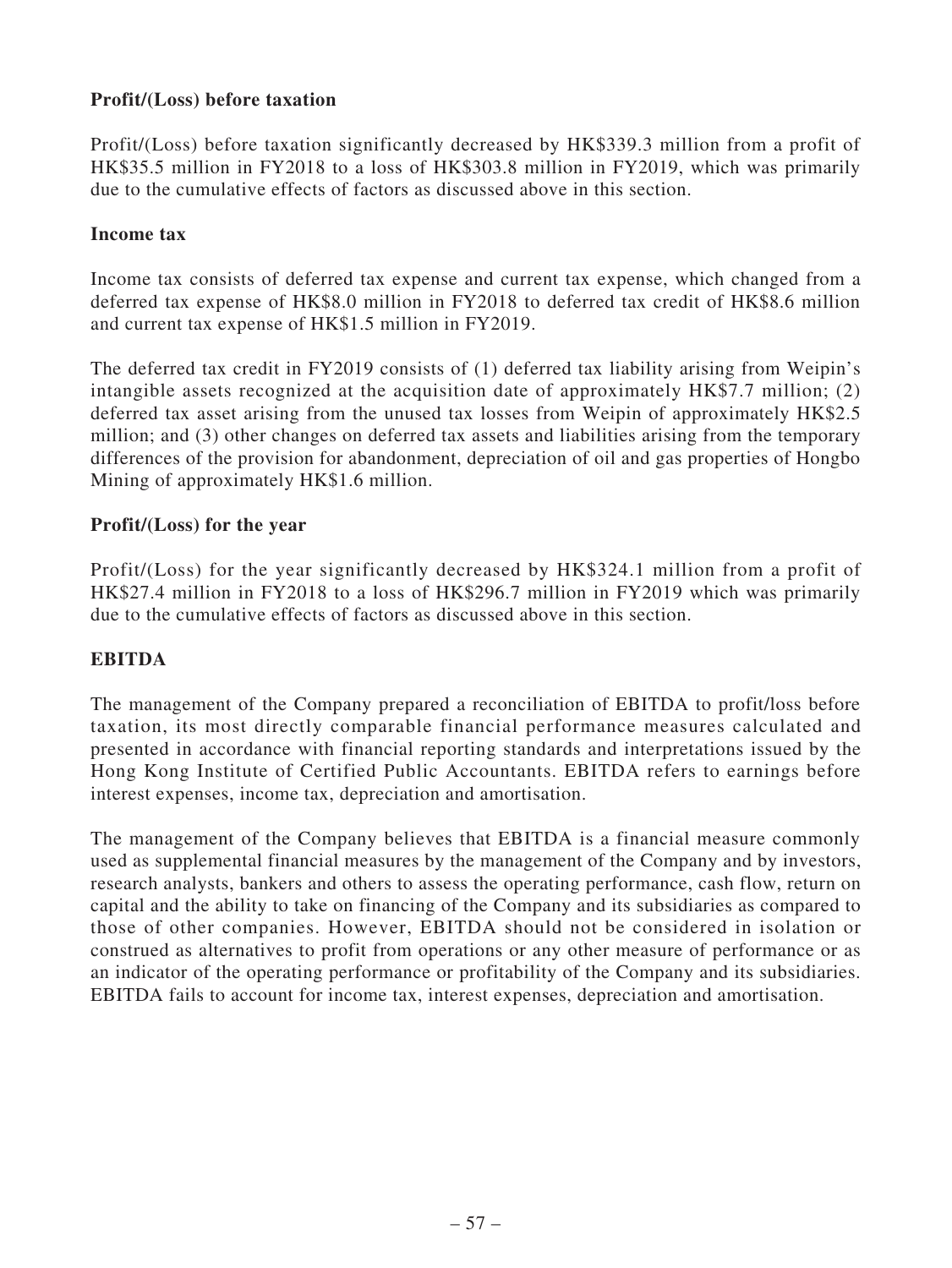The following table presents a reconciliation of EBITDA to profit before taxation for the periods indicated.

|                                    | <b>Year ended 31 March</b> |          |  |
|------------------------------------|----------------------------|----------|--|
|                                    | 2020                       | 2019     |  |
|                                    | <b>HK\$'000</b>            | HK\$'000 |  |
| (Loss)/Profit before taxation      | (303, 843)                 | 35,482   |  |
| Add: Interest expenses             | 7,409                      | 149,336  |  |
| Add: Depreciation and amortisation | 85,456                     | 51,818   |  |
| <b>EBITDA</b>                      | (210,978)                  | 236,636  |  |

The EBITDA changed from a profit of HK\$236.6 million in FY2018 to a loss of HK\$211.0 million in FY2019. The significant decrease of EBITDA is primarily attributable to the investment loss which was primarily attributed to the following factors:

- (i) the loss of fair value change from the Stonehold investment, being the return on the investment in the upstream oil and gas assets in the form of interest income and fair value gain/loss from the Term Loan granted to Stonehold.
- (ii) the loss in the fair value of the investment in LNGL, which is measured by unadjusted quoted price on stock market, resulted from the decreasing stock price of LNGL.

# **SEGMENT INFORMATION**

The Company and its subsidiaries manage its businesses by divisions, which are organised by a mixture of both business lines (products and services). In a manner consistent with the way in which information is reported internally to the Company's most senior executive management for the purposes of resource allocation and performance assessment, the Company and its subsidiaries have presented the following two reportable segments.

- Global energy investment: this segment constructs and operates upstream oil and gas business, LNG business, and generates income from processing of oil and gas and LNG, as well as investing and managing of energy-related industries and businesses.
- Mobility services business: this segment manages and operates the drivers and vehicles for rendering of online ride-hailing services to the passengers through aggregation traffic platforms and generates income from rendering of mobility services.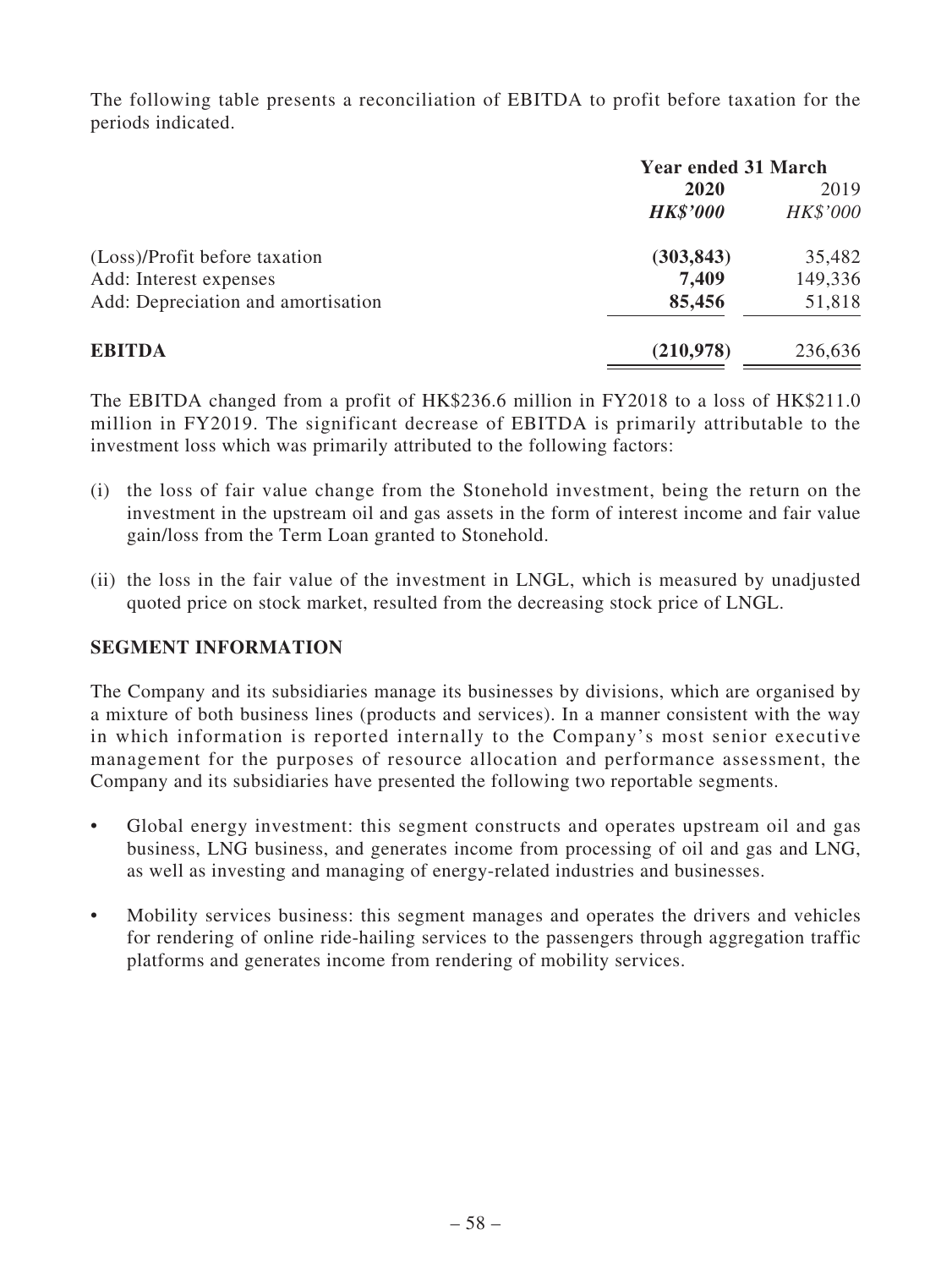|                                      | Global energy investment Mobility services businesses<br><b>Year Ended 31 March</b> |            |                            |                          | <b>Total</b>               |            |  |
|--------------------------------------|-------------------------------------------------------------------------------------|------------|----------------------------|--------------------------|----------------------------|------------|--|
|                                      |                                                                                     |            | <b>Year Ended 31 March</b> |                          | <b>Year Ended 31 March</b> |            |  |
|                                      | 2020                                                                                | 2019       | 2020                       | 2019                     | 2020                       | 2019       |  |
|                                      | <b>HK\$'000</b>                                                                     | HK\$'000   | <b>HK\$'000</b>            | HK\$'000                 | <b>HK\$'000</b>            | HK\$'000   |  |
| Revenue from sales and services      | 152,219                                                                             | 168,026    | 91,327                     |                          | 243,546                    | 168,026    |  |
| Investment (loss)/income             | (244, 018)                                                                          | 163,289    |                            | $\overline{\phantom{0}}$ | (244, 018)                 | 163,289    |  |
| Reportable segment (loss)/profit     |                                                                                     |            |                            |                          |                            |            |  |
| (adjusted EBITDA) (Note)             | (202, 174)                                                                          | 236,636    | (8,619)                    | $\qquad \qquad -$        | (210,793)                  | 236,636    |  |
| Depreciation and amortisation        | (53,259)                                                                            | (51, 818)  | (32, 197)                  | $\overline{\phantom{m}}$ | (85, 456)                  | (51, 818)  |  |
| Interest income                      | 21,811                                                                              | 31,347     | 42                         |                          | 21,853                     | 31,347     |  |
| Interest expense                     | (7,305)                                                                             | (149, 336) | (289)                      | $\overline{\phantom{m}}$ | (7,594)                    | (149, 336) |  |
| <b>Reportable segment assets</b>     | 3,413,165                                                                           | 3,898,769  | 509,500                    |                          | 3,922,665                  | 3,898,769  |  |
| (including interest in an associate) | 50,086                                                                              | 43,778     |                            |                          | 50,086                     | 43,778     |  |
| Additions to non-current segment     |                                                                                     |            |                            |                          |                            |            |  |
| assets during the year               | 67,817                                                                              | 77,780     | 3,557                      |                          | 71,374                     | 77,780     |  |
| Reportable segment liabilities       | (351,209)                                                                           | (323, 586) | (47, 382)                  | $\qquad \qquad -$        | (398, 591)                 | (323, 586) |  |

*Note:* The measure used for reporting segment profit/loss is "adjusted EBITDA" i.e. "adjusted earnings before interest, taxes, depreciation and amortisation".

For details of segment information of the Company and its subsidiaries, please refer to Note 3(b) to the financial information of this final results announcement.

# **LIQUIDITY AND FINANCIAL RESOURCES**

The Company and its subsidiaries finance their operations primarily through a combination of bank and other borrowings and proceeds from the Subscription and the Foxconn Subscription. For further details of use of proceeds from the Subscription and the Foxconn Subscription, please refer to "Business Review — Use of Proceeds from the Subscription" and "Business Review — Use of proceeds from the Foxconn Subscription" in this final results announcement.

The cash and cash equivalents are mostly denominated in US\$, HK\$ and RMB. As at 31 March 2020, the Company and its subsidiaries had unpledged cash and bank deposits of HK\$1,114.2 million (31 March 2019: HK\$1,191.5 million).

As at 31 March 2020, the Company and its subsidiaries had outstanding loans of HK\$77.5 million (31 March 2019: Nil).

As at 31 March 2020, the Company had Convertible Bond (as defined in the RTO Circular) with carrying amount of approximately HK\$50.0 million (31 March 2019: HK\$45.7 million). The aggregate principal amount of the Convertible Bond is HK\$60.0 million, with maturity date of 30 April 2022 and payable at an interest rate of 1% per annum.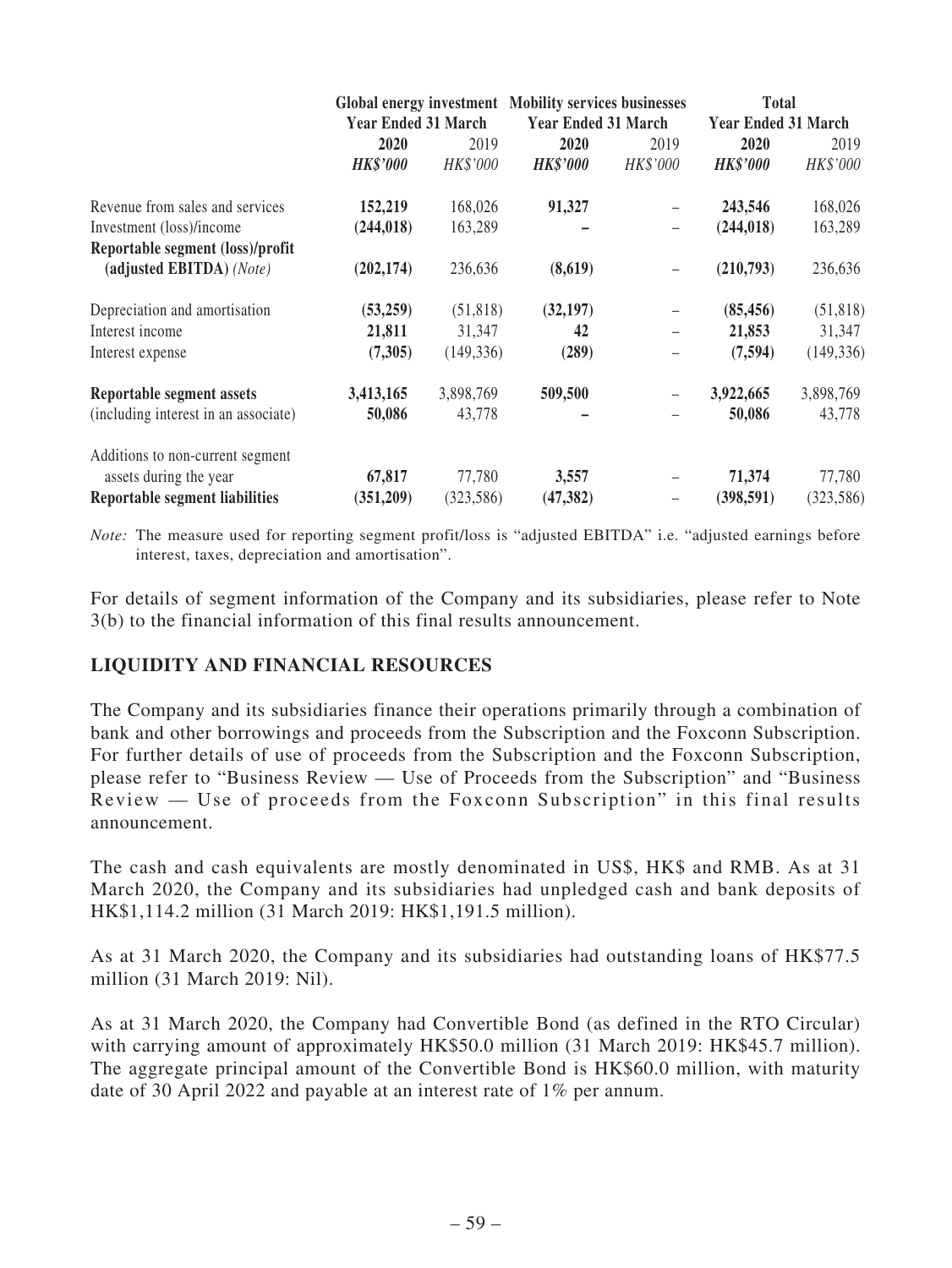Save as the information disclosed above or otherwise in this final results announcement, the Company and its subsidiaries had no outstanding mortgage, pledge, debentures or other loan capital issued or agreed to be issued, bank overdrafts, borrowings, liabilities under acceptance or other similar liabilities, hire purchase and finance lease commitments, or any guarantees or other material contingent liabilities as at 31 March 2020.

The Company and its subsidiaries have not used any financial instrument to hedge potential fluctuation in interest rates and exchange rates.

As at 31 March 2020, the gearing ratio (ratio of the sum of total bank and other borrowings, Convertible Bond to the total assets) was approximately 3.2% (31 March 2019: 1.2%).

# **MAJOR RISK MANAGEMENT**

The market risk exposures of the Company in its energy investment business primarily consist of oil price risk, currency risk, liquidity risk and interest rate risk.

# **Oil price risk**

The principal activities of the Company's subsidiaries and invested portfolios in the "global energy investment" segment consist of upstream oil and gas business, LNG liquefaction and exporting, LNG importing, processing and sales, and LNG logistics services. Hongbo Mining, a wholly-owned subsidiary of the Company, is engaged in petroleum-related activities in the PRC. The Company also has the Term Loan granted to Stonehold, which is engaged in petroleum-related activities as well. Prices of crude oil are affected by a wide range of global and domestic political, economic and military factors which are beyond the control of the Company. A decrease in such prices could adversely affect the financial result and financial position of the Company and its subsidiaries. The Company actively used derivative instruments to hedge against potential price fluctuations of crude oil.

In FY2019, the Company purchased put options for part of the production of Hongbo Mining. The put options place the Company in a hedged position, protecting the Company from the risk of decline in the oil price over the stipulated period of time and preserving the value of the assets of Hongbo Mining. As at 31 March 2020, the Company did not hold any such put options.

# **Currency risk**

The Company and its subsidiaries are exposed to currency risk primarily through overseas investment which gives rise to other receivables and cash balances that are denominated in a foreign currency, i.e., a currency other than the functional currency of the operations to which the transactions relate. The currencies giving rise to this risk are primarily HK\$, US\$, A\$ and RMB.

The Company and its subsidiaries currently do not engage in hedging activities designed or intended to manage foreign exchange rate risk. The Company and its subsidiaries will continue to monitor foreign exchange changes to best preserve the cash value.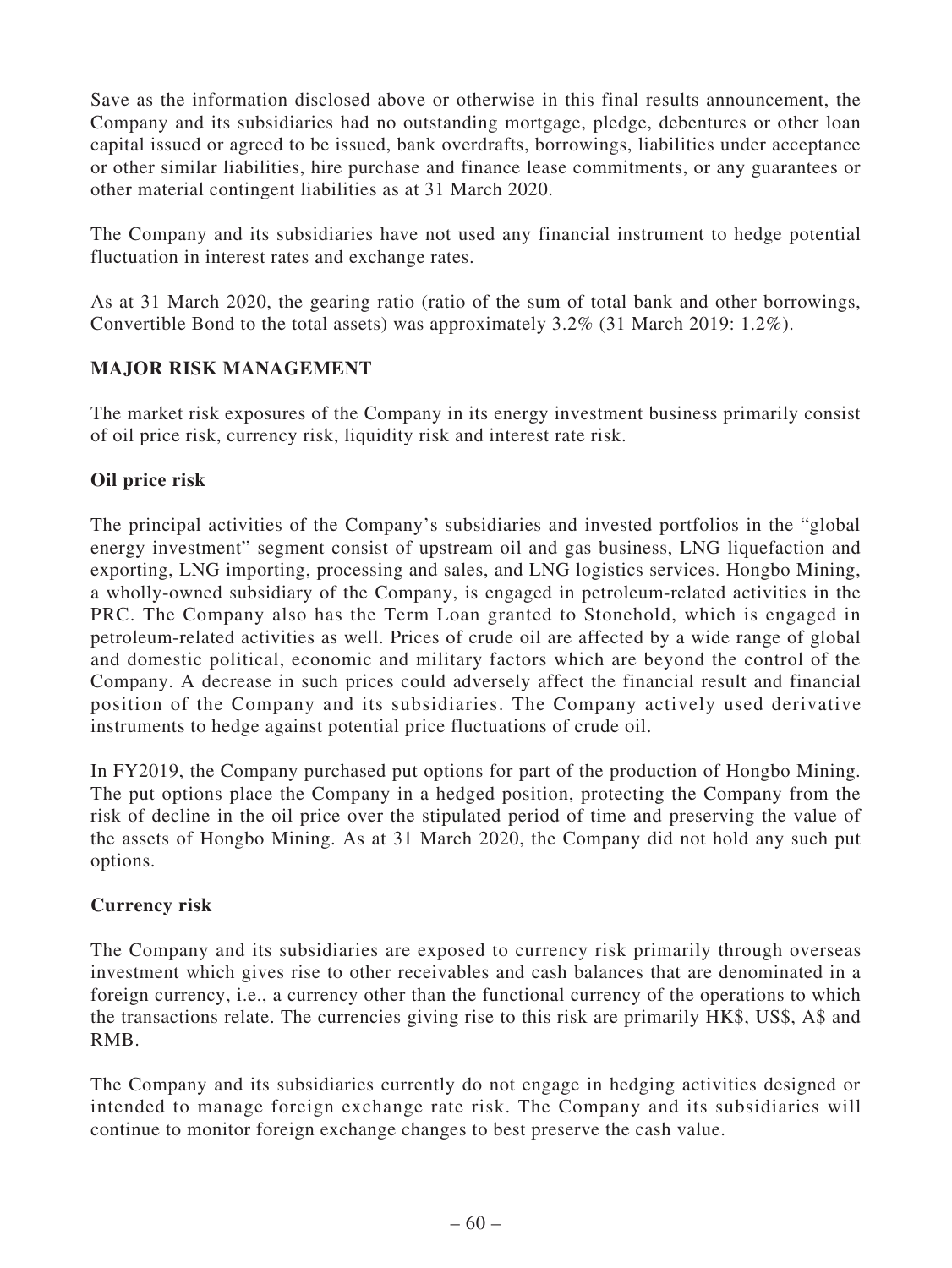# **Liquidity risk**

The Company and its individual operating entities are responsible for their own cash management, including the short-term investment of cash surpluses and the raising of loans to cover expected cash demands, subject to approval by the parent company's board when the borrowings exceed certain predetermined levels of authority. The policy of the Company and its subsidiaries is to regularly monitor its liquidity requirements and its compliance with lending covenants, to ensure that it maintains sufficient reserves of cash and readily realisable marketable securities and adequate committed lines of funding from major financial institutions to meet its liquidity requirements in the short and longer term.

#### **Interest rate risk**

The interest rate risk of the Company and its subsidiaries arises primarily from interestbearing borrowings. The Company and its subsidiaries regularly review and monitor the mix of fixed and variable rate bank and other borrowings in order to manage the interest rate risks.

For details of the risks in relation to the operation of the mobility services, please refer to the section "Weipin Investment" in "Business Review" of the "Management Discussion and Analysis".

# **SIGNIFICANT INVESTMENTS**

At 31 March 2020, the Company and its subsidiary held Stonehold investment as financial assets at fair value through profit or loss. Details of the Stonehold investment is as follows:

|                      | <b>Year ended</b><br>31 March |                                      |                           | At 31 March            |
|----------------------|-------------------------------|--------------------------------------|---------------------------|------------------------|
|                      | 2020                          | <b>At 31 March 2020</b>              |                           | 2019                   |
|                      |                               |                                      | Approximate<br>percentage |                        |
|                      | <b>Investment</b>             |                                      | to the total              |                        |
|                      | loss<br><b>HK\$'000</b>       | <b>Fair Value</b><br><b>HK\$'000</b> | assets                    | Fair Value<br>HK\$'000 |
| Stonehold investment | 143,298                       | 1,264,851                            | $32.0\%$                  | 1,510,062              |

The Board acknowledges that the performance of the Stonehold investment may be affected by the degree of volatility in the oil and gas market and is susceptible to other external factors that may affect its values. Accordingly, in order to mitigate possible financial risks related to the equities, the Board maintains a diversified investment portfolio across various segments of the market and also closely monitors the performance of its investment portfolio.

For details of the Stonehold investment during FY2019, please refer to the section "Stonehold investment" in the "Business Review". Except the Stonehold investment, as at 31 March 2020, there was no investment held by the Company and its subsidiaries the value of which was more than 5% of the total assets of the Company and its subsidiaries.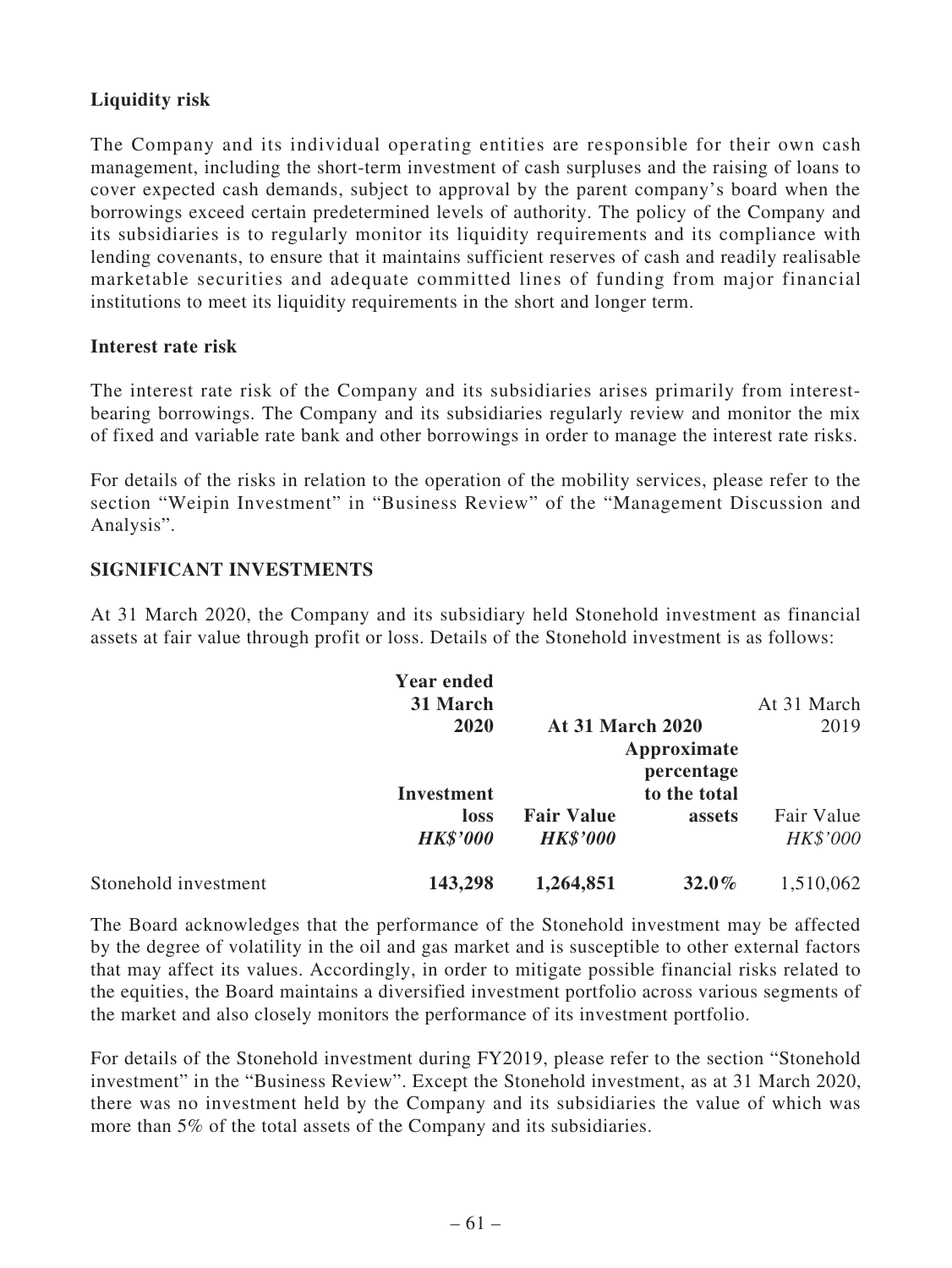# **MAJOR ACQUISITIONS AND DISPOSALS**

The Company, through its subsidiary, acquired 35.5% of the equity share of Weipin in late 2019, and Weipin became a subsidiary of the Company since 15 November 2019. Weipin is the holding company of a mobility services business platform.

For details of the investment in Weipin and its business operations during FY2019, please refer to the section "Weipin Investment" in "Business Review" of the "Management Discussion and Analysis". For more financial information of Weipin, please refer to Note 18 to the financial information of this final results announcement.

Except the acquisition of Weipin, during FY2019, there was no major acquisition or disposal by the Company and its subsidiaries.

# **CHARGES ON ASSETS OF THE COMPANY AND ITS SUBSIDIARIES**

As at 31 March 2020, the Company and its subsidiaries did not have any charges on assets (31 March 2019: Nil).

# **CONTINGENT LIABILITIES**

So far as known to the Directors, as at 31 March 2020, there had been no litigation, arbitration or claim of material importance in which the Company or its respective subsidiaries was engaged or pending or which as threatened against the Company or its respective subsidiaries.

# **COMMITMENTS**

#### **Capital commitments**

As at 31 March 2020, the Company and its subsidiaries had capital commitments of HK\$0.5 million (31 March 2019: HK\$26.5 million) contracted but not provided for the acquisition of property, plant and equipment.

# **DIVIDEND**

The Directors do not recommend the payment of a final dividend for FY2019 (FY2018: Nil).

# **MANAGEMENT CONTRACT**

No contract concerning the management and administration of the whole or any substantial part of the business of the Company was entered into or existed in FY2019.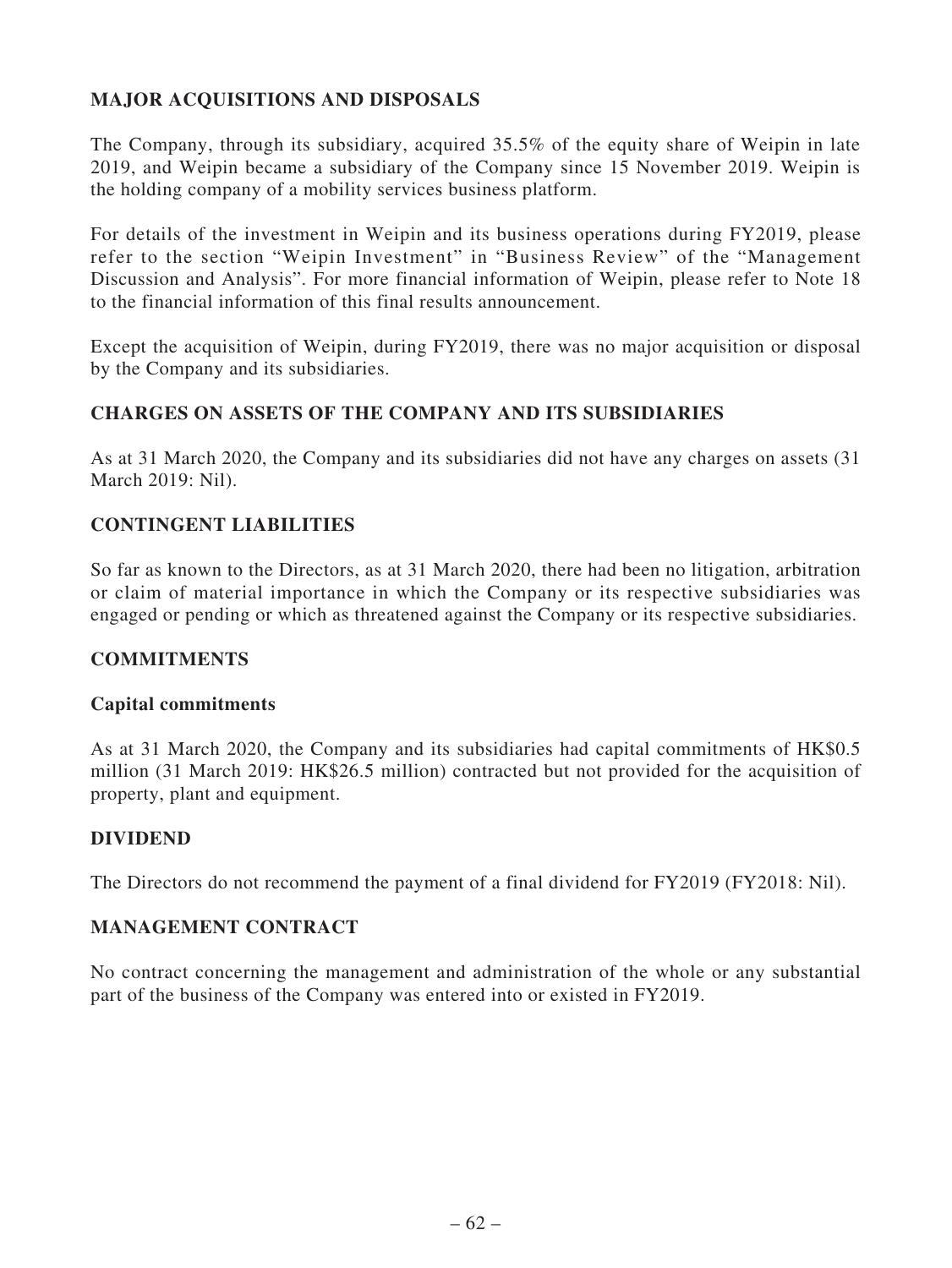# **EMPLOYEES**

As at 31 March 2020, the Company and its subsidiaries had 265 (31 March 2019: 115) employees in Hong Kong and the PRC. In FY2019, the total staff costs (including the directors' emoluments) amounted to HK\$50.8 million (FY2018: HK\$44.3 million). Employees' remuneration package was reviewed periodically and determined with reference to the performance of the individual and the prevailing market practices. Employees' remuneration package includes basic salary, year-end bonus, medical and contributory provident fund.

### **AUDIT COMMITTEE AND REVIEW OF RESULTS**

The Audit Committee of the Company was established with written terms of reference in compliance with Rule 3.21 of the Rules Governing the Listing of Securities on The Stock Exchange of Hong Kong Limited (the "Listing Rules"). The primary duties of the Audit Committee, among other things, are to oversee the Company's financial report system, risk management and internal control procedures, provide advice and comments to the Board, and monitor the independence and objective of the external auditor. As at 31 March 2020, the Audit Committee of the Company comprises two independent non-executive Directors, namely Mr. Chau Shing Yim David (Chairman) and Mr. Shi Cen, and one non-executive Director, namely Mr. Lin Dongliang.

As of the date of this announcement, the Audit Committee has reviewed with management of the Company the accounting principles and practices adopted by the Company and discussed the risk management and internal controls and financial reporting matters, including a review of the consolidated financial statements and the final results of FY2019.

# **CHANGE OF DIRECTORS**

On 5 September 2019, Mr. Liu Zhihai, President of the Company, was appointed as an executive Director, and on the same date Mr. Lee Khay Kok resigned from the same position.

For details of the change of Directors, please refer to the announcement of the Company dated 5 September 2019 published on the websites of the Stock Exchange (http://www.hkexnews.hk/) and the Company (http://www.idgenergyinv.com/).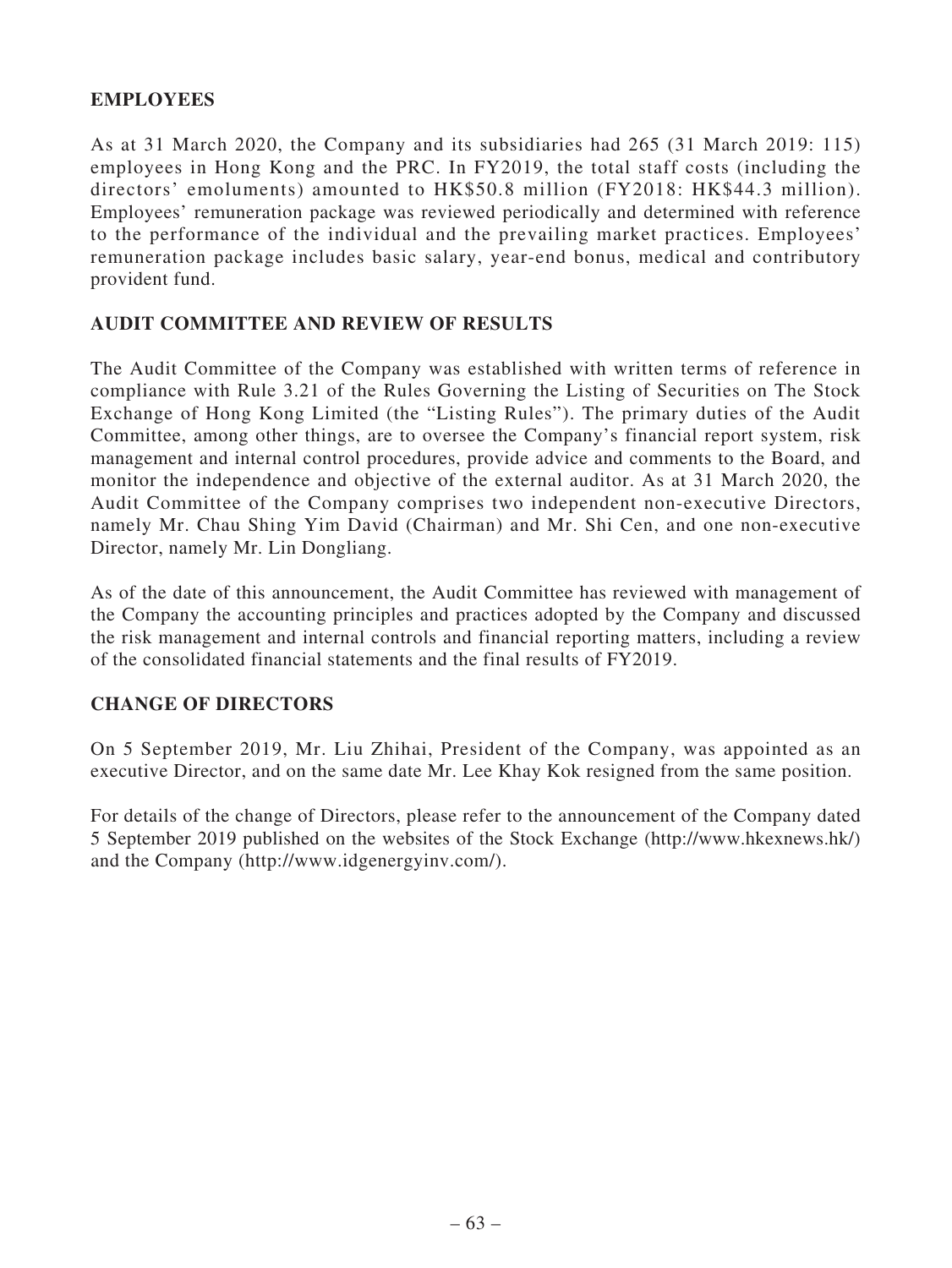# **PURCHASE, SALE OR REDEMPTION OF THE COMPANY'S LISTED SHARES**

In March 2020 and April 2020, the Company repurchased a total of 1,816,000 ordinary shares of the Company on the Stock Exchange, with an aggregate consideration paid amounting to HK\$1,334,973.60. All the shares repurchased by the Company were subsequently cancelled and the issued share capital of the Company was reduced thereon. The repurchase was effected by the Board for the enhancement of shareholder value in the long term. Details of the shares repurchased are as follows:

| Month of repurchase      | No. of<br>shares<br>repurchased | <b>Highest</b><br>price paid<br>HKD | price paid<br><b>HKD</b> | Aggregate<br>Lowest consideration<br>paid<br><b>HKD</b> |
|--------------------------|---------------------------------|-------------------------------------|--------------------------|---------------------------------------------------------|
| March 2020<br>April 2020 | 1,040,000<br>776,000            | 0.68<br>0.89                        | 0.58<br>0.80             | 679,952.00<br>655,021.60                                |
| <b>Total</b>             | 1,816,000                       |                                     |                          | 1,334,973.60                                            |

Save as disclosed above, neither the Company nor any of its subsidiaries purchased, redeemed or sold any of the Company's listed shares in FY2019.

#### **COMPLIANCE WITH THE CORPORATE GOVERNANCE CODE**

The Company is committed to achieving high standards of corporate governance and has always recognised the importance of accountability, transparency and protection of Shareholders' interest in general. The Company has adopted the code provisions of the Corporate Governance Code and Corporate Governance Report (the "CG Code") set out in Appendix 14 of the Listing Rules as its own corporate governance policy, subject to amendments from time to time.

In the opinion of the Board, the Company had complied with the code provisions of the CG Code throughout FY2019, except for the CG Code provision A.2.1, which stipulates that the roles of chairman and chief executive should be separate and should not be performed by the same individual. During FY2019, Mr. Wang Jingbo was both the chairman of the Board and the chief executive officer of the Company. The Board is of the opinion that such arrangement does not result in undue concentration of power and is conducive to the efficient formulation and implementation of the Company's strategies thus allowing the Company to develop its business more effectively.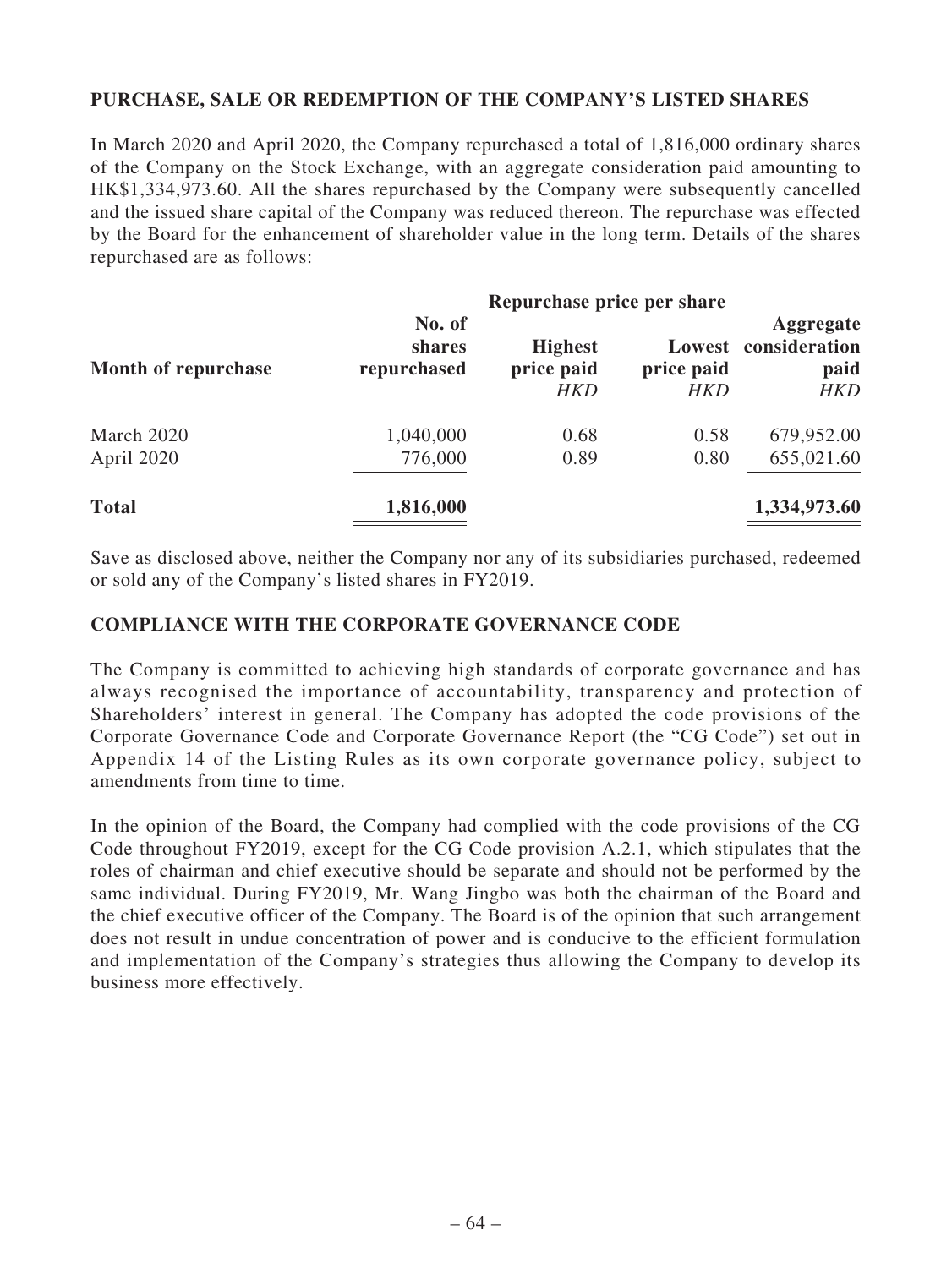# **SCOPE OF WORK OF INDEPENDENT AUDITOR**

The financial figures in respect of the Company and its subsidiaries' consolidated statement of financial position, consolidated statement of profit or loss and other comprehensive income and the related notes thereto for the year ended 31 March 2020 as set out in this final results announcement have been compared and agreed by the Company's auditor, KPMG, Public Interest Entity Auditor registered in accordance with Financial Reporting Council Ordinance, to the amounts set out in the Company and its subsidiaries' audited consolidated financial statements for the year ended 31 March 2020. The work performed by KPMG in this respect did not constitute an audit, review or other assurance engagement in accordance with Hong Kong Standards on Auditing, Hong Kong Standards on Review Engagements or Hong Kong Standards on Assurance Engagements issued by the Hong Kong Institute of Certified Public Accountants and consequently no assurance has been expressed by KPMG on this announcement.

# **DIRECTORS' SECURITIES TRANSACTIONS**

The Company has adopted the Model Code for Securities Transactions by Directors of Listed Issuers (the "Model Code") as set out in Appendix 10 to the Listing Rules to regulate the Directors' securities transactions.

Having made specific enquiries by the Company, all Directors have confirmed that they have complied with the required standard set out in the Model Code throughout FY2019.

# **Subsequent Events After the Reporting Period**

As of the date of the final results announcement, the share price of LNGL had further decreased after 31 March 2020 and trading in the shares has been halted by the Listings Compliance Department of Australian Securities Exchange since 1 May 2020 pending the lodge of the relevant periodic report by LNGL. The Company will continuously monitor the situation and the related risk, and take appropriate actions as and when necessary.

# **PUBLICATION OF FINAL RESULTS AND ANNUAL REPORT**

This announcement is published on the Hong Kong Exchanges and Clearing Limited's website ("HKExnews website") at **www.hkexnews.hk** and the Company's website at **http://www.idgenergyinv.com/**.

The annual report of the Company for the FY2019 containing all the information required by Appendix 16 of the Listing Rules will be despatched to the Shareholders and published on the HKExnews website and the Company's website in due course.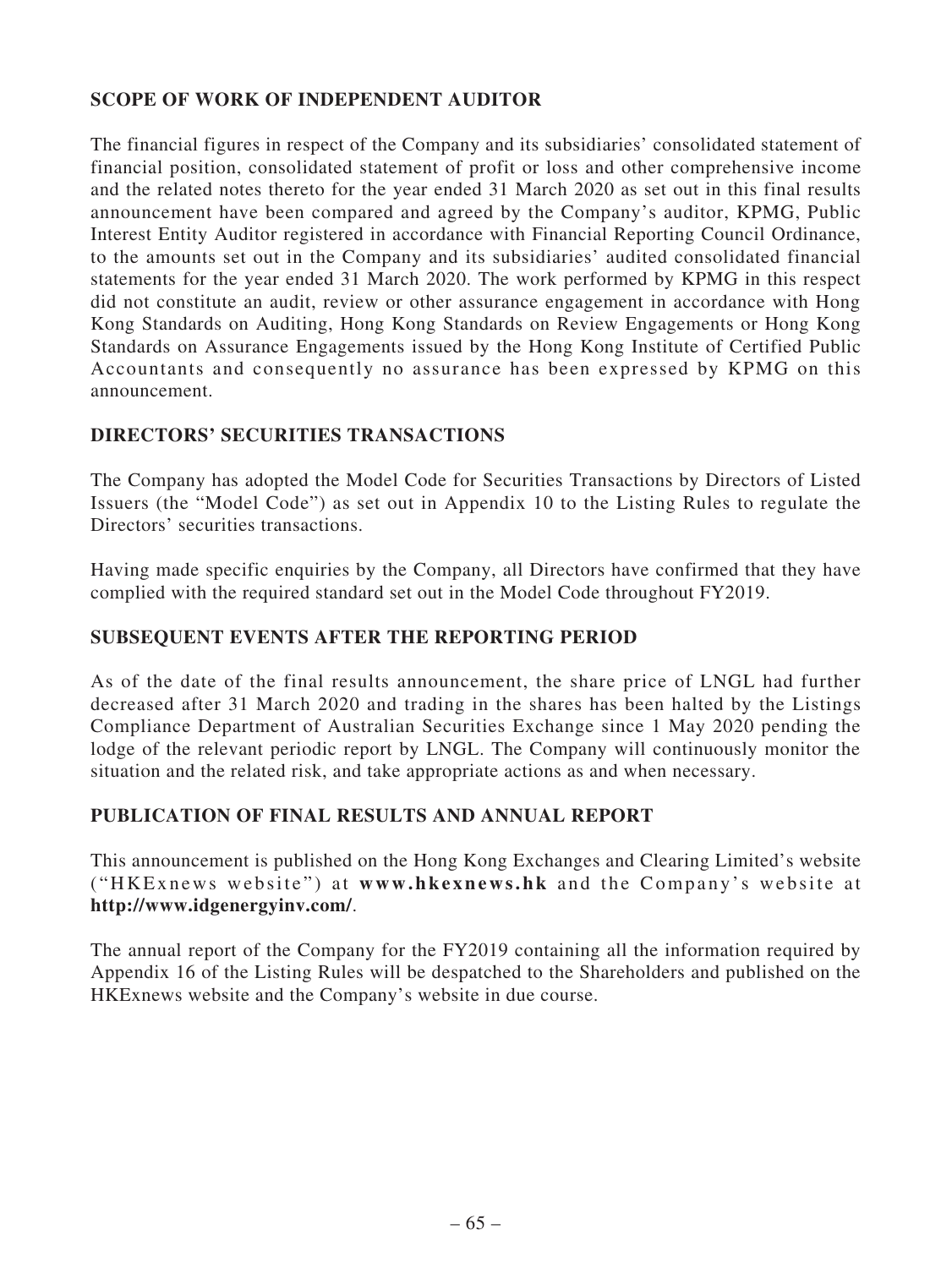# **(2) CHANGE IN USE OF PROCEEDS FROM THE FOXCONN SUBSCRIPTION**

References are made to (1) the announcements of the Company dated 13 December 2017 and 22 January 2018 (the "Announcements"), (2) the circular of the Company dated 23 December 2017 (the "Circular"), (3) the annual report of the Company for the year ended 31 March 2019 (the "2019 Annual Report"), and (4) the interim report of the Company for the six months ended 30 September 2019 (the "2019 Interim Report") in relation to, among others, the Foxconn Subscription and the use of proceeds from the Foxconn Subscription. Unless otherwise stated, capitalised terms used hereinafter shall have the same meanings as those defined in the Announcements, the Circular, the 2019 Annual Report and the 2019 Interim Report.

The net proceeds from the Foxconn Subscription (the "Net Proceeds") were approximately HK\$1,483,000,000. The actual use of the Net Proceeds up to 31 March 2020 is set out below. At the date of this announcement, the Board resolved to change the intended use of unutilized Net Proceeds (the "Change in Use of Proceeds") , details of which are set out below:

|                                                                                                  | <b>Intended</b><br>use of Net<br><b>Proceeds set</b><br>out in<br>the Circular<br>HK\$'000 | <b>Actual</b><br>use of<br><b>Net Proceeds</b><br>up to<br>31 March<br>2020<br>HK\$'000 | <b>Unutilized</b><br><b>Net Proceeds</b><br>as at<br>31 March<br>2020<br>HK\$'000 | <b>Revised</b><br>intended<br>use of<br>unutilized<br><b>Net Proceeds</b><br>HK\$'000 |
|--------------------------------------------------------------------------------------------------|--------------------------------------------------------------------------------------------|-----------------------------------------------------------------------------------------|-----------------------------------------------------------------------------------|---------------------------------------------------------------------------------------|
| Investment or acquisition of targets<br>in natural gas industry in China<br>and in North America | 1,100,000                                                                                  | 376,000                                                                                 | 724,000                                                                           | 524,000                                                                               |
| Investment in upstream shale gas<br>and/or shale oil assets or<br>projects overseas              | 300,000                                                                                    |                                                                                         | 300,000                                                                           | 300,000                                                                               |
| Other investments for future<br>development                                                      | 83,000                                                                                     | 83,000                                                                                  |                                                                                   |                                                                                       |
| General working capital                                                                          |                                                                                            |                                                                                         |                                                                                   | 200,000                                                                               |

#### **Reason for Change in Use of Proceeds**

On 24 June 2020, the Board has approved the Change in Use of Proceeds by allocating the unutilized Net Proceeds of HK\$200 million from investment or acquisition of targets in the natural gas industry in China and North America to general working capital as the Company requires funds for general working capital purposes.

The revised intended use of the unutilized Net Proceeds is expected to be utilized by 31 December 2023. The expected timeline for the revised intended use of unutilized Net Proceeds, which is subject to future adjustments, if required, is based on the best estimation of the Company taking into account, among others, the prevailing and future market conditions and business developments and need.